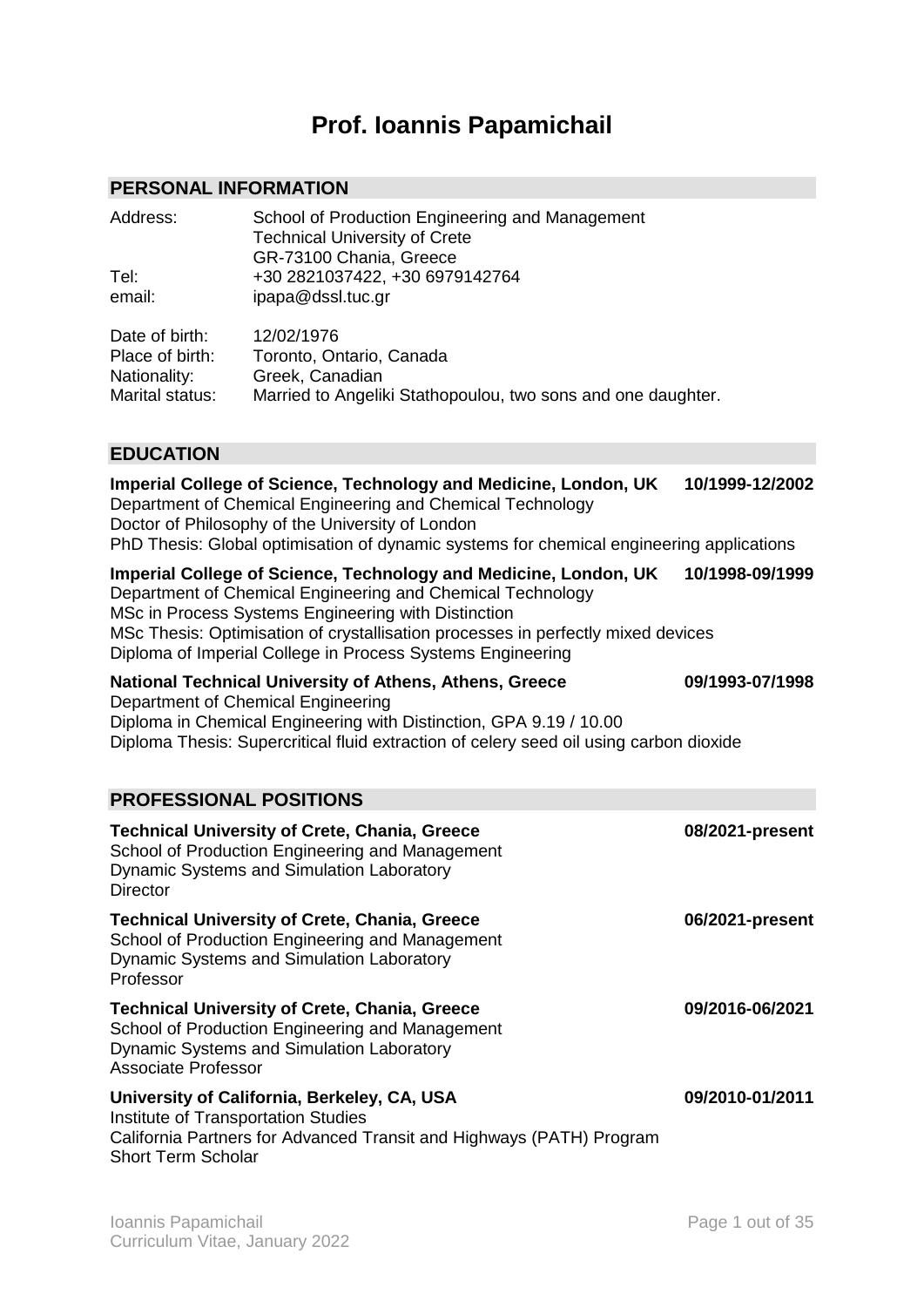| <b>Technical University of Crete, Chania, Greece</b><br>School of Production Engineering and Management<br><b>Dynamic Systems and Simulation Laboratory</b><br>Assistant Professor (tenured since 08/2013) | 11/2009-09/2016 |
|------------------------------------------------------------------------------------------------------------------------------------------------------------------------------------------------------------|-----------------|
| <b>Technical University of Crete, Chania, Greece</b><br>Department of Production Engineering and Management<br>Dynamic Systems and Simulation Laboratory<br>Lecturer                                       | 09/2005-11/2009 |
| <b>Technical University of Crete, Chania, Greece</b><br>Department of Production Engineering and Management<br><b>Adjunct Lecturer</b>                                                                     | 09/2004-08/2005 |
| <b>Hellenic Army, Greece</b><br><b>Mandatory Military Service</b><br><b>Chemical Engineer</b>                                                                                                              | 02/2003-02/2004 |
| Imperial College of Science, Technology and Medicine, London, UK<br>Centre for Process Systems Engineering<br><b>Research Assistant</b>                                                                    | 10/1999-12/2002 |
| <b>Hellenic Aspropyrgos Refinery SA, Athens, Greece</b><br><b>Student Associate</b>                                                                                                                        | 10/1997-11/1997 |
| Krems Chemie AG - R&D Dept., Krems, Austria<br>Student Associate (International Association for the Exchange of Students for Technical<br>Experience)                                                      | 07/1997-08/1997 |
| Delta SA - Ice Cream Unit, Athens, Greece<br><b>Student Associate</b>                                                                                                                                      | 07/1996-08/1996 |

# **TEACHING AND ACADEMIC ACTIVITIES**

# **Technical University of Crete, Chania, Greece 09/2004-present**

# School of Production Engineering and Management

- Lectures on:
	- Advanced Nonlinear Programming (Postgraduate course, since 10/2006)
	- Data Structures and Algorithms
	- Introduction to Computer Programming (until 09/2009)
	- Introduction to Industrial Processes (until 09/2006)
	- Probability and Statistics for Engineers (until 09/2005)
	- Project and Production Management and Scheduling (since 09/2009)
- Supervisor of 4 PhD students and member of 8 PhD committees
- Supervisor of 9 MSc theses and 10 Diploma theses
- Advisor of 8 Post-docs
- Evaluator of candidate faculty members
- Examiner of several PhD, MSc and Diploma theses
- Member of the General Assembly of the Department of Production Engineering and Management (since 09/2005)
- Member of the Summer Employment Committee of the Department of Production Engineering and Management (09/2006-08/2008)
- Member of the Undergraduate Studies Committee of the Department of Production Engineering and Management (09/2007-08/2008)
- Departmental coordinator for the ERASMUS program of the Department of Production Engineering and Management (09/2008-08/2010)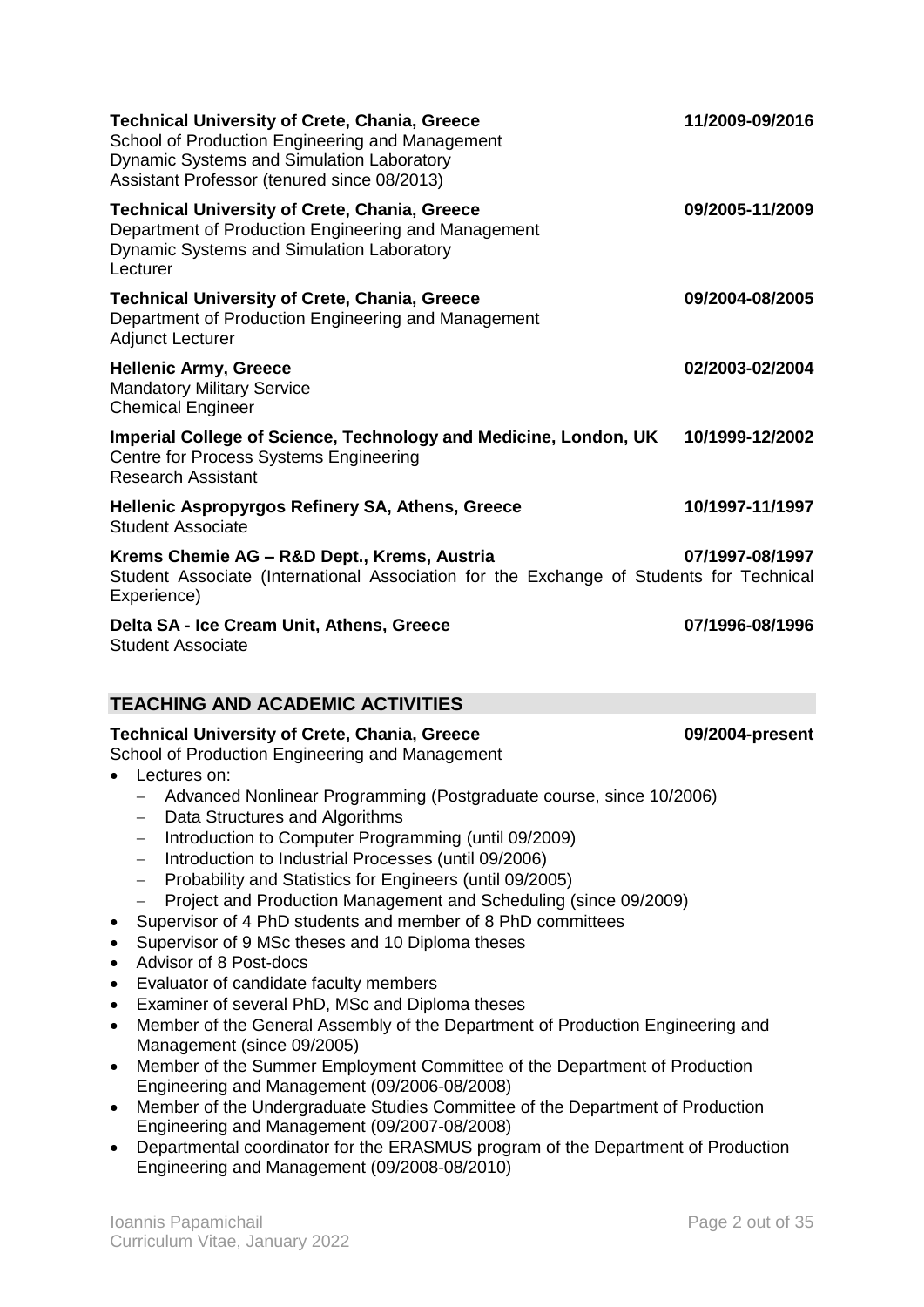- Member of the Postgraduate Studies Committee of the Department of Production Engineering and Management (09/2009-08/2010)
- Member of the Procurement Receipt Committee of the Department of Production Engineering and Management (01/2012-12/2012)
- Member of the Computing Center Committee of the Technical University of Crete (since 04/2014)
- Member of the Committee for Traffic Issues of the Municipality of Chania (since 2014)
- Member of the Research Committee of the Technical University of Crete (since 11/2016)
- Member of the Committee on Sustainable Urban Mobility Plan of the Municipality of Chania (since 2019).

### **Imperial College of Science, Technology and Medicine, London 10/1999-12/2002**

Department of Chemical Engineering and Chemical Technology

- Tutorials on GAMS program
- Teaching assistant for the course "Optimisation Techniques in Advanced Process Synthesis"

# **PARTICIPATION IN RESEARCH PROGRAMS**

# **FRONTIER 05/2021-present**

Next generation traffic management for empowering CAVs integration, cross-stakeholders collaboration and proactive multi-modal network optimization, Funded by the European Commission, Horizon 2020 Research and Innovation Action, Mobility for Growth, **Principal Investigator**.

#### **TrafficFluid 12/2019-present**

Lane-free artificial-fluid environment for vehicular traffic, Funded by the European Commission, European Research Council Executive Agency, Advanced Investigator Grant with Principal investigator Prof. Markos Papageorgiou.

#### **INFRAMIX 06/2017-05/2020**

Road Infrastructure ready for mixed vehicle traffic, Funded by the European Commission, Horizon 2020 Research and Innovation Action, Automated Road Transport (H2020-ART).

# **Local4Global 10/2013-12/2016**

Development, application, testing and evaluation of a generic methodology/system for globally optimising Technical Systems of Systems (TSoS) via local control actions, Funded by the European Commission (DG Connect), Cooperation Programme, Information and Communication Technologies (ICT).

### **COST Action TD1207 04/2013-03/2017**

Mathematical optimization in the decision support systems for efficient and robust energy networks, Funded by the European Commission COST Programme.

Traffic management for the 21<sup>st</sup> century, Funded by the European Commission, European Research Council Executive Agency, Advanced Investigator Grant with Principal investigator Prof. Markos Papageorgiou.

#### **DIANA - ARCHIMEDES III - 3 09/2012-09/2014**

Development of novel algorithms and decision support systems for designing urban transport systems, Co-funded by the European Commission and the Greek Government, Ministry of Education.

### **ARCHIMEDES III - 2 07/2012-06/2015**

Real time public transport priority, Co-funded by the European Commission and the Greek Government, Ministry of Education.

#### **TRAMAN21 03/2013-02/2018**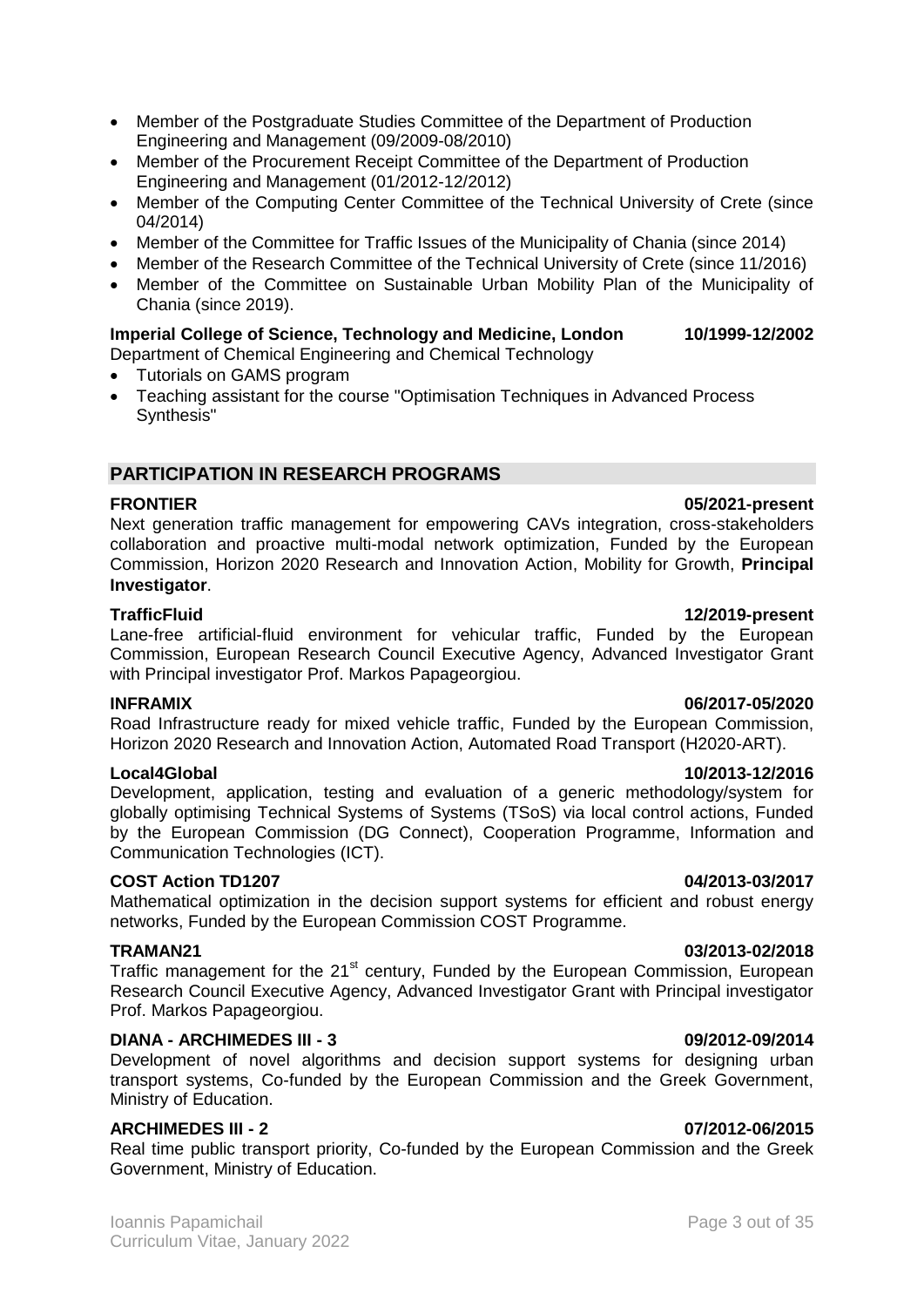Modelling, configuration and simulation testing for managed freeways pilot project using a meso-model, Funded by the Australian Road Research Board (ARRB Group) as a subcontract for Main Roads Western Australia, **Principal Investigator**.

# **SMOOTH - ARCHIMEDES III - 1 03/2012-02/2015**

Development of a software system for automatic selection of macroscopic traffic models for urban and interurban motorways, Co-funded by the European Commission and the Greek Government, Ministry of Education.

# **ARTS COST Action TU1102 09/2011-10/2015**

Towards autonomic road transport support systems, Funded by the European Commission COST Programme, Work Group 2 Chair.

# **AGILE (ICT-2009-257806) 09/2010-12/2013**

Development and applications of advanced adaptive automatic control methods, Funded by the European Commission (DG INFSO), R&D Programme Networked Embedded and Control Systems.

# **TUC Kifisias – Attiki Odos 05/2009-06/2010**

Application of the traffic signal control strategy TUC to the subnetwork Kifisias – Attiki Odos, Funded by Attiki Odos.

# **sFLY (ICT-2008-231855) 01/2009-12/2009**

Swarm of micro FLYing robots, Funded by the European Commission (DG INFSO), R&D Programme Information and Communication Technologies.

# **NEARCTIS (ICT-2008-224272) 07/2008-06/2013**

A Network of Excellence for Advanced Road Cooperative Traffic management in the Information Society, Funded by the European Commission (DG INFSO), R&D Programme Information and Communication Technologies, Task 2.2 Leader.

### **ANTREOFF 08/2007-12/2008**

Off-line application of the RENAISSANCE tool to the motorway network around Antwerp, Funded by the Mobility and Public Works Department of the Flemish Government (Belgium).

### **EURAMP (IST-2004-507645) 07/2005-10/2007**

Ramp metering for Motorway Networks, Funded by the European Commission (DG INFSO), R&D Programme Information Society Technologies.

# **PYTHAGORAS II 07/2005-12/2007**

Development of an integrated motorway network control system and its evaluation via microscopic simulation, Funded by the Greek Government, Ministry of National Education.

**Global Optimisation: From Theoretical Foundations to Eng. Tool 10/1999-12/2002** Funded by the Engineering and Physical Sciences Research Council, UK (GR/R52312/01) in collaboration with BASF AG, BP Ltd and BOC Gases.

# **EDITORSHIP AND REVIEWING ACTIVITIES**

# **Editorship**

- Viti F., Papamichail I., Menendez M. and Wang M., Guest Editors for the Special Issue on Managing Future Motorway and Urban Traffic Systems, Transportation Research Part C, 2022.
- **Associate Editor** for IEEE Transactions on Intelligent Transportation Systems (since 2016)
- Wang Y., Papamichail I., De Schutter B. and Wang D., Guest Editorial for the Special Issue on Advanced Road Traffic Control, Transportation Research Part C, Vol. 58, pp. 429-430, 2015.

#### **MCS-PERTH 06/2012-06/2013**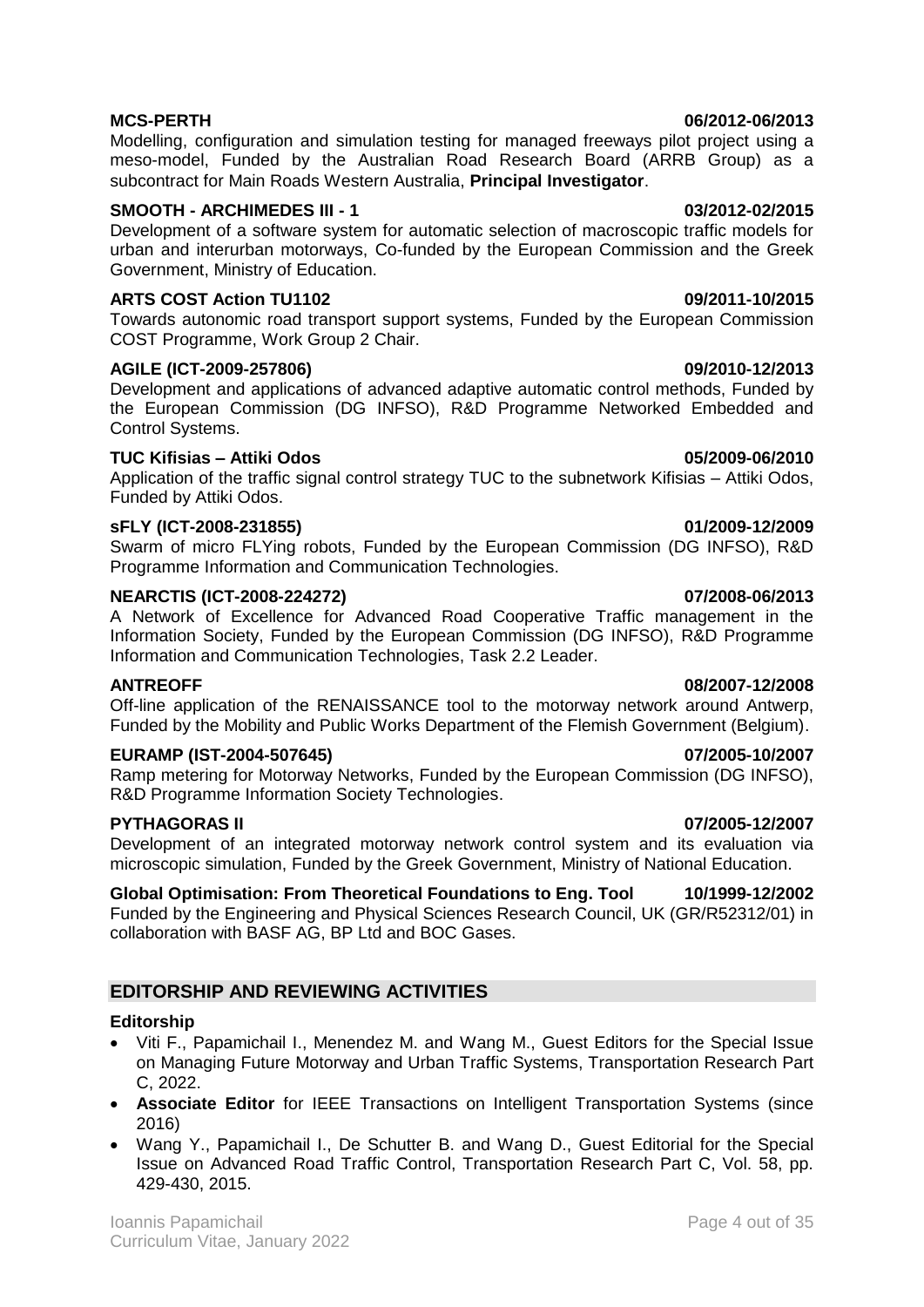Member of the Editorial Advisory Board for Transportation Research Part C: Emerging Technologies (since 2013)

# **Member of the International Program Committee**

- 25<sup>th</sup> IEEE Intelligent Transportation Systems Conference (IEEE ITSC 2022), Macau, China, October 8-12, 2022.
- 24<sup>th</sup> IEEE Intelligent Transportation Systems Conference (IEEE ITSC 2021), Indianapolis, IN, USA, September 19-22, 2021.
- 7<sup>th</sup> International IEEE Conference on Models and Technologies for Intelligent Transportation Systems (MT-ITS 2021), Heraklion, Greece, June 16-18, 2021.
- 16<sup>th</sup> IFAC Symposium on Control in Transportation Systems, Lille, France, June 8-10, 2021.
- IEEE Forum on Intelligent and Sustainable Transportation Systems (ISTS) 2020, Delft, The Netherlands, November 3-5, 2020.
- 23<sup>rd</sup> IEEE International Conference on Intelligent Transportation Systems (ITSC 2020), Rhodes, Greece, September 20-23, 2020.
- 23<sup>rd</sup> European Working Group on Transportation 2020 (EWGT 2020), Paphos, Cyprus September 16-18, 2020.
- 21<sup>st</sup> IFAC World Congress 2020 (Technical Associate Editor), Berlin, Germany, July 12-17, 2020.
- $\bullet$  3<sup>rd</sup> Symposium on Management of Future motorway and urban Traffic Systems (MFTS 2020), Luxembourg, July 4-5, 2020.
- 22<sup>nd</sup> IEEE Intelligent Transportation Systems Conference (ITSC 2019), Auckland, New Zealand, October 27-30, 2019.
- 1<sup>st</sup> IFAC Workshop on Control of Transportation Systems (WCTS 2019), Haifa, Israel, June 30 - July 1, 2019.
- 6<sup>th</sup> International Conference on Models and Technologies for Intelligent Transportation Systems (MT-ITS 2019), Kraków, Poland, June 5-7, 2019.
- 21<sup>th</sup> IEEE Intelligent Transportation Systems Conference (ITSC 2018), Maui, Hawaii, November 4-7, 2018.
- 22<sup>nd</sup> International Conference on System Theory, Control and Computing, Sinaia, Romania, October 10-12, 2018.
- $\bullet$  2<sup>nd</sup> Symposium on Management of Future motorway and urban Traffic Systems (MFTS 2018), Ispra, Italy, June 11-12, 2018.
- 15<sup>th</sup> IFAC Symposium on Control in Transportation Systems, Savona, Italy, June 6-8, 2018.
- 4<sup>th</sup> International Conference on Vehicle Technology and Intelligent Transport Systems (VEHITS), Funchal, Madeira-Portugal, March 16-18, 2018.
- International Conference Automatics and Informatics 2017, Sofia, Bulgaria, October 4-6, 2017.
- 20<sup>th</sup> IEEE Intelligent Transportation Systems Conference (ITSC 2017), Yokohama, Japan, October 16-19, 2017.
- $\bullet$  3<sup>rd</sup> International Conference on Vehicle Technology and Intelligent Transport Systems (VEHITS), Porto, Portugal, April 23-24, 2017.
- 19th IEEE Intelligent Transportation Systems Conference (ITSC 2016), Rio de Janeiro, Brazil, November 1-4, 2016.
- 19<sup>th</sup> EURO Working Group on Transportation Meeting (EWGT2016), Istanbul, Turkey, September 5-7, 2016.
- 1<sup>st</sup> Symposium on Management of Future motorway and urban Traffic Systems (MFTS 2016), Chania, Greece, June 2-3, 2016.
- 14<sup>th</sup> IFAC Symposium on Control in Transportation Systems, Istanbul, Turkey, May 18-20, 2016.
- $\bullet$   $2^{nd}$  International Conference on Vehicle Technology and Intelligent Transport Systems (VEHITS), Rome, Italy, April 23-24, 2016.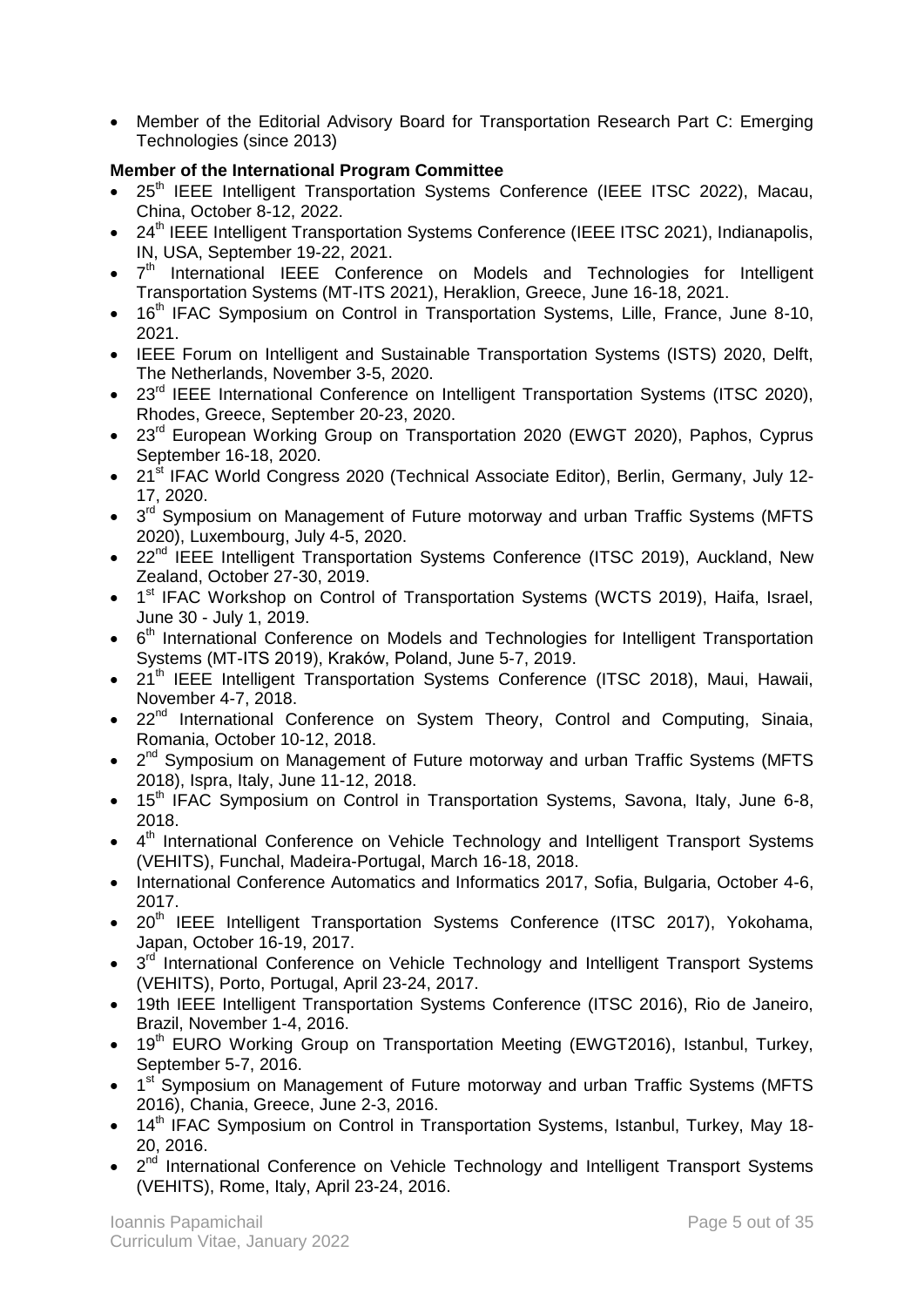- Advanced Computing for Innovation AComIn 2015, Sofia, Bulgaria, November 10-11, 2015.
- 2015 IEEE International Conference on Vehicular Electronics and Safety (ICVES 2015), Yokohama, Japan, November 5-7, 2015
- 19<sup>th</sup> International Conference on System Theory, Control and Computing, Cheile Gradistei, Romania, October 14-16, 2015.
- 18<sup>th</sup> Intern. IEEE Conference on Intelligent Transportation Systems (ITSC 2015), Las Palmas De Gran Canaria, Spain, September 15-18, 2015.
- $17<sup>th</sup>$  International IEEE Conference on Intelligent Transportation Systems (ITSC2014), Qingdao, Shandong, China, October 8-11, 2014.
- 16<sup>th</sup> International IEEE Conference on Intelligent Transportation Systems (ITSC2013), The Hague, The Netherlands, October 6-9, 2013.
- 15<sup>th</sup> IASTED Conference on Control and Applications (CA2013), Honolulu, Hawaii, USA, August 26-28, 2013.
- 13<sup>th</sup> IFAC Symposium on Control in Transportation Systems (CTS2012), Sofia, Bulgaria, September 12-14, 2012.
- 14<sup>th</sup> IASTED Conference on Control and Applications (CA2012), Crete, Greece, July 18-20, 2012.
- Organised/Special Sessions Co-Chair for the 13<sup>th</sup> International IEEE Conference on Intelligent Transportation Systems (ITSC2010), Madeira Island, Portugal, September 19- 22, 2010.
- 12<sup>th</sup> IASTED Conference on Control and Applications (CA2010), Banff, Alberta, Canada, July 15-17, 2010.
- 11<sup>th</sup> IASTED Conference on Control and Applications (CA2009), Cambridge, UK, July 13-15, 2009.
- 2008 IEEE International Conference on Systems, Man and Cybernetics (SMC2008), Singapore, October 12-15, 2008.
- 10<sup>th</sup> IASTED Conference on Control and Applications (CA2008), Quebec City, Quebec, Canada, May 26-28, 2008.
- $\bullet$   $2^{nd}$  International Conference on Performance Evaluation Methodologies and Tools, Valuetools 2007, Nantes, France, October 23-25, 2007.
- 2007 IEEE International Conference on Systems, Man and Cybernetics (SMC2007), Montreal, Canada, October 7-10, 2007.
- 9<sup>th</sup> IASTED Conference on Control and Applications (CA2007), Montreal, Quebec, Canada, May 30 - June 1, 2007.
- 5<sup>th</sup> IFAC-DECOM-TT Workshop, Izmir, Turkey, May 17-18, 2007.
- 2006 IEEE International Conference on Systems, Man and Cybernetics (SMC2006), Taipei, Taiwan, October 8-11, 2006.

# **Reviewing for Journals**

- AIChE Journal
- Automatica
- Computers and Chemical Engineering (One of the Top Reviewers in 2012-2013 and Award for Outstanding Contribution in Reviewing, 2015)
- EURO Journal on Transportation and Logistics
- Frontiers of Information Technology & Electronic Engineering
- IEEE Magazine on Intelligent Transportation Systems
- IEEE Open Journal of Intelligent Transportation Systems
- IEEE Transactions on Control Systems Technology
- IEEE Transactions on Intelligent Transportation Systems
- IET Intelligent Transport Systems
- International Journal of Robust and Nonlinear Control
- International Journal of Transportation Science and Technology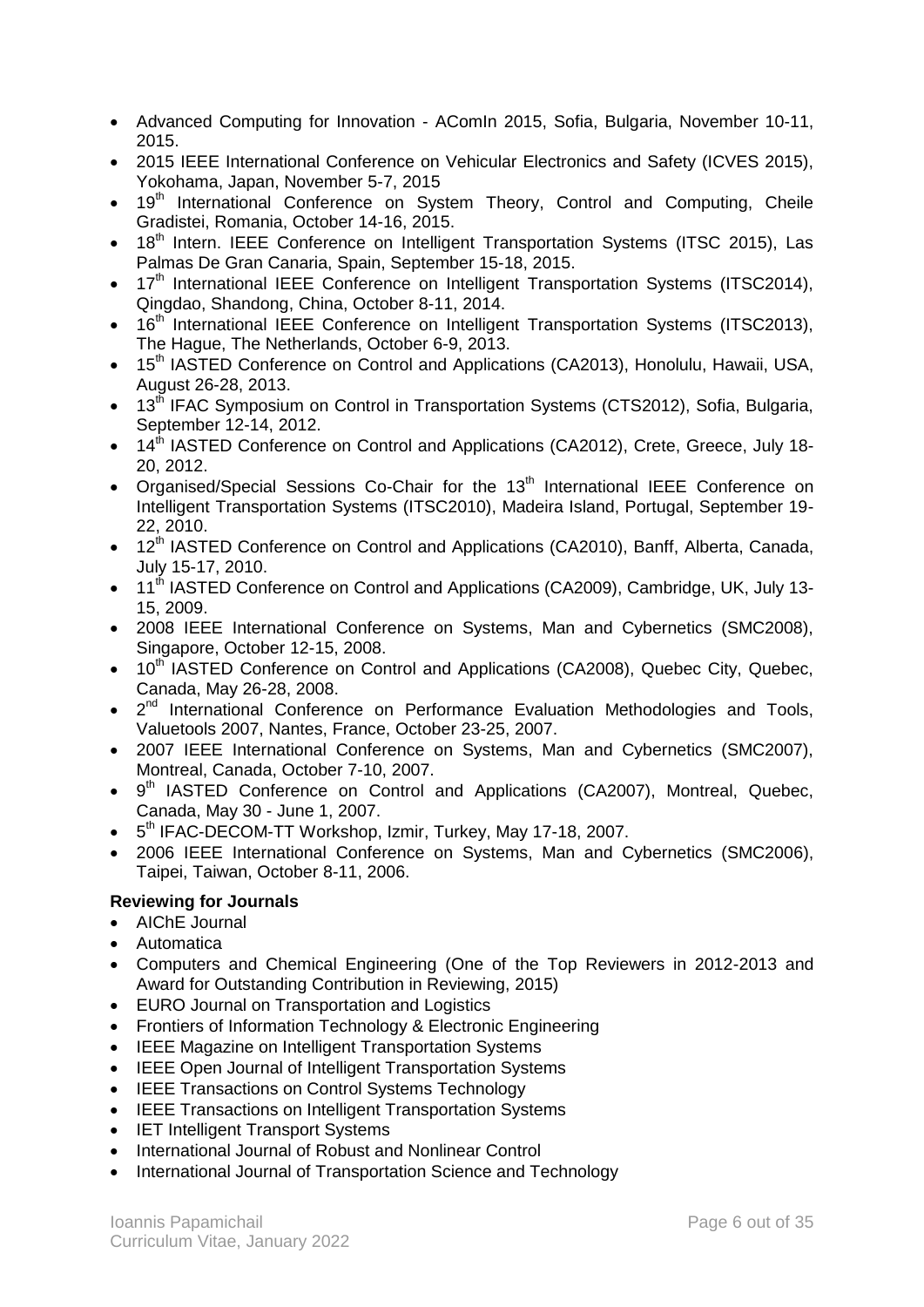- Journal of Global Optimization
- Journal of Transportation Engineering, Part A: Systems
- Operational Research An International Journal
- Optimal Control, Applications and Methods
- Simulation Modelling Practice and Theory
- Transport Problems International Scientific Journal
- Transportation Research Part A
- Transportation Research Part B
- Transportation Research Part C
- Transportation Research Record
- Transportmetrica A: Transport Science

# **Reviewing for Books**

Traffic Simulation, E. Chung and A.-G. Dumont (Editors), EPFL Press, 2009

# **Reviewing for Conferences**

- American Control Conferences
- European Control Conferences
- IASTED Conferences on Control and Applications
- **IFFE Conferences on Decision and Control**
- IEEE International Conferences on Intelligent Transportation Systems
- IEEE International Conferences on Systems, Man and Cybernetics
- IFAC-DECOM-TT Workshops
- IFAC Symposiums on Control in Transportation Systems
- IFAC World Congresses
- Mediterranean Conferences on Control and Automation
- Transportation Research Board Annual Meetings

# **ACADEMIC & RESEARCH EVALUATION**

### **Invited external evaluator of candidate faculty members**

- National Technical University of Athens, Greece (2020)
- University of Western Macedonia, Greece (2018, 2021)
- University of West Attica, Greece (2022)

### **Invited external examiner of doctoral theses**

- University of Malta (2019)
- University of Cyprus (2019)

### **Evaluation of research proposals**

- METRANS Transportation Center, USC & CSULB (2018, 2019)
- UCLA Institute of Transportation Studies (2017)

# **AWARDS - SCHOLARSHIPS**

### **"Matthew Karlaftis" Award 2021**

Awarded at the 10<sup>th</sup> ICTR (International Congress on Transportation Research) to the PhD student Panagiotis Typaldos for the article: Typaldos P., Volakakis V., Papageorgiou M. and Papamichail I., A discrete differential dynamic programming approach for GLOSA systems with stochastic switching times.

# **1 st prize of Best Conference Paper Award 2020**

Awarded at the 2020 IEEE Intelligent Transportation Systems Conference for the paper: Cao J., Hu Y., Manolis D., Zhang S., Wang Y., Guo J., Papamichail I., Papageorgiou M., Zhang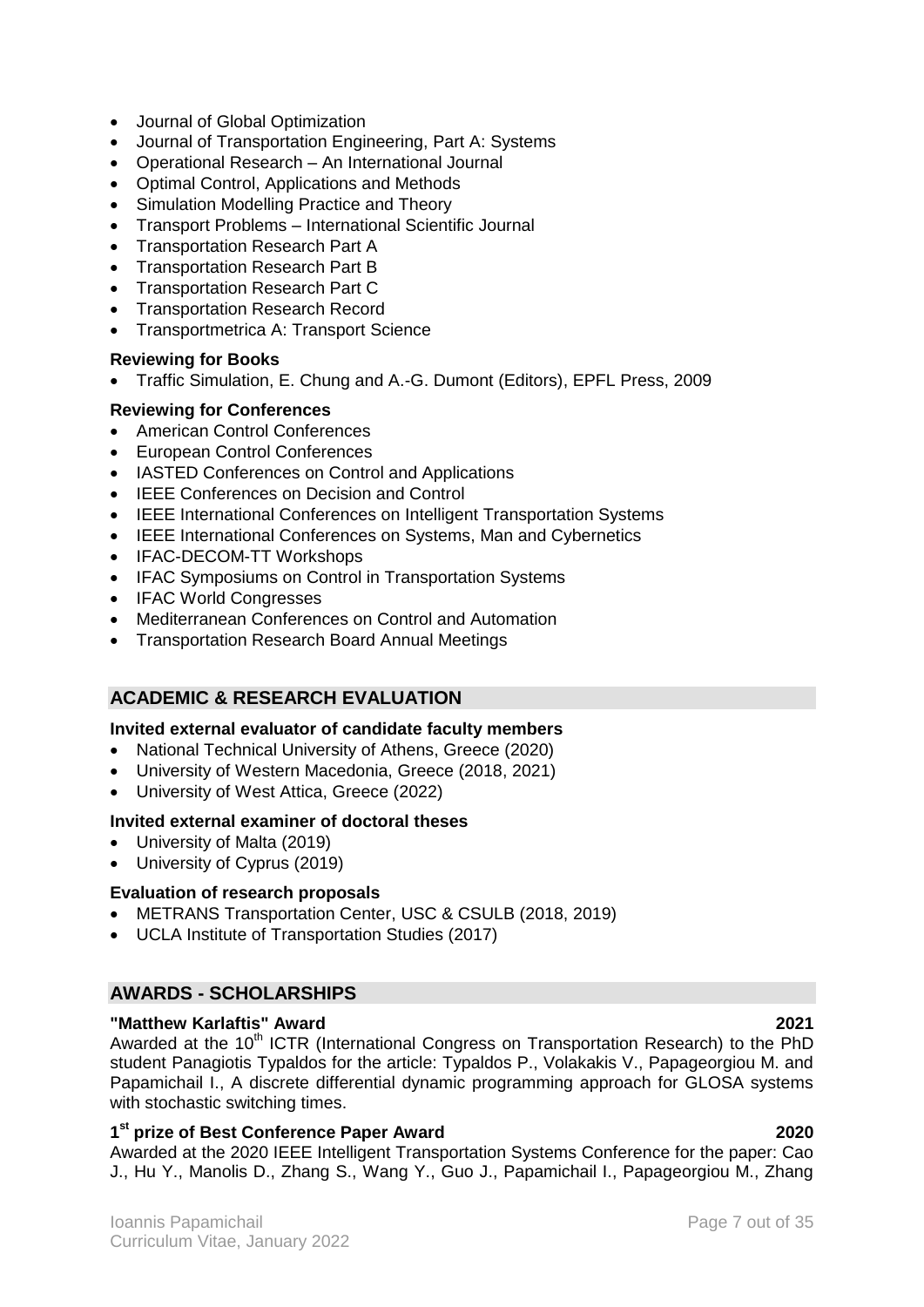L., Hu J., A max pressure approach to urban network signal control with queue estimation using connected vehicle data.

# **IEEE ITS Outstanding Application Award 2018**

Awarder by the IEEE Intelligent Transportation Systems Society to Markos Papageorgiou and the TRAMAN21 Team for contributions in Vehicle Automation and Communication Systems and Applications (member of the team).

# **Best TRB Freeway Operations Paper Award 2014**

Awarded by the Transportation Research Board (TRB) Freeway Operations Committee for the paper: Faulkner L., Dekker F., Gyles D., Papamichail I. and Papageorgiou M., Evaluation of HERO coordinated ramp metering installation at the M1/M3 Freeway in Queensland, Australia.

# **TRA 2012 Best Paper Award 2012**

Awarded at the Transportation Research Arena 2012 for the best paper (in Pillar II: Transport, Mobility and Infrastructure): Keyvan-Ekbatani M., Kouvelas A., Papamichail I. and Papageorgiou M., Congestion control in urban networks via feedback gating.

# **IEEE ITS Institutional Lead Award 2011**

Awarded by the IEEE Intelligent Transportation Systems Society to the Dynamic Systems and Simulation Laboratory for outstanding contributions and successful implementations in traffic flow modeling and control (member of the Lab since 2005).

# **IEEE CSS Transition to Practice Award 2010**

Prize awarded by the IEEE Control Systems Society for the development and implementation of ramp metering algorithms, in particular at the Monash Freeway, Melbourne, Australia (received jointly with Prof. Markos Papageorgiou).

**Gold Medal at the YEAR 2010 (Young European Arena of Research) competition 2010** The gold medal (under the Pillar II: Mobility and Intermodality) was awarded to the PhD student Rodrigo Castelan Carlson for the article: Carlson, R.C., Papamichail, I., Papageorgiou, M., A local feedback controller for mainstream traffic flow control using variable speed limits.

| <b>Eugenides Foundation Scholarship</b><br>Scholarship for postgraduate studies                                                                        | 1998-99 |
|--------------------------------------------------------------------------------------------------------------------------------------------------------|---------|
| Dimitriou Thomaidi Award<br>First on the exams in the Department of Chemical Engineering, NTUA                                                         | 1997-98 |
| Scholarship from the Georgiou Fr. Zografaki Scholarships Foundation<br>First on the exams in the Department of Chemical Engineering, NTUA              | 1997-98 |
| <b>Technical Chamber of Greece Award</b><br>First on the exams in the Department of Chemical Engineering, NTUA                                         |         |
| <b>Scholarship from the State Scholarships Foundation</b><br>Third on the 3 <sup>rd</sup> year exams in the Department of Chemical Engineering, NTUA   | 1995-96 |
| <b>Scholarship from the State Scholarships Foundation</b><br>Second on the 1 <sup>st</sup> year exams in the Department of Chemical Engineering, NTUA  | 1993-94 |
| Nikolaou I. Kritikou Scholarship<br>First on the 1 <sup>st</sup> year exams of Math-related courses in the Department of Chemical<br>Engineering, NTUA | 1993-94 |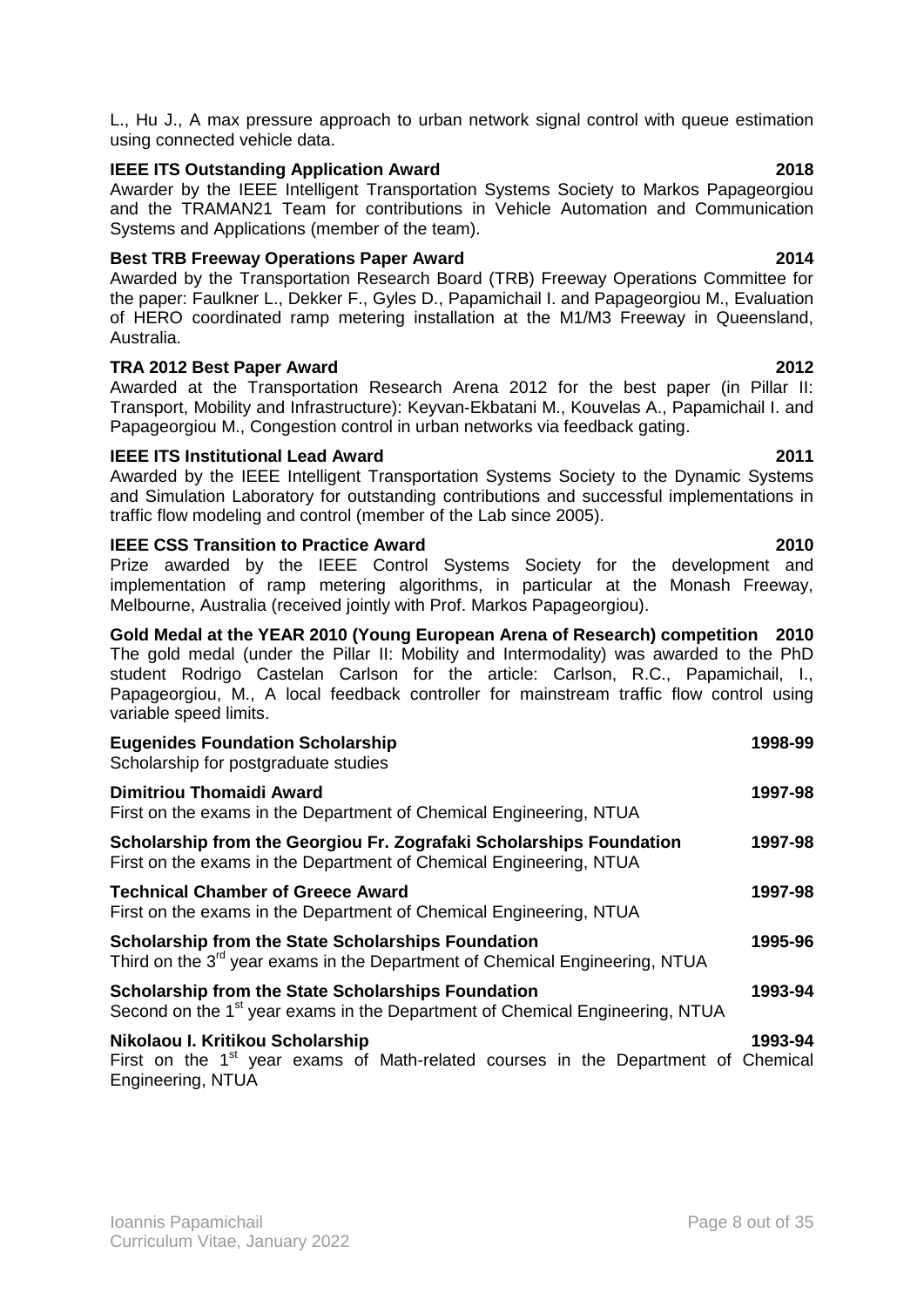# **LANGUAGES**

**Greek:** Mother tongue **English**: Fluently

### **COMPUTER SKILLS**

**Operating systems:** MS Windows, UNIX, LINUX **Commercial programs:** MS Office, Matlab, LATEX, GAMS, METANET, AMOC, RENAISSANCE, AIMSUN, TUC, SUMO **Programming languages:** FORTRAN, C/C++, Visual Basic, Matlab

### **OTHER INFORMATION**

#### **Memberships**

- Technical Chamber of Greece (since 03/2004)
- IFAC Technical Committee on Transportation Systems TC 7.4. (since 06/2009)

#### **Organisation of Special/Tutorial Sessions in Conferences**

- Traffic Management for Future Mobility CAVs in a Mixed Traffic Environment (Workshop session), 23rd IEEE International Conference on Intelligent Transportation Systems (ITSC 2020), Virtual conference, September 20-23, 2020.
- Advances in motorway traffic control (Special session),  $18<sup>th</sup>$  IEEE International Conference on Intelligent Transportation Systems (ITSC 2015), Las Palmas de Gran Canaria, Spain, September 15-18, 2015.
- Optimal control of motorways (Special session),  $20<sup>th</sup>$  Conference of the International Federation of Operational Research Societies (IFORS2014), Barcelona, Spain, July 13- 18, 2014.
- Variable speed limits for freeway management and control (Special session),  $14<sup>th</sup>$ International IEEE Conference on Intelligent Transportation Systems (ITSC 2011), Washington, DC, USA, October 5-7, 2011.
- Ramp metering (Special session),  $13<sup>th</sup>$  International IEEE Conference on Intelligent Transportation Systems (ITSC 2010), Madeira Island, Portugal, September 19-22, 2010.
- Variable speed limits for freeway management and control (Special session),  $13<sup>th</sup>$ International IEEE Conference on Intelligent Transportation Systems (ITSC 2010), Madeira Island, Portugal, September 19-22, 2010.
- Motorway traffic surveillance and control (Tutorial session), European Control Conference 2007 (ECC07), Kos, Greece, July 2-5, 2007.

### **PUBLICATIONS**

#### **International Journal Papers**

- J1. Papamichail I., Louli V. and Magoulas K. *Supercritical fluid extraction of celery seed oil* Journal of Supercritical Fluids, Vol. 18, pp. 213-226, 2000.
- J2. Papamichail I. and Adjiman C.S. *A rigorous global optimization algorithm for problems with ordinary differential equations* Journal of Global Optimization, Vol. 24, pp. 1-33, 2002.
- J3. Papamichail I. and Adjiman C.S. *Global optimization of dynamic systems* Computers and Chemical Engineering, Vol. 28, pp. 403-415, 2004.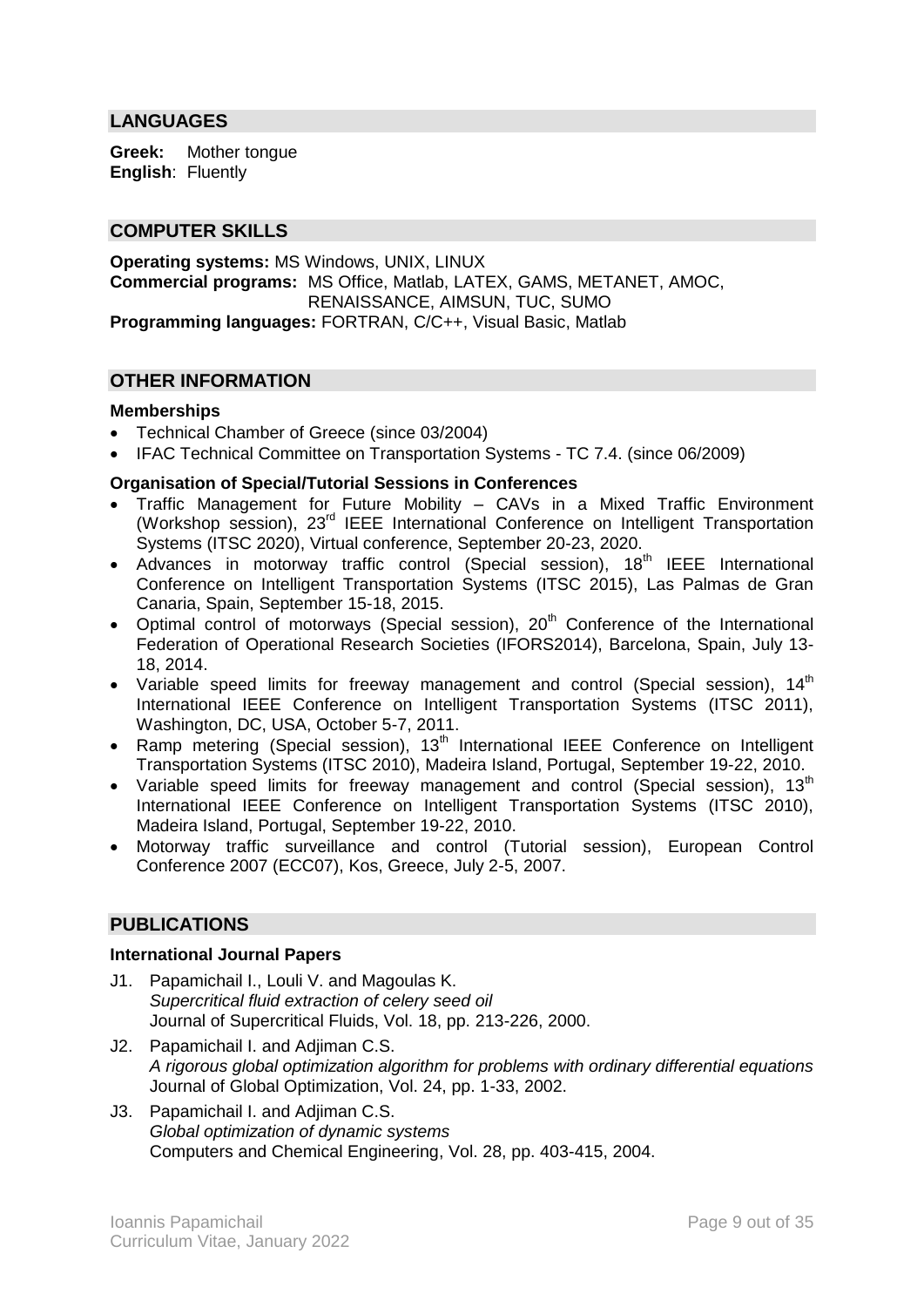- J4. Papamichail I. and Adjiman C.S. *Proof of convergence for a global optimization algorithm for problems with ordinary differential equations* Journal of Global Optimization, Vol. 33, pp. 83-107, 2005.
- J5. Papageorgiou M., Kosmatopoulos E., Papamichail I. and Wang Y. *ALINEA maximizes motorway throughput – An answer to flawed criticism* Traffic Engineering and Control, Vol. 48, pp. 271-276, 2007.
- J6. Papamichail I., Papageorgiou M. and Wang Y. *Motorway traffic surveillance and control* European Journal of Control, Vol. 13, pp. 297-319, 2007.
- J7. Papamichail I. and Papageorgiou M. *Traffic-responsive linked ramp-metering control* IEEE Transactions on Intelligent Transportation Systems, Vol. 9, pp. 111-121, 2008.
- J8. Papageorgiou M., Kosmatopoulos E., Papamichail I. and Wang Y. *A misapplication of the local ramp metering strategy ALINEA* IEEE Transactions on Intelligent Transportation Systems, Vol. 9, pp. 360-365, 2008.
- J9. Papageorgiou M., Papamichail I., Spiliopoulou A.D. and Lentzakis A.F. *Real-time merging traffic control with applications to toll plaza and work zone management* Transportation Research Part C, Vol. 16, pp. 535-553, 2008.
- J10. Papageorgiou M. and Papamichail I. *Overview of traffic signal operation policies for ramp metering* Transportation Research Record: Journal of the Transportation Research Board, No. 2047, pp. 28-36, 2008.
- J11. Papageorgiou M., Kosmatopoulos E. and Papamichail I. *Effects of variable speed limits on motorway traffic flow* Transportation Research Record: Journal of the Transportation Research Board, No. 2047, pp. 37-48, 2008.
- J12. Spiliopoulou A.D., Papamichail I. and Papageorgiou M. *Toll plaza merging traffic control for throughput maximization* Journal of Transportation Engineering - ASCE, Vol. 136, pp. 67-76, 2010.
- J13. Carlson R.C., Papamichail I., Papageorgiou M. and Messmer A. *Optimal mainstream traffic flow control of large-scale motorway networks* Transportation Research Part C, Vol. 18, pp. 193-212, 2010.
- J14. Carlson R.C., Papamichail I., Papageorgiou M. and Messmer A. *Optimal motorway traffic flow control involving variable speed limits and ramp metering* Transportation Science, Vol. 44, pp. 238-253, 2010.
- J15. Papamichail I., Kotsialos A., Margonis I. and Papageorgiou M. *Coordinated ramp metering for freeway networks – A model-predictive hierarchical control approach* Transportation Research Part C, Vol. 18, pp. 311-331, 2010.
- J16. Papamichail I., Papageorgiou M., Vong V. and Gaffney J. *Heuristic ramp-metering coordination strategy implemented at Monash Freeway, Australia* Transportation Research Record: Journal of the Transportation Research Board, No. 2178, pp. 10-20, 2010.
- J17. Spiliopoulou A.D., Manolis D., Papamichail I. and Papageorgiou M. *Queue management techniques for metered freeway on-ramps* Transportation Research Record: Journal of the Transportation Research Board, No. 2178, pp. 40-48, 2010.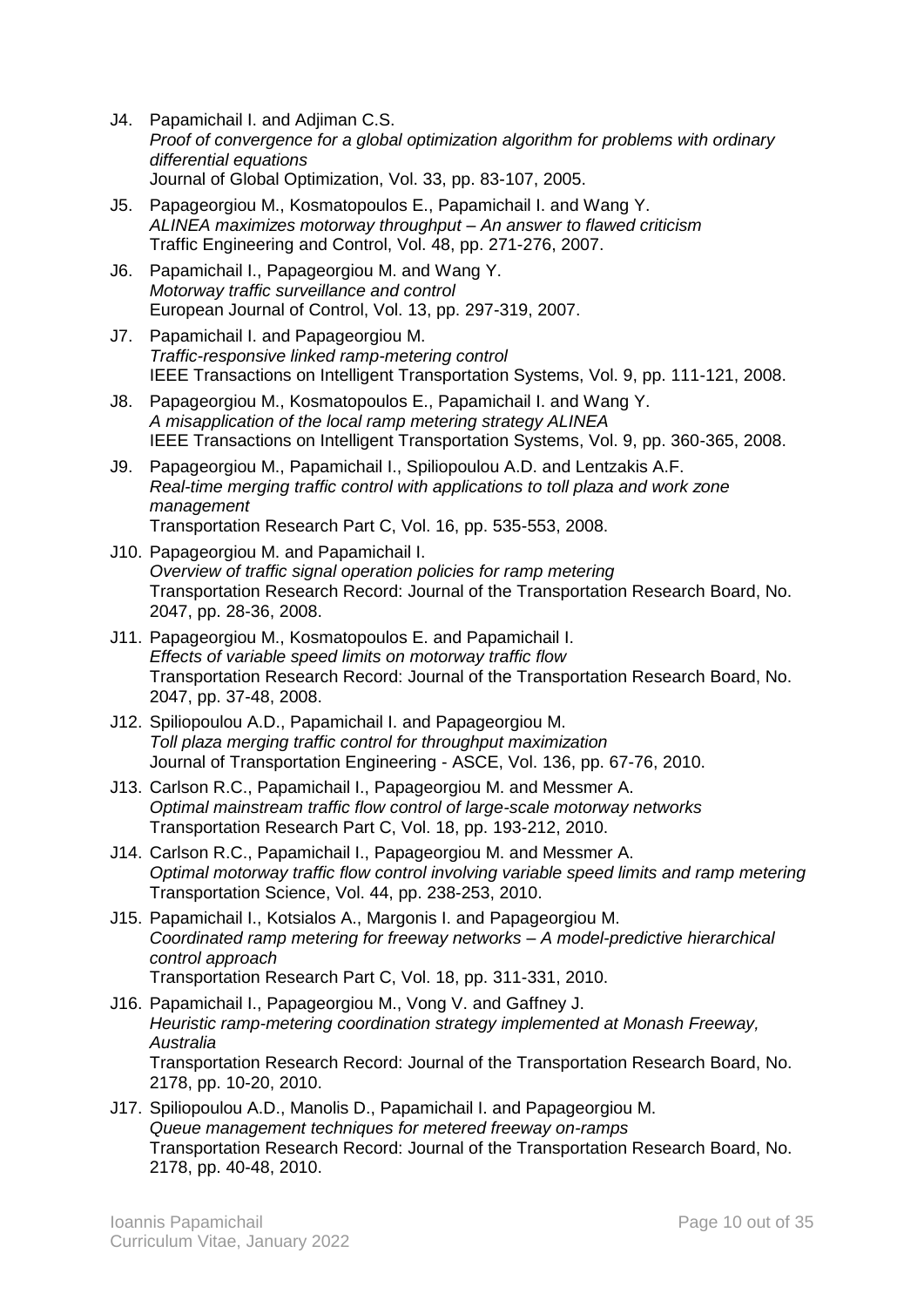- J18. Wang Y., Papageorgiou M., Gaffney J., Papamichail I., Rose G. and Young W. *Local ramp metering in random-location bottlenecks downstream of a metered on-ramp* Transportation Research Record: Journal of the Transportation Research Board, No. 2178, pp. 90-100, 2010.
- J19. Papamichail I. and Papageorgiou M. *Balancing of queues or waiting times on metered dual-branch on-ramps* IEEE Transactions on Intelligent Transportation Systems, Vol. 12, pp. 438-452, 2011.
- J20. Carlson R.C., Papamichail I. and Papageorgiou M. *Local feedback-based mainstream traffic flow control on motorways using variable speed limits* IEEE Transactions on Intelligent Transportation Systems, Vol. 12, pp. 1261-1276, 2011.
- J21. Keyvan-Ekbatani M., Kouvelas A., Papamichail I. and Papageorgiou M. *Exploiting the fundamental diagram of urban networks for feedback-based gating* Transportation Research Part B, Vol. 46, pp. 1393-1403, 2012.
- J22. Carlson R.C., Papamichail I. and Papageorgiou M. *Comparison of local feedback controllers for the mainstream traffic flow on freeways using variable speed limits* Journal of Intelligent Transportation Systems, Vol. 17, pp. 268-281, 2013.
- J23. Christofa E., Papamichail I. and Skabardonis A. *Person-based traffic responsive signal control optimization* IEEE Transactions on Intelligent Transportation Systems, Vol. 14, pp. 1278-1289, 2013.
- J24. Keyvan-Ekbatani M., Papageorgiou M. and Papamichail I. *Urban congestion gating control based on reduced operational network fundamental diagrams* Transportation Research Part C, Vol. 33, pp. 74-87, 2013.
- J25. Carlson R.C., Papamichail I. and Papageorgiou M. *Mainstream traffic flow control on freeways using variable speed limits* Transportes (Rio de Janeiro), Vol. 21, pp. 56-65, 2013.
- J26. Tympakianaki A., Spiliopoulou A., Kouvelas A., Papamichail I., Papageorgiou M. and Wang Y. *Real-time merging traffic control for throughput maximization at motorway work zones* Transportation Research Part C, Vol. 44, pp. 242-252, 2014.
- J27. Wang Y., Kosmatopoulos E., Papageorgiou M. and Papamichail I. Local ramp metering in the presence of a distant downstream bottleneck: Theoretical *analysis and simulation study* IEEE Transactions on Intelligent Transportation Systems, Vol. 15, pp. 2024-2039, 2014.
- J28. Carlson R.C., Papamichail I. and Papageorgiou M. *Integrated feedback ramp metering and mainstream traffic flow control on motorways using variable speed limits* Transportation Research Part C, Vol. 46, pp. 209-221, 2014.
- J29. Faulkner L., Dekker F., Gyles D., Papamichail I. and Papageorgiou M. *Evaluation of HERO-coordinated ramp metering installation at M1 and M3 Freeways in Queensland, Australia* Transportation Research Record: Journal of the Transportation Research Board, No. 2470, pp. 13-23, 2014.
- J30. Iordanidou G.-R., Roncoli, C., Papamichail I. and Papageorgiou M. *Feedback-based mainstream traffic flow control for multiple bottlenecks on motorways* IEEE Transactions on Intelligent Transportation Systems, Vol. 16, pp. 610-621, 2015.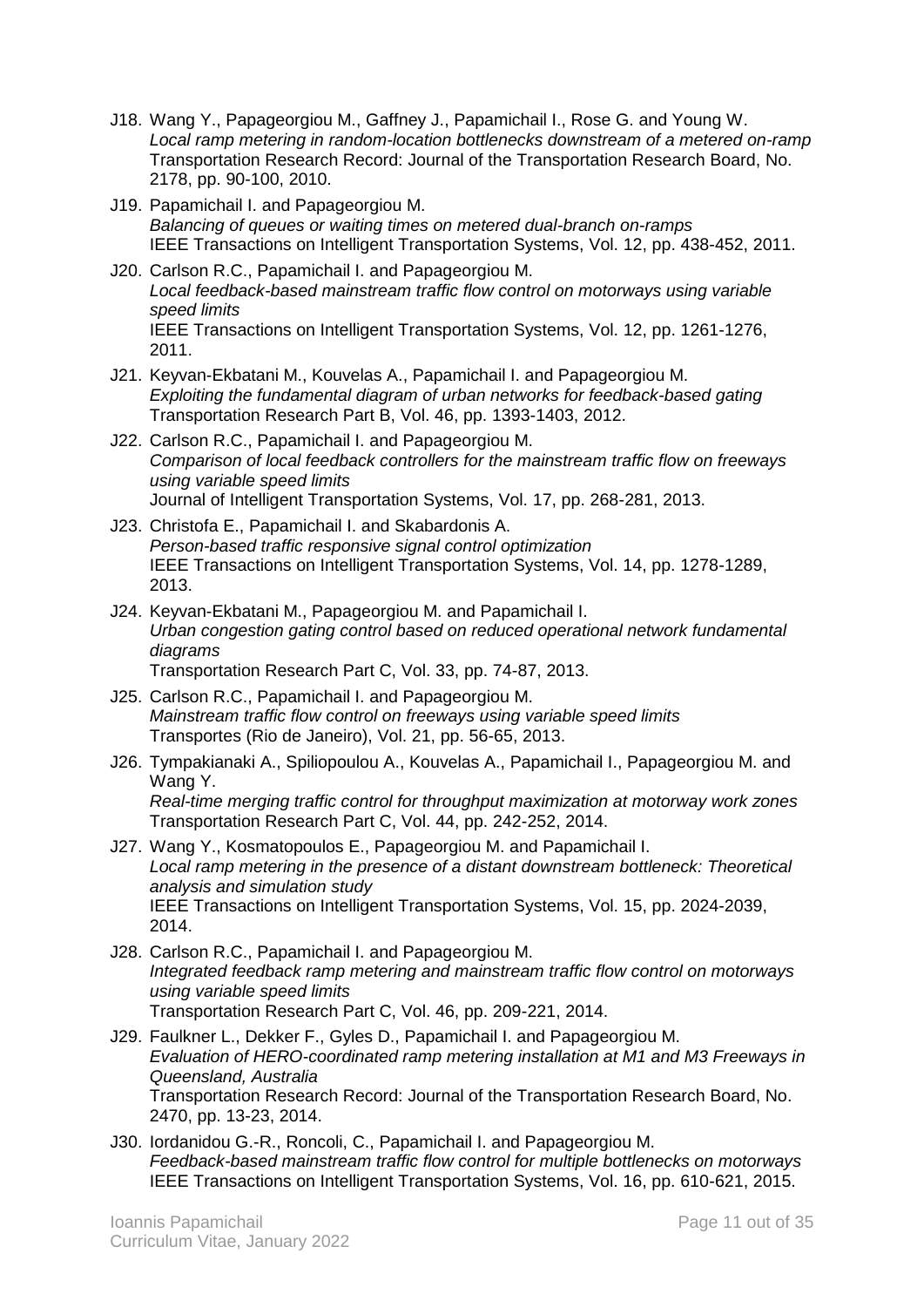- J31. Diakaki C., Papageorgiou M., Dinopoulou V., Papamichail I. and Malandraki G. *State-of-the-art and -practice review of public transport priority strategies* IET Intelligent Transport Systems, Vol. 9, pp. 391-406, 2015.
- J32. Diakaki C., Papageorgiou M., Papamichail I. and Nikolos I. *Overview and analysis of Vehicle Automation and Communication Systems from a motorway traffic management perspective* Transportation Research Part A, Vol. 75, pp.147-165, 2015.
- J33. Pasquale C., Papamichail I., Roncoli C., Sacone S., Siri S., Papageorgiou M. *Two-class freeway traffic regulation to reduce congestion and emissions via nonlinear optimal control* Transportation Research Part C, Vol. 55, pp. 85-99, 2015.
- J34. Stoilov T., Stoilova K., Papageorgiou M. and Papamichail I. *Bi-level optimization in a transport network* Cybernetics and Information Technologies, Vol. 15(5), pp. 37-49, 2015.
- J35. Roncoli C., Papageorgiou M. and Papamichail I. *Traffic flow optimisation in presence of vehicle automation and communication systems – Part I: A first-order multi-lane model for motorway traffic* Transportation Research Part C, Vol. 57, pp. 241-259, 2015.
- J36. Roncoli C., Papageorgiou M. and Papamichail, I. *Traffic flow optimisation in presence of vehicle automation and communication systems – Part II: Optimal control for multi-lane motorways* Transportation Research Part C, Vol. 57, pp. 260-275, 2015.
- J37. Kontorinaki M., Spiliopoulou A., Papamichail I., Papageorgiou M., Tyrinopoulos Y. and Chrysoulakis J. *Overview of nonlinear programming methods suitable for calibration of traffic flow models* Operational Research: An International Journal, Vol. 15, pp. 327-336, 2015.
- J38. Roncoli C., Papamichail, I. and Papageorgiou M. *Hierarchical model predictive control for multi-lane motorways in presence of Vehicle Automation and Communication Systems* Transportation Research Part C, Vol. 62, pp. 117-132, 2016.
- J39. Kan Y., Wang Y., Papageorgiou M and Papamichail I. *Local ramp metering with distant downstream bottlenecks: A comparative study* Transportation Research Part C, Vol. 62, pp. 149-170, 2016.
- J40. Frejo J.R.D., Papamichail I., Papageorgiou M. and Camacho E.F. *Macroscopic modeling and control of reversible lanes on freeways* IEEE Transactions on Intelligent Transportation Systems, Vol. 17, pp. 948-959, 2016.
- J41. Manolis D., Papamichail I., Kosmatopoulos E.B. and Papageorgiou M. *Automated tuning of ITS management and control systems: Results from real-life experiments* Transportation Research Part C, Vol. 66, pp. 119-135, 2016.
- J42. Jamshidnejad A., Papamichail I., Papageorgiou M. and De Schutter B. *A mesoscopic integrated urban traffic flow-emission model* Transportation Research Part C, Vol. 75, pp. 45-83, 2017.
- J43. Fountoulakis M., Bekiaris-Liberis N., Roncoli C., Papamichail I. and Papageorgiou M. *Highway traffic state estimation with mixed connected and conventional vehicles: Microscopic simulation-based testing* Transportation Research Part C, Vol. 78, pp. 13-33, 2017.
- J44. Spiliopoulou A., Papamichail I., Papageorgiou M., Tyrinopoulos Y. and Chrysoulakis J. *Macroscopic traffic flow model calibration using different optimization algorithms* Operational Research: An International Journal, Vol. 17, pp. 145-164, 2017.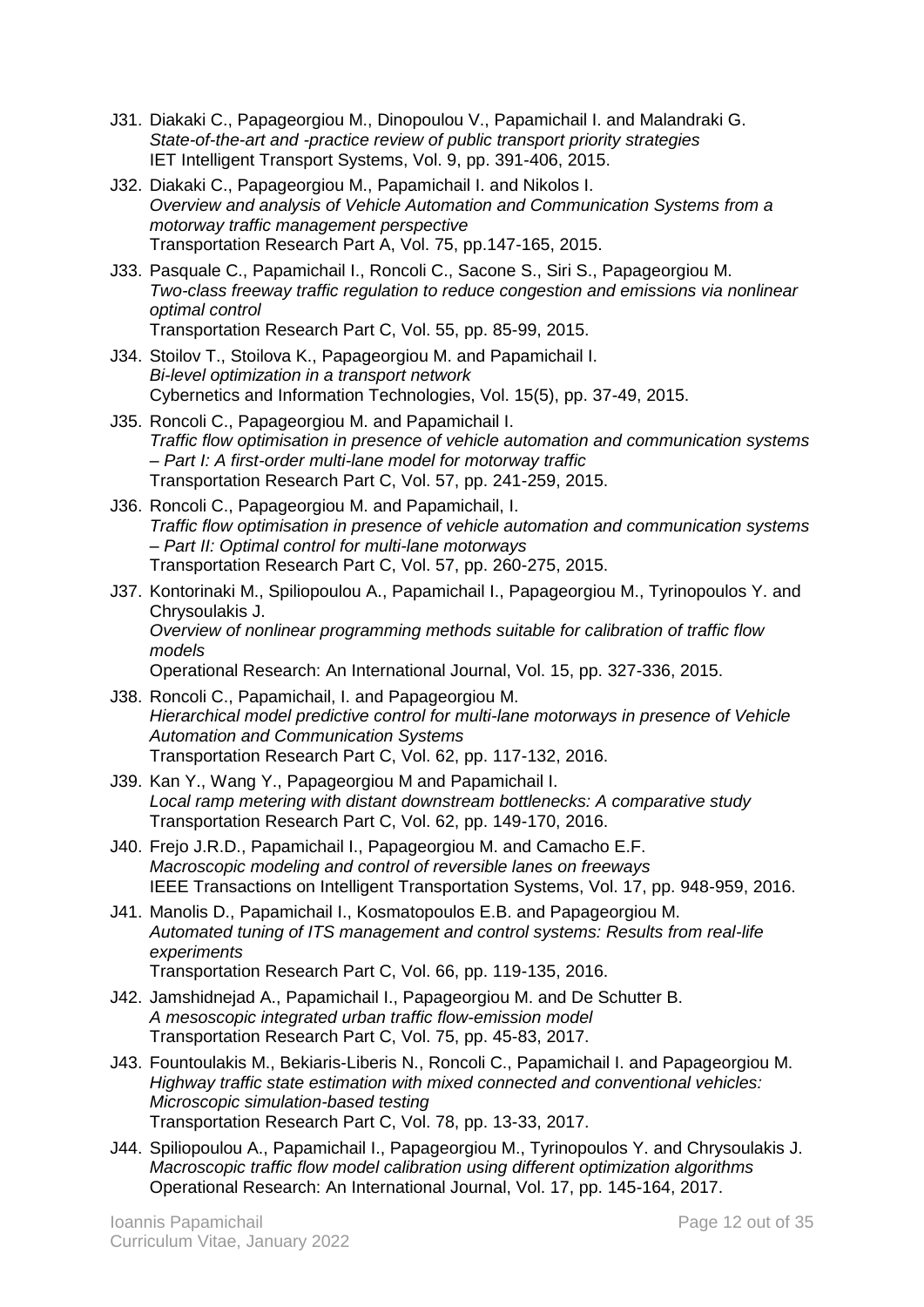- J45. Iordanidou G.-R., Papamichail I., Roncoli, C. and Papageorgiou M. *Feedback-based integrated motorway traffic flow control with delay balancing* IEEE Transactions on Intelligent Transportation Systems, Vol. 18, pp. 2319-2329, 2017.
- J46. Spiliopoulou A., Kontorinaki M., Papamichail I. and Papageorgiou M. *Real-time route diversion control at congested freeway off-ramp areas* Transportation Research Part A, Vol. 107, pp. 90-105, 2018.
- J47. Papadopoulou S., Roncoli C., Bekiaris-Liberis N., Papamichail I. and Papageorgiou M. *Microscopic simulation-based validation of a per-lane traffic state estimation scheme for highways with connected vehicles* Transportation Research Part C, Vol. 86, pp. 441-452, 2018.
- J48. Jamshidnejad A., Papamichail I., Papageorgiou M. and De Schutter, B. *Sustainable model-predictive control in urban traffic networks: Efficient solution based on general smoothening methods.*  IEEE Transactions on Control Systems Technology, Vol. 26, pp. 813-827, 2018.
- J49. Perraki G., Roncoli C., Papamichail I. and Papageorgiou M. *Evaluation of a model predictive control framework for motorway traffic involving conventional and automated vehicles* Transportation Research Part C, Vol. 92, pp. 456-471, 2018.
- J50. Rostami Shahrbabaki, M., Akbar Safavi A., Papageorgiou M. and Papamichail I. *A data fusion approach for real-time traffic state estimation in urban signalized links* Transportation Research Part C, Vol. 92, pp. 525-548, 2018.
- J51. Manolis D., Diakaki C., Papamichail I. and Papageorgiou M. *Simulation investigations of the coordinated traffic-responsive signal control strategy TUC with actuation at the local junction level* European Transport Research Review, Vol 10, paper 25, 2018.
- J52. Manolis D., Pappa T., Diakaki C., Papamichail I. and Papageorgiou M. *Centralised versus decentralised signal control of large-scale urban road networks in real time: a simulation study* IET Intelligent Transport Systems, Vol. 12, pp. 891-900, 2018.
- J53. Frejo J.R.D., Papamichail I., Papageorgiou M. and De Schutter, B. *Macroscopic modeling of variable speed limits on freeways* Transportation Research Part C, Vol. 100, pp. 15-33, 2019.
- J54. Baldi S., Michailidis I., Ntampasi V., Kosmatopoulos E., Papamichail I. and Papageorgiou M. *A simulation-based traffic signal control for congested urban traffic networks* Transportation Science, Vol. 53, pp. 6-20, 2019.
- J55. Markantonakis V., Skoufoulas D.I., Papamichail I. and Papageorgiou M. *Integrated traffic control for freeways using variable speed limits and lane change control actions* Transportation Research Record: Journal of the Transportation Research Board, Vol. 2673(9), pp. 602-613, 2019.
- J56. Papamichail I., Bekiaris-Liberis N., Delis A.I., Manolis D., Mountakis K.-S., Nikolos I.K., Roncoli C. and Papageorgiou M. *Motorway traffic flow modelling, estimation and control with vehicle automation and communication systems* Annual Reviews in Control, Vol. 48, pp. 325-346, 2019.
- J57. Typaldos P., Papamichail I. and Papageorgiou M. *Minimization of fuel consumption for vehicle trajectories* IEEE Transactions on Intelligent Transportation Systems, Vol. 21, pp. 1716-1727, 2020.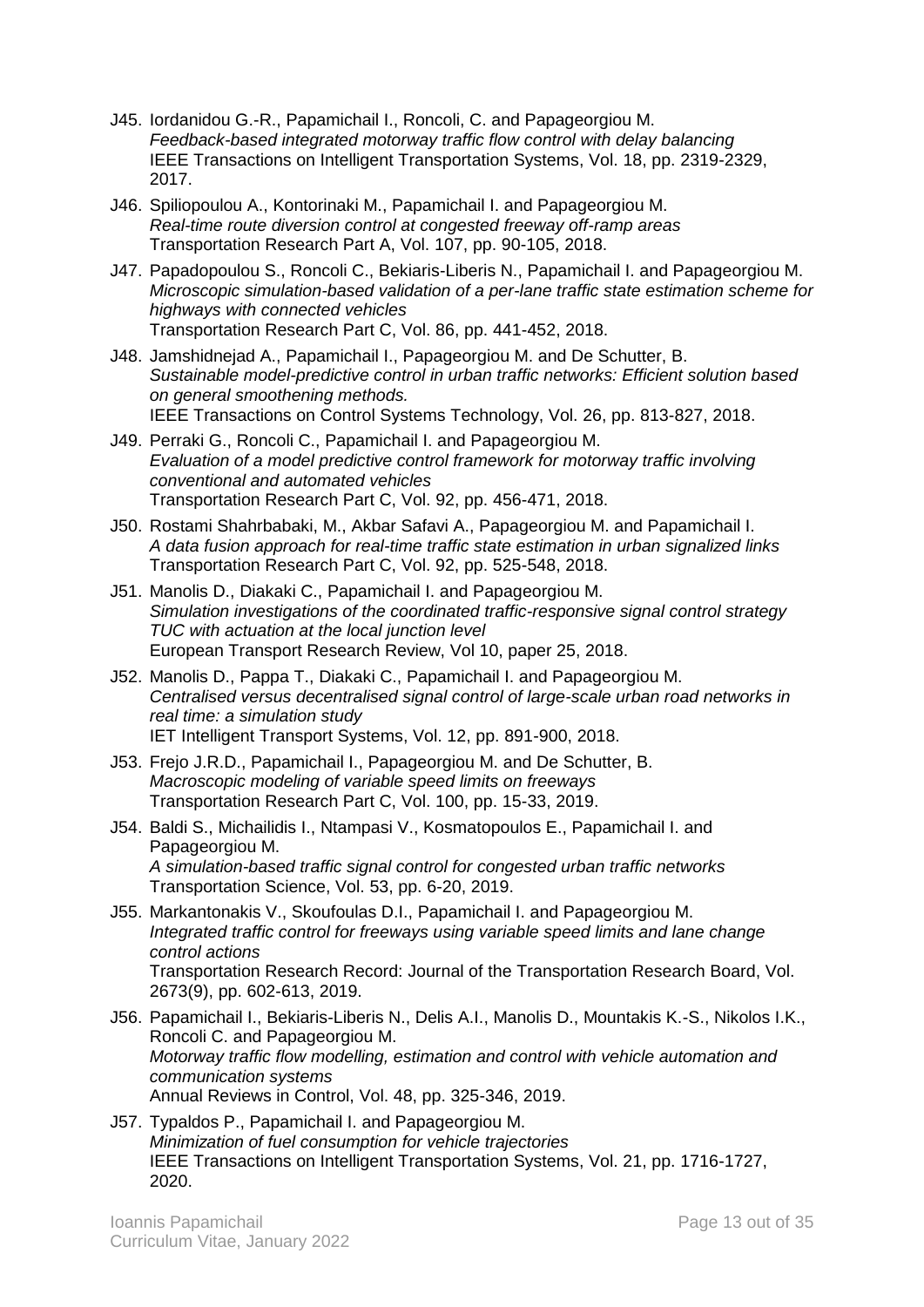- J58. Rostami Shahrbabaki M., Akbar Safavi A., Papageorgiou M., Setoodeh P. and Papamichail I. *State estimation in urban traffic networks: A two-layer approach* Transportation Research Part C, Vol. 115, 102616, 2020.
- J59. Typaldos P., Kalogianni I., Mountakis K.S., Papamichail I. and Papageorgiou M. *Vehicle trajectory specification in presence of traffic lights with known or uncertain switching times* Transportation Research Record: Journal of the Transportation Research Board, Vol. 2674(8), pp. 53-66, 2020.
- J60. Stylianopoulou E., Kontorinaki M., Papageorgiou M. and Papamichail I. *A linear-quadratic-integral regulator for local ramp metering in the case of distant downstream bottlenecks* Transportation Letters, Vol. 12, pp. 723-731, 2020.
- J61. Papageorgiou M., Mountakis K.S., Karafyllis I., Papamichail I. and Wang Y. *Lane-free artificial-fluid concept for vehicular traffic* Proceeding of the IEEE, Vol. 109, pp. 114-121, 2021.
- J62. Malekzadeh M., Papamichail I., Papageorgiou M. and Bogenberger K. *Optimal internal boundary control of lane-free automated vehicle traffic* Transportation Research Part C, Vol. 126, 103060, 2021.
- J63. Malekzadeh M., Papamichail I. and Papageorgiou M. *Linear-quadratic regulators for internal boundary control of lane-free automated vehicle traffic*
	- Control Engineering Practice, Vol. 115, 104912, 2021.
- J64. Typaldos P., Papageorgiou M. and Papamichail I. *Optimization-based path-planning for connected and non-connected automated vehicles* Transportation Research Part C, Vol. 134, 103487, 2022.

### **Book Chapters**

- B1. Adjiman C.S. and Papamichail I. *A deterministic global optimization algorithm for problems with nonlinear dynamics* Frontiers in Global Optimization, C.A. Floudas and P. Pardalos (Editors), Kluwer Academic Publishers, pp. 1-23, 2003.
- B2. Papageorgiou M., Papamichail I. and Wang Y. *The role of macroscopic modeling in simulation, surveillance and control of motorway network traffic* Transport Simulation – Beyond Traditional Approaches, E. Chung and A.-G. Dumont (Editors), EPFL Press, Lausanne, Switzerland, Ch. 1, pp. 3-25, 2009.
- B3. Papageorgiou M., Kosmatopoulos E. and Papamichail I. *Effects of variable speed limits on motorway traffic flow* Modélisation du Trafic - Actes du Groupe de Travail 2007, J.-P. Lebacque, M. Aron and V. Aguilera (Editors), Actes INRETS No. 123, Paris, France, pp. 81-100, 2009.
- B4. Papageorgiou M., Papamichail I., Spiliopoulou A.D. and Lentzakis A.F. *Real-time merging control with applications to toll plaza and work zone management* Modélisation du Trafic - Actes du Groupe de Travail 2007, J.-P. Lebacque, M. Aron and V. Aguilera (Editors), Actes INRETS No. 123, Paris, France, pp. 101-127, 2009.
- B5. Papageorgiou M., Papamichail I., Messmer A. and Wang Y. *Traffic simulation with METANET* Fundamentals of Traffic Simulation, J. Barceló (Editor), Springer, New York, Ch.11, pp. 399-430, 2010.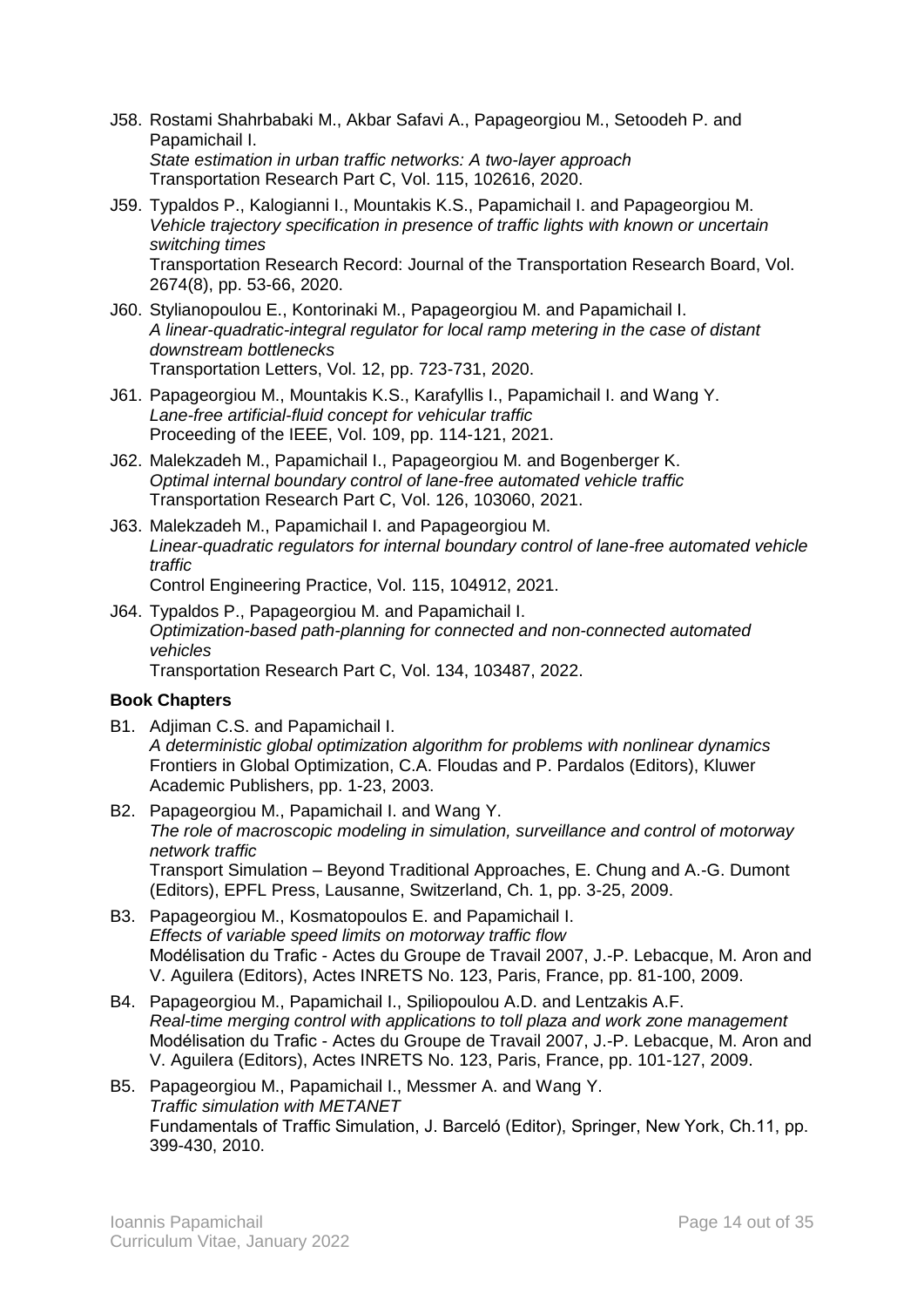- B6. Papageorgiou M. and Papamichail I. *Coordinated ramp metering for freeways* The Impact of Control Technology, Part 2: Success Stories in Control, T. Samad and A.M. Annaswamy (Editors), IEEE Control Systems Society, 2011. http://ieeecss.org/main/IoCT-report.
- B7. Papageorgiou M., Carlson R.C., Papamichail I. and Messmer A. *Motorway mainstream traffic flow control* Honorary Volume for Professor George A. Giannopoulos (Τιμητικός Τόμος για τον Καθηγητή Γεώργιο Α. Γιαννόπουλο), Aristotelian University of Thessaloniki, Thessaloniki, Greece, pp. 211-215, 2012.
- B8. Papamichail I., Papageorgiou M., Vong V. and Gaffney J. *HERO Coordinated ramp metering implemented at the Monash Freeway, Australia* Modélisation des Réseaux de Transport - Actes du GERI SMRT 2011, J.-P. Lebacque, M. Aron and N. Farhi (Editors), Actes Les collections de l'INRETS Ref. A136, Paris, France, pp. 19-42, 2014.
- B9. Keyvan-Ekbatani M., Papamichail I. and Papageorgiou M. *Traffic control via feedback gating in congested urban networks using sparse real-time measurements* Modélisation des Réseaux de Transport - Actes du GERI SMRT 2011, J.-P. Lebacque, M. Aron and N. Farhi (Editors), Actes Les collections de l'INRETS Ref. A136, Paris, France, pp. 83-90, 2014.
- B10. Papageorgiou M. and Papamichail I. *Coordinated ramp metering for freeways* The Impact of Control Technology, 2<sup>nd</sup> Ed., Part 1: Success Stories in Control, T. Samad and A.M. Annaswamy (Editors), IEEE Control Systems Society, 2014. http://www.ieeecss.org/general/IoCT2-report.
- B11. Roncoli C., Papageorgiou M. and Papamichail I. *Motorway traffic flow optimisation in presence of Vehicle Automation and Communication Systems* Engineering and Applied Sciences Optimization, N.D. Lagaros and M. Papadrakakis (Editors), Computational Methods in Applied Sciences, Springer International Publishing, Vol. 38, pp. 1-16, 2015.
- B12. Papageorgiou M., Diakaki C., Nikolos I., Ntousakis I., Papamichail I. and Roncoli C. *Freeway traffic management in presence of Vehicle Automation and Communication Systems (VACS)* Road Vehicle Automation 2, G. Meyer and S. Beiker (Editors), Lecture Notes in

Mobility, Springer International Publishing, pp. 205-214, 2015.

B13. Kouvelas A., Manolis D., Kosmatopoulos E., Papamichail I. and Papageorgiou M. *An autonomic methodology for embedding self-tuning competence in online traffic control systems*

Autonomic Road Transport Support Systems, Th.L. McCluskey, A. Kotsialos, J. Müller, F. Klügl, O. Rana and R. Schumann (Editors), Autonomic Systems, Birkhäuser, Basel, Switzerland, pp. 215-232, 2016.

# **Conference Papers**

C1. Louli V., Folas G., Papamichail I., Boukouvalas C. and Magoulas K. *Extraction of celery and parsley seed oil using supercritical CO<sup>2</sup> (Εκχύλιση αιθέριων ελαίων από σπόρους σέλινου και μαϊντανού με χρήση υπερκρίσιμου CO2)* Proceedings 2<sup>nd</sup> Panhellenic Chemical Engineering Scientific Conference (Πρακτικά 2<sup>°</sup> Πανελλήνιο Επιστημονικό Συνέδριο Χημικής Μηχανικής), pp. 297-300, Thessaloniki, Greece, May 27-29, 1999.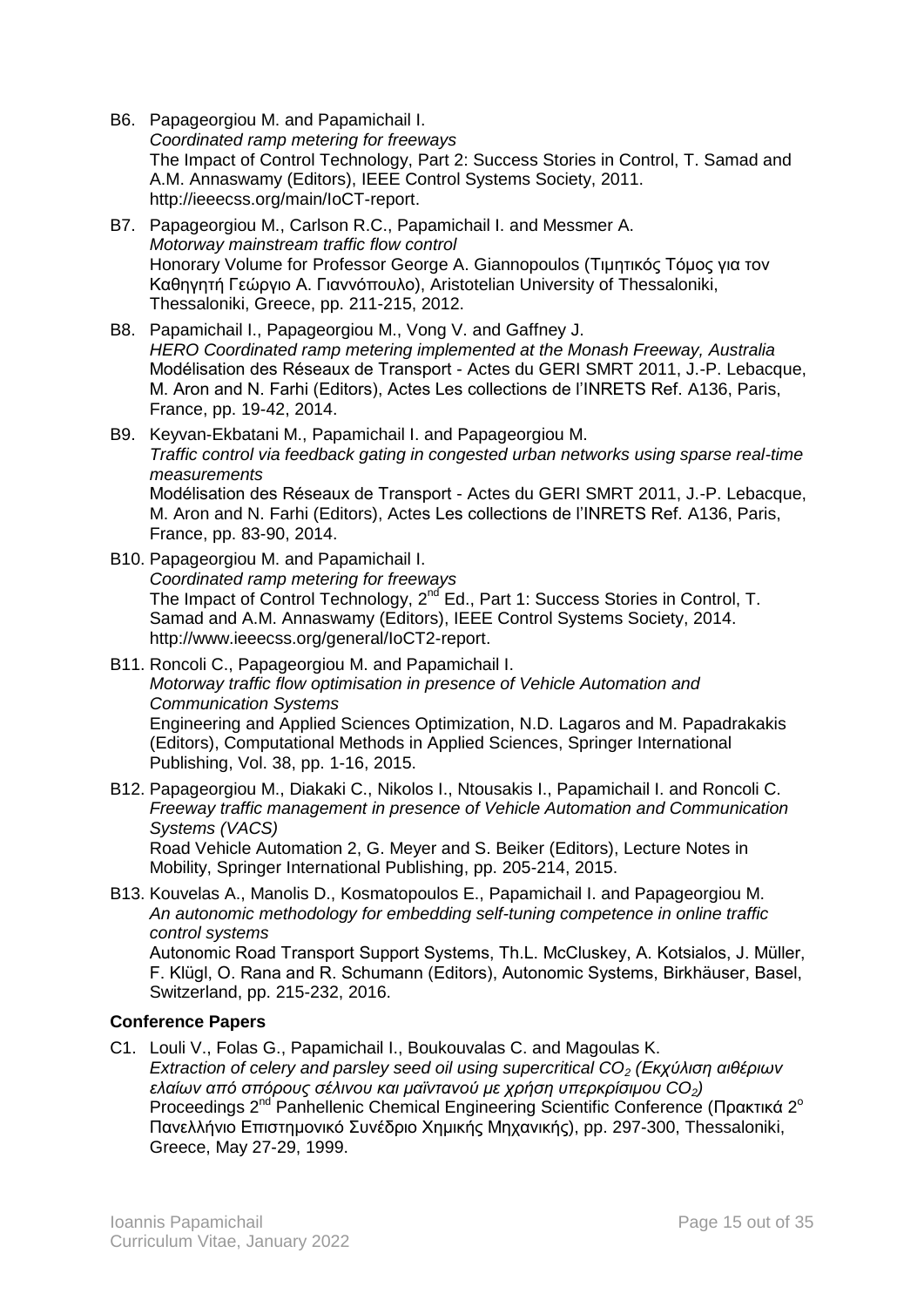C2. Papamichail I. and Adjiman C.S.

*Global optimisation of systems described by ordinary differential equations* Proceedings 3<sup>rd</sup> Panhellenic Chemical Engineering Scientific Conference (Πρακτικά 3<sup>°</sup> Πανελλήνιο Επιστημονικό Συνέδριο Χημικής Μηχανικής), Vol. 1, pp. 301-304, Athens, Greece, May 31-June 2, 2001.

- C3. Papamichail I. and Adjiman C.S. *An algorithm for the global optimisation of dynamic problems* Récents Progrès en Génie des Procédés, Vol. 15(82), pp. 309-316, Nancy, France, October, 2001.
- C4. Papageorgiou M., Kosmatopoulos E., Papamichail I., Wang Y., Kouvelas A. and Aboudolas K. *Advanced traffic control strategies and application prospects in Greece (Προηγμένες στρατηγικές ελέγχου κυκλοφορίας και προοπτικές εφαρμογής τους στην Ελλάδα)* Proceedings 3<sup>rd</sup> International Congress on Transportation Research in Greece (Πρακτικά 3 <sup>ο</sup> Διεθνές Συνέδριο για την Έρευνα στις Μεταφορές στην Ελλάδα), pp. 585- 594, Thessaloniki, Greece, May 19-20, 2006.
- C5. Papageorgiou M., Wang Y., Papamichail I., Kosmatopoulos E. and Kotsialos A. *Advanced motorway traffic modelling, simulation, surveillance and control strategies* CD 1<sup>st</sup> TRB International Symposium on Freeway and Tollway Operations, Athens, Greece, June 4-7, 2006.
- C6. Papamichail I. *Global optimisation methods for dynamic systems* CD 2<sup>nd</sup> International Conference "From Scientific Computing to Computational Engineering", Athens, Greece, July 5-8, 2006.
- C7. Muhurdarevic Z., Condie H., Ben-Shabat E., Ernhofer O., Hadj-Salem H. and Papamichail I. *Ramp metering in Europe – State of the art and beyond* Proceedings Fifth International Conference on Traffic and Transportation Studies (ICTTS), pp. 595-603, Xi'an, China, August 2-4, 2006.
- C8. Kotsialos A., Papamichail I., Margonis I. and Papageorgiou M. *Hierarchical nonlinear model-predictive ramp metering control for freeway networks* Preprints 11<sup>th</sup> IFAC Symposium on Control in Transportation Systems, pp. 124-129, Delft, The Netherlands, August 29-31, 2006.
- C9. Papageorgiou M., Papamichail I. and Wang Y. *The role of macroscopic modelling in simulation, surveillance and control of motorway network traffic* CD International Symposium of Transport Simulation (ISTS06), Lausanne, Switzerland, September 4-6, 2006.
- C10. Kosmatopoulos E.B., Papageorgiou M. and Papamichail I. *Adaptive fine-tuning of non-linear control systems with application to the urban traffic control strategy TUC* CD European Control Conference 2007 (ECC07), Kos, Greece, July 2-5, 2007.
- C11. Papamichail I., Papageorgiou M. and Wang Y. *Motorway traffic surveillance and control* CD European Control Conference 2007 (ECC07), Kos, Greece, July 2-5, 2007.
- C12. Spiliopoulou A.D., Papamichail I. and Papageorgiou M. *Real-time toll plaza management for throughput maximization* CD 87<sup>th</sup> Transportation Research Board Annual Meeting, Paper 08-0771, Washington, DC, USA, January 13-17, 2008.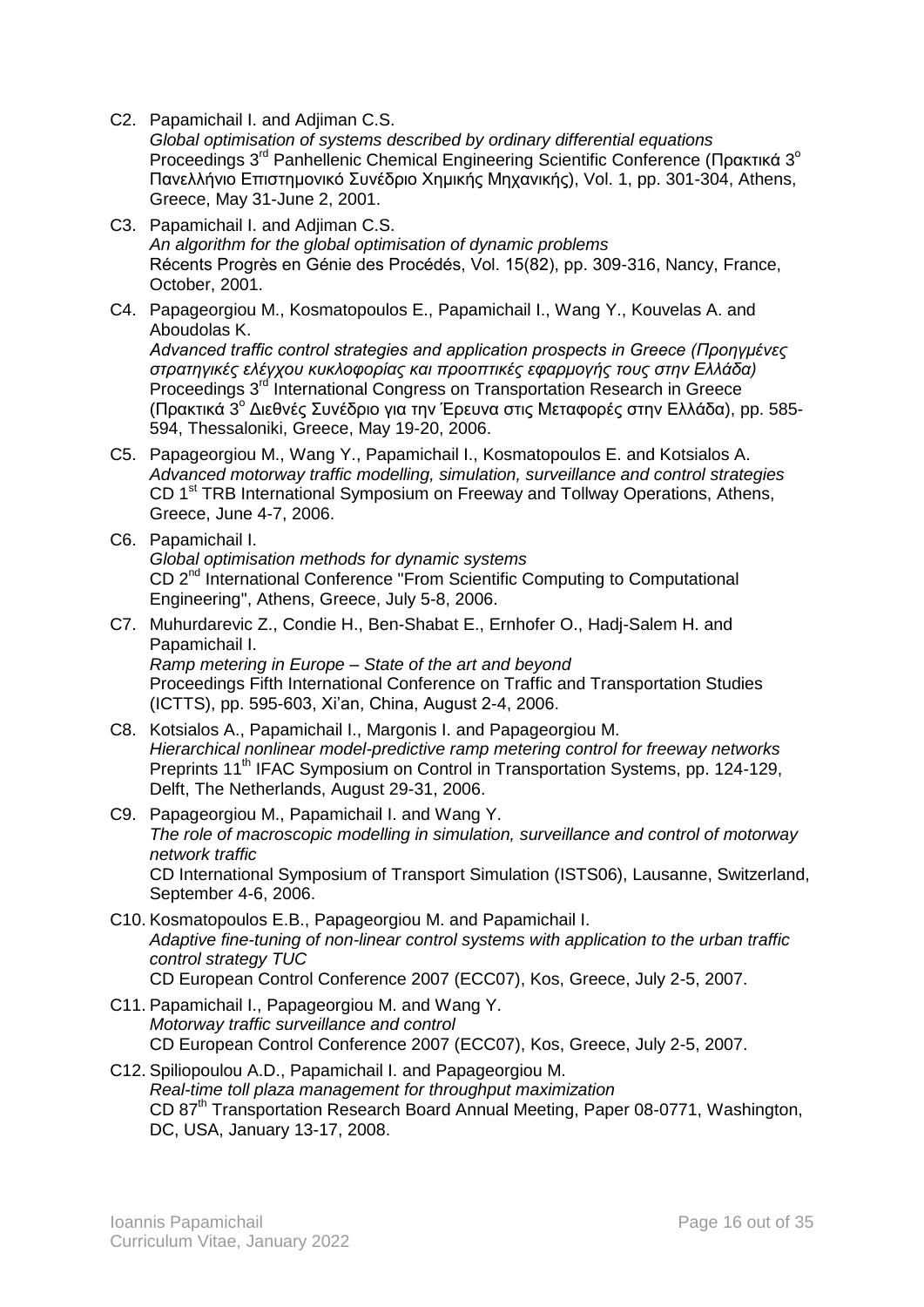- C13. Lentzakis A.F., Spiliopoulou A.D., Papamichail I., Papageorgiou M. and Wang Y. *Real-time work zone management for throughput maximization* CD 87<sup>th</sup> Transportation Research Board Annual Meeting, Paper 08-0772, Washington, DC, USA, January 13-17, 2008.
- C14. Papageorgiou M. and Papamichail I. *Overview of traffic signal operation policies for ramp metering* CD 87<sup>th</sup> Transportation Research Board Annual Meeting, Paper 08-0777, Washington, DC, USA, January 13-17, 2008.
- C15. Papageorgiou M., Kosmatopoulos E. and Papamichail I. *Effects of variable speed limits on motorway traffic flow* CD 87<sup>th</sup> Transportation Research Board Annual Meeting, Paper 08-0781, Washington, DC, USA, January 13-17, 2008.
- C16. Kosmatopoulos E., Papageorgiou M., Papamichail I., Aboudolas K., Papadaki D. and Betsis I. *Adaptive fine-tuning for large-scale complex nonlinear systems* CD 3rd International Conference on Information and Communication Technologies: From theory to applications (IEEE-ICTTA'08), Damascus, Syria, April 7-11, 2008.
- C17. Spiliopoulou A.D., Papamichail I. and Papageorgiou M. *Toll plaza merging traffic control for throughput maximization* CD 10<sup>th</sup> International Conference on Application of Advanced Technologies in Transportation (AATT 2008), Athens, Greece, May 27-31, 2008.
- C18. Papamichail I., Kampitaki K., Papageorgiou M. and Messmer A. *Integrated ramp metering and variable speed limit control of motorway traffic flow* Proceedings 17<sup>th</sup> IFAC World Congress (IFAC'08), pp. 14084-14089, Seoul, Korea, July 6-11, 2008.
- C19. Kosmatopoulos E.B., Papageorgiou M., Wang Y., Papamichail I. and Kouvelas A. *AFT2: An automated maintenance and calibration tool for traffic management and control systems* Proceedings 11<sup>th</sup> International IEEE Conference on ITS, pp. 97-104, Beijing, China, October 12-15, 2008.
- C20. Papamichail I., Kosmatopoulos E., Papageorgiou M., Chrysoulakis I., Gaffney J. and Vong V.

*HERO coordinated ramp metering implemented at the Monash Freeway* CD 2<sup>nd</sup> TRB International Symposium on Freeway and Tollway Operations, Honolulu, Hawaii, June 21-24, 2009.

- C21. Papageorgiou M., Carlson R.C., Papamichail I. and Messmer A. *Optimal mainstream traffic flow control of motorway networks* Proceedings International Conference on Models and Technologies for Intelligent Transportation Systems, pp. 66-73, Rome, Italy, June 22-23, 2009.
- C22. Carlson R.C., Papamichail I., Papageorgiou M. and Messmer A. *Optimal mainstream traffic flow control of motorway networks* Proceedings European Control Conference 2009 (ECC09), pp. 1758-1763, Budapest, Hungary, August 23-26, 2009.
- C23. Carlson R.C., Papamichail I., Papageorgiou M. and Messmer A. *Optimal mainstream traffic flow control of motorway networks* Proceedings 12<sup>th</sup> IFAC Symposium on Transportation Systems, pp. 1-6, Redondo Beach, CA, USA, September 2-4, 2009.
- C24. Spiliopoulou A.D., Papamichail I. and Papageorgiou M. *Queue management techniques for metered freeway on-ramps* CD XIII Meeting of the Euro Working Group on Transportation - Advances in Transportation Systems Analysis, Padua, Italy, September 23-25, 2009.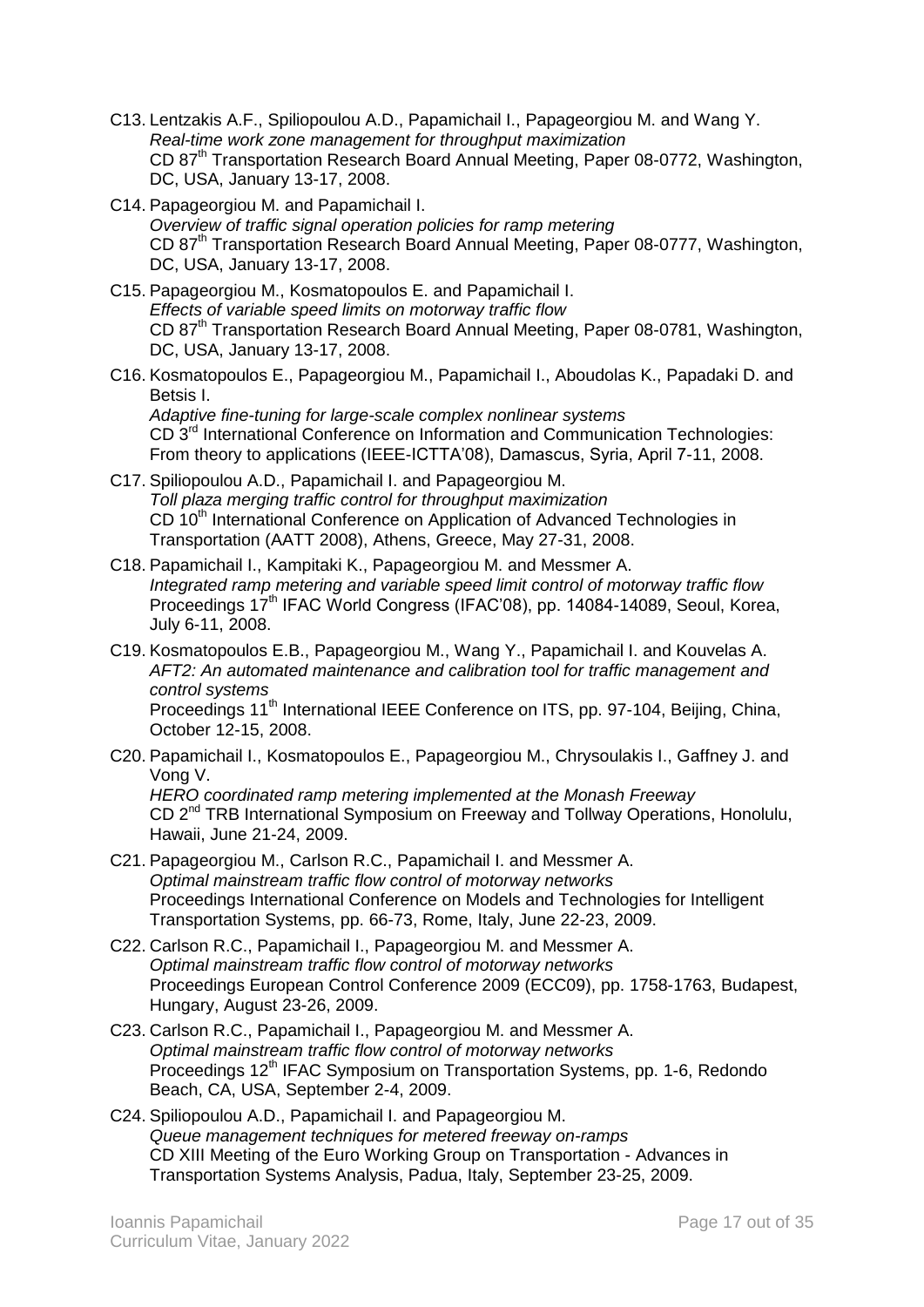- C25. Papageorgiou M., Carlson R.C., Papamichail I. and Messmer A. *Optimal mainstream traffic flow control of motorway networks* CD XIII Meeting of the Euro Working Group on Transportation - Advances in Transportation Systems Analysis, Padua, Italy, September 23-25, 2009.
- C26. Papamichail I., Papageorgiou M., Vong V. and Gaffney J. *HERO coordinated ramp metering implemented at the Monash Freeway* CD 89<sup>th</sup> Transportation Research Board Annual Meeting, Paper 10-0760, Washington, DC, USA, January 10-14, 2010.
- C27. Spiliopoulou A.D., Manolis D., Papamichail I. and Papageorgiou M. *Queue management techniques for metered freeway on-ramps* CD 89<sup>th</sup> Transportation Research Board Annual Meeting, Paper 10-1528, Washington, DC, USA, January 10-14, 2010.
- C28. Carlson R.C., Papamichail I., Papageorgiou M. and Messmer A. *Variable speed limits as a mainline metering device for freeways* CD 89<sup>th</sup> Transportation Research Board Annual Meeting, Paper 10-1529, Washington, DC, USA, January 10-14, 2010.
- C29. Wang Y., Papageorgiou M., Gaffney J., Papamichail I., Rose G. and Young W. *Local ramp metering in the presence of random-location bottlenecks downstream of a metered on-ramp* CD 89<sup>th</sup> Transportation Research Board Annual Meeting, Paper 10-2476, Washington, DC, USA, January 10-14, 2010.
- C30. Papageorgiou M., Papamichail I., Carlson R.C. and Messmer A. *Nonlinear optimal control as a source of intelligent traffic control* Proceedings 5<sup>th</sup> IMA Conference on Mathematics in Transport, London, UK, April 12-14, 2010.
- C31. Carlson R.C., Papamichail I. and Papageorgiou M. *Local feedback-based mainstream traffic flow control on freeways using variable speed limits* Proceedings 13<sup>th</sup> International IEEE Conference on Intelligent Transportation Systems (ITSC 2010), pp. 513-518, Madeira Island, Portugal, September 19-22, 2010.
- C32. Papamichail I. and Papageorgiou M. *Balancing of queues or waiting times on metered dual-branch on-ramps* Proceedings 13<sup>th</sup> International IEEE Conference on Intelligent Transportation Systems (ITSC 2010), pp. 1448-1455, Madeira Island, Portugal, September 19-22, 2010.
- C33. Wang Y., Papageorgiou M., Gaffney J., Papamichail I. and Guo J. *Local ramp metering in the presence of random-location bottlenecks downstream of a metered on-ramp* Proceedings 13<sup>th</sup> International IEEE Conference on Intelligent Transportation Systems, pp. 1462-1467, Madeira Island, Portugal, September 19-22, 2010.
- C34. Papamichail I. and Papageorgiou M. *HERO – A Coordinated ramp metering strategy and its implementation at the Monash freeway, Australia* Proceedings 5<sup>th</sup> International Congress on Transport Research, pp. 772-787, Volos, Greece, September 27-28, 2010.
- C35. Carlson R.C., Papamichail I., Papageorgiou M. and Messmer A. *Variable speed limits as a mainline metering device for freeways* Proceedings 5<sup>th</sup> International Congress on Transport Research, pp. 789-806, Volos, Greece, September 27-28, 2010.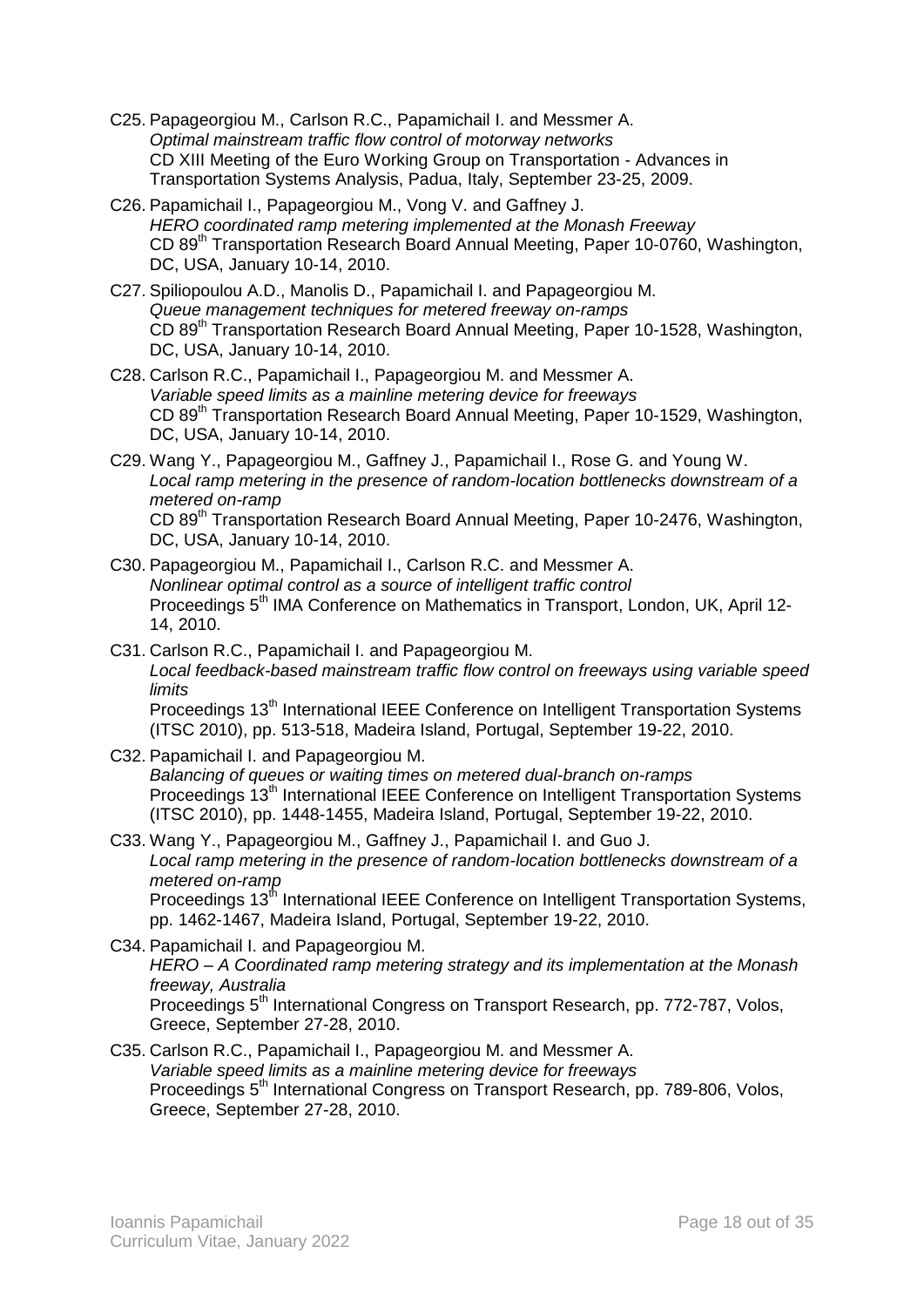- C36. Wang Y., Papageorgiou M., Gaffney J., Papamichail I., Rose G. and Young W. *PI-ALINEA for local ramp metering involved with random downstream bottlenecks* Proceedings 24<sup>th</sup> ARRB Conference, Albert Park, Victoria, Australia, October 12-15, 2010.
- C37. Carlson R.C., Papageorgiou M. and Papamichail I. *Controle realimentado local do fluxo principal em rodovias com o uso de limites de velocidade variáveis (Local feedback mainstream traffic flow control on motorways using variable speed limits)* XXIV ANPET - Congresso de Pesquisa e Ensino em Transportes. Anais do XXIV Congresso da ANPET (Associação Nacional de Pesquisa e Ensino em Transportes), Salvador, Brazil, November 29 - December 3, 2010.
- C38. Carlson R.C., Ragias A., Papamichail I. and Papageorgiou M. *Mainstream traffic flow control of merging motorways using variable speed limits* 19<sup>th</sup> Mediterranean Conference on Control and Automation (MED2011), Corfu, Greece, June 20-23, 2011.
- C39. Carlson R.C., Papamichail I. and Papageorgiou M. *Local feedback-based mainstream traffic flow control on motorways using variable speed limits* Proceedings Special International Conference on Complex Systems: Synergy of Control, Computing & Communications (COSY 2011), pp. 187-194, Ohrid, F.Y.R.O.M., September 16-20, 2011.
- C40. Carlson R.C., Papamichail I. and Papageorgiou M. *Comparison of local feedback controllers for the mainstream traffic flow on freeways using variable speed limits* Proceedings 14<sup>th</sup> International IEEE Conference on Intelligent Transportation Systems, pp. 2160-2167, Washington, DC, USA, October 5-7, 2011.
- C41. Kouvelas A., Papageorgiou M., Kosmatopoulos E.B. and Papamichail I. *A learning technique for deploying self-tuning traffic control systems* Proceedings 14<sup>th</sup> International IEEE Conference on Intelligent Transportation Systems, pp. 1646-1651, Washington, DC, USA, October 5-7, 2011.
- C42. Carlson R.C., Papamichail I. and Papageorgiou M. *Comparação de controladores para o fluxo principal em rodovias com o uso de limites de velocidade variáveis (Comparison of controllers for the motorway mainstream by use of variable speed limits)*

XXV ANPET - Congresso de Pesquisa e Ensino em Transportes. Anais do XXV Congresso da ANPET, pp. 1054-1065, Belo Horizonte, Brazil, November 7-11, 2011.

- C43. Christofa E., Papamichail I. and Skabardonis A. *Person-based traffic signal optimization for real-time applications* CD 91<sup>st</sup> Transportation Research Board Annual Meeting, Paper 12-2228, Washington, DC, USA, January 22-26, 2012.
- C44. Carlson R.C., Manolis D., Papamichail I. and Papageorgiou M. *Integrated ramp metering and mainstream traffic flow control on freeways using variable speed limits* Procedia - Social and Behavioral Sciences Vol. 48, pp. 1578-1588, Transport Research Arena 2012, Athens, Greece, April 23-26, 2012.
- C45. Keyvan-Ekbatani M., Kouvelas A., Papamichail I. and Papageorgiou M. *Congestion control in urban networks via feedback gating* Procedia - Social and Behavioral Sciences Vol. 48, pp. 1599-1610, Transport Research Arena 2012, Athens, Greece, April 23-26, 2012.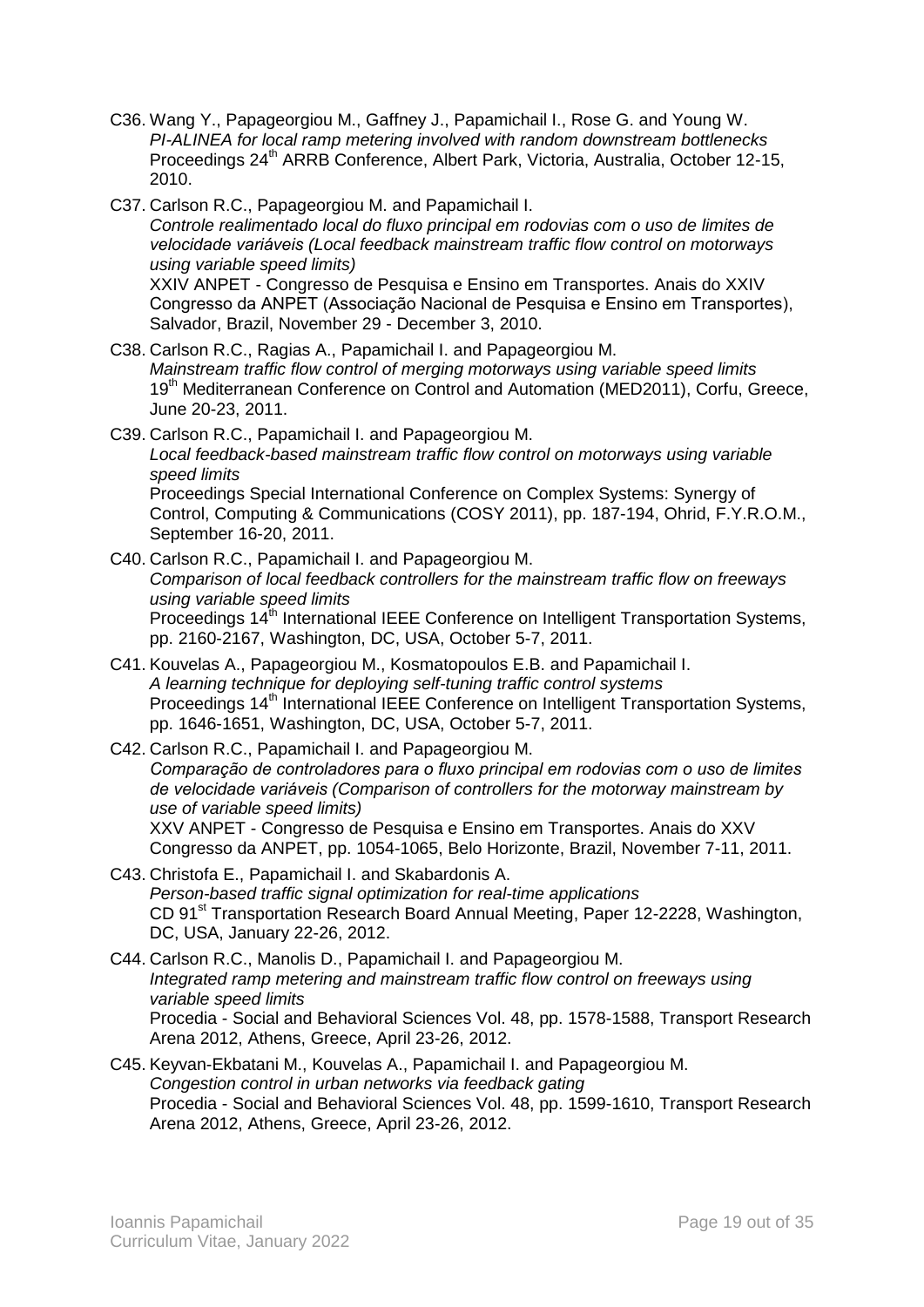- C46. Carlson R.C., Manolis D., Papamichail I. and Papageorgiou M. *Integrated ramp metering and mainstream traffic flow control on freeways using variable speed limits* Proceedings 13<sup>th</sup> IFAC Symposium on Transportation Systems, pp. 150-155, Sofia, Bulgaria, September 12-14, 2012.
- C47. Carlson R.C., Papamichail I. and Papageorgiou M. *Controle do fluxo principal de rodovias usando limites de velocidade variáveis (Mainstream traffic flow control on freeways using variable speed limits)* XXVI ANPET - Congresso Nacional de Pesquisa e Ensino em Transportes. Anais do XXXI Congresso da ANPET, pp. 24-35, Joinville, Brazil, October 28 - November 1, 2012.
- C48. Keyvan-Ekbatani M., Papageorgiou M. and Papamichail I. *Feedback gating based on sparse-measurement urban network fundamental diagrams* CD 92<sup>nd</sup> Transportation Research Board Annual Meeting, Paper 13-0958, Washington, DC, USA, January 13-17, 2013.
- C49. Keyvan-Ekbatani M., Papageorgiou M. and Papamichail I. *Perimeter traffic control via remote feedback gating* Procedia - Social and Behavioral Sciences Vol. 111, pp. 645-653, EWGT2013 -  $16<sup>th</sup>$ Meeting of the EURO Working Group on Transportation, Porto, Portugal, September 4- 6, 2013.
- C50. Spiliopoulou A., Kontorinaki M., Papamichail I. and Papageorgiou M. *Real-time route diversion control at congested off-ramp areas - Part II: Route guidance versus off-ramp closure* Procedia - Social and Behavioral Sciences Vol. 111, pp. 1002-1111, EWGT2013 - 16<sup>th</sup> Meeting of the EURO Working Group on Transportation, Porto, Portugal, September 4- 6, 2013.
- C51. Dinopoulou V., Diakaki C., Papamichail I. and Papageorgiou M. *Public transport priority strategies: Progress and prospects* Proceedings 2<sup>nd</sup> International Symposium and 24<sup>th</sup> National Conference on Operational Research, pp. 290-295, Athens, Greece, September 26-28, 2013.
- C52. Kontorinaki M., Papamichail I., Papageorgiou M., Tyrinopoulos Y. and Chrysoulakis J. *Overview of nonlinear programming methods suitable for calibration of traffic flow models* Proceedings 2<sup>nd</sup> International Symposium and 24<sup>th</sup> National Conference on Operational Research, pp. 303-309, Athens, Greece, September 26-28, 2013.
- C53. Spiliopoulou A., Kontorinaki M., Papamichail I. and Papageorgiou M. *Real-time route diversion control at congested motorway off-ramp areas - Part I: Useroptimum route guidance* Proceedings 16<sup>th</sup> International IEEE Annual Conference on Intelligent Transportation Systems (ITSC 2013), pp. 2119-2125, The Hague, The Netherlands, October 6-9, 2013.
- C54. Kontorinaki M., Papamichail I., Papageorgiou M., Tyrinopoulos Y. and Chrysoulakis J. *Macroscopic traffic flow models and optimisation methods for their validation (Μακροσκοπικά μοντέλα κυκλοφοριακής ροής και μέθοδοι βελτιστοποίησης για την επικύρωσή τους)* Proceedings 6<sup>th</sup> International Congress on Transport Research, Thessaloniki, Greece, October 17-18, 2013.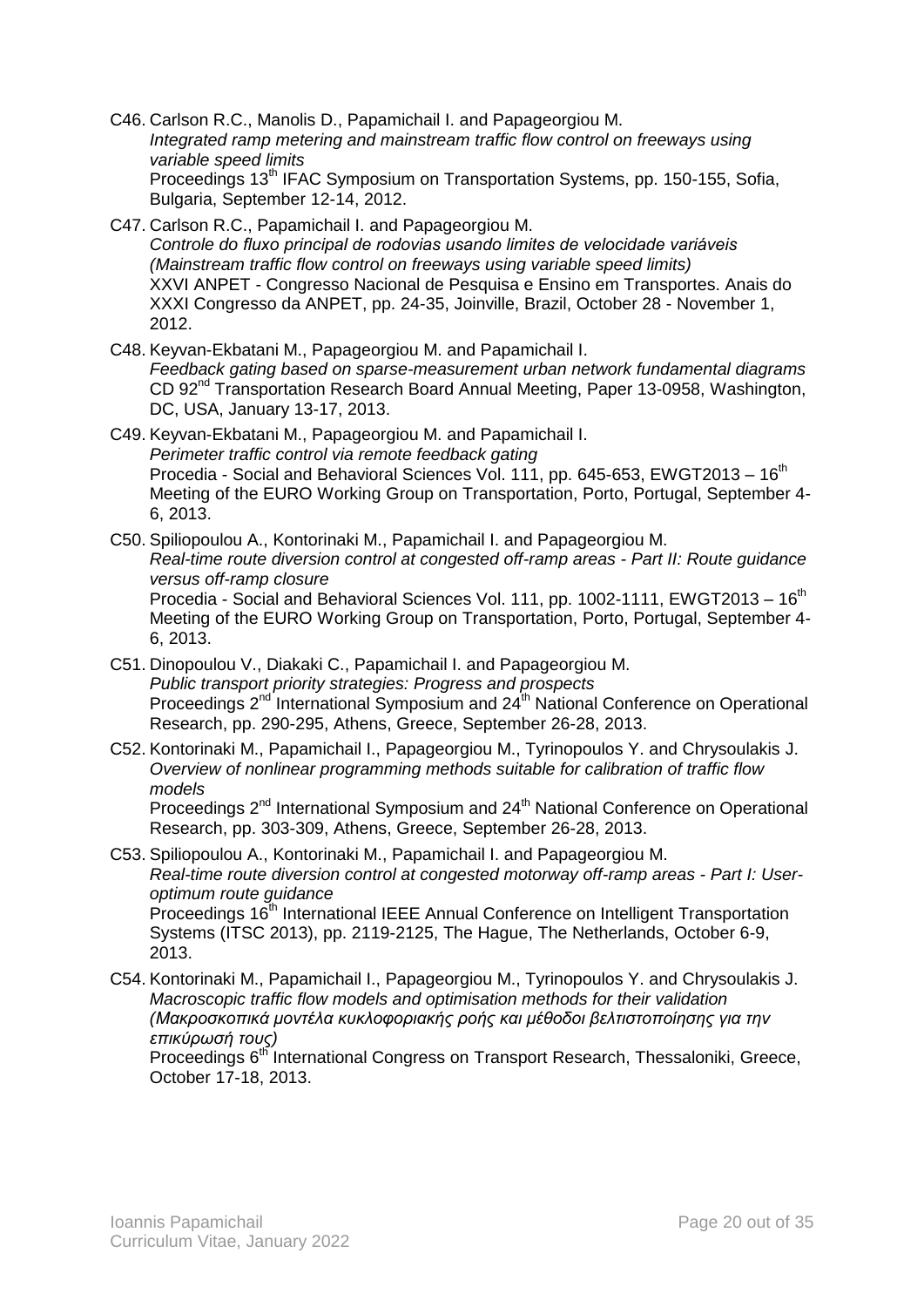- C55. Carlson R.C., Papamichail I. and Papageorgiou M. *Controle integrado de acesso e do fluxo principal em rodovias (Integrated ramp metering and traffic flow control on freeways)* XXVII ANPET - Congresso Nacional de Pesquisa e Ensino em Transportes, Belém. Panorama Nacional da Pesquisa em Transportes 2013, Rio de Janeiro, Brazil, November 4-8, 2013.
- C56. Faulkner L., Dekker F., Gyles D., Papamichail I. and Papageorgiou M. *Evaluation of HERO coordinated ramp metering installation at the M1/M3 Freeway in Queensland, Australia* CD 93rd Transportation Research Board Annual Meeting, Paper 14-0992, Washington, DC, USA, January 12-16, 2014.
- C57. Roncoli C., Papageorgiou M. and Papamichail I. *Motorway flow optimisation in presence of vehicle automation and communication systems* OPT-i – An International Conference on Engineering and Applied Sciences Optimization, M. Papadrakakis, M.G. Karlaftis and N.D. Lagaros (Editors), paper 3178,
- Kos Island, Greece, June 4-6, 2014. C58. Spiliopoulou A., Papamichail I., Papageorgiou M and Chrysoulakis J. *A calibration tool for macroscopic traffic flow models* Proceedings 3<sup>rd</sup> International Symposium & 25<sup>th</sup> National Conference on Operational Research, pp. 215-225, Volos, Greece, June 26−28, 2014.
- C59. Roncoli C., Papageorgiou M. and Papamichail I. *Optimal control for multi-lane motorways in presence of vehicle automation and communication systems* Proceedings 19<sup>th IFAC</sup> World Congress (IFAC'14), pp. 4178-4183, Cape Town, South Africa, August 24-29, 2014.
- C60. Iordanidou G.-R., Papamichail I., Roncoli C. and Papageorgiou M. *A feedback-based approach for mainstream traffic flow control of multiple bottlenecks on motorways* Proceedings 19<sup>th</sup> IFAC World Congress (IFAC'14), pp. 11344-11349, Cape Town, South Africa, August 24-29, 2014.
- C61. Roncoli C., Papamichail I. and Papageorgiou M. *Model predictive control for multi-lane motorways in presence of VACS* Proceedings of the 17<sup>th</sup> International IEEE Conference on Intelligent Transportation Systems (ITSC 2014), pp. 501-507, Qingdao, China, October 8-11, 2014.
- C62. Wang Y., Kan Y, Papageorgiou M. and Papamichail, I. *Local ramp metering with distant downstream bottlenecks: a comparative study* Proceedings of the 17<sup>th</sup> International IEEE Conference on Intelligent Transportation Systems (ITSC 2014), pp. 768-773, Qingdao, China, October 8-11, 2014.
- C63. Spiliopoulou A., Papamichail I., Papageorgiou M., Tyrinopoulos Y., Chrysoulakis J. *Calibration of two macroscopic traffic flow models using a genetic algorithm* 11<sup>th</sup> International Congress on Advances in Civil Engineering (ACE 2014), Istanbul, Turkey, October 21-25, 2014.
- C64. Roncoli C., Papageorgiou M. and Papamichail I. *An optimisation-oriented first-order multi-lane model for motorway traffic* 94<sup>th</sup> Annual Meeting of the Transportation Research Board, Washington, DC, USA, January 11-15, 2015, paper No. 15-2905.
- C65. Spiliopoulou A., Papamichail I., Papageorgiou M., Tyrinopoulos I. and Chrysoulakis J. *Macroscopic traffic flow calibration using different optimization algorithms* Transportation Research Procedia, Vol. 6, pp. 144-157, 2015, 4<sup>th</sup> International Symposium of Transport Simulation, Ajaccio, Corsica, France, June 1-4, 2014.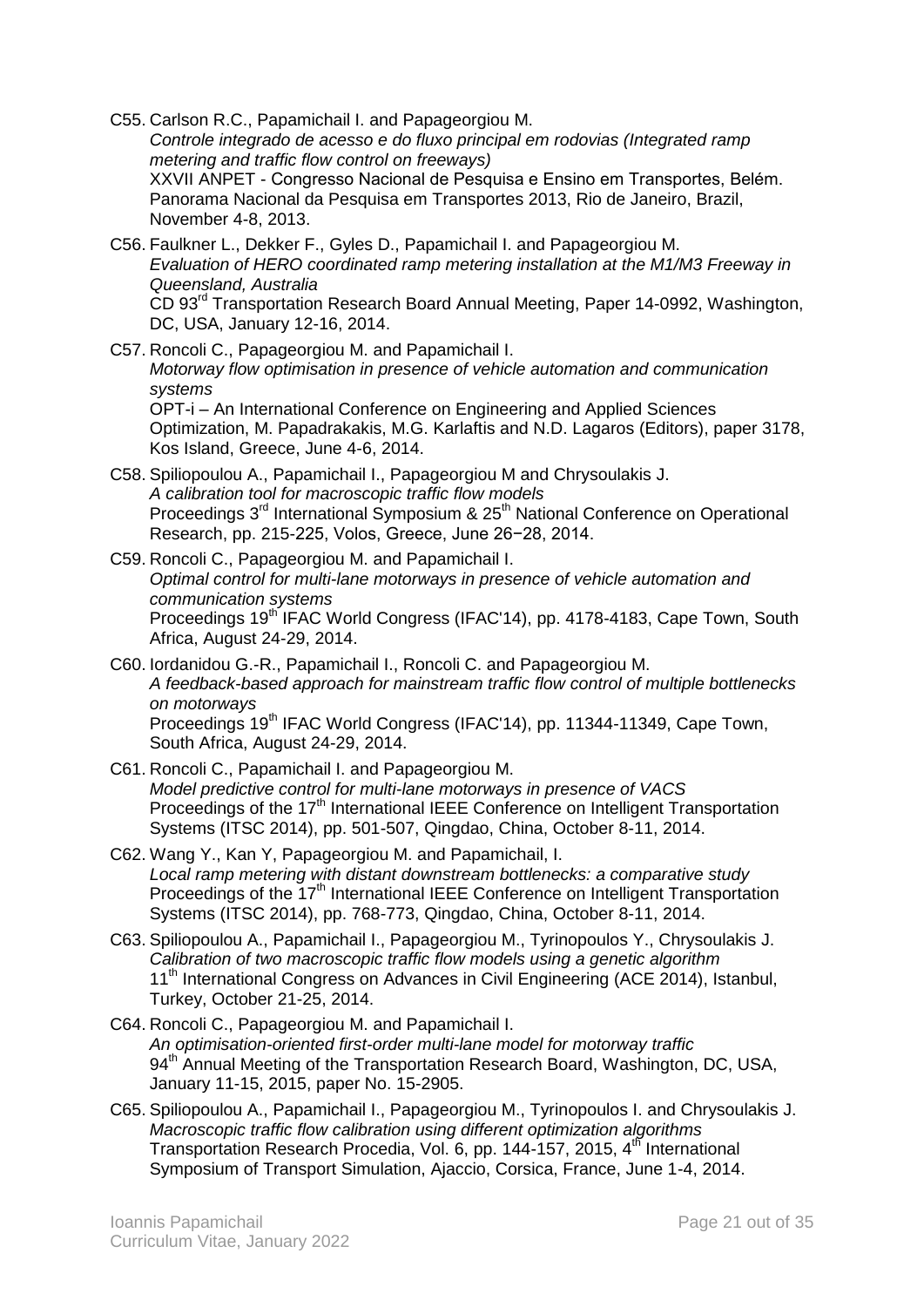- C66. Malandraki G., Papamichail I., Papageorgiou M. and Dinopoulou V. *Simulation and evaluation of a public transport priority methodology* Transportation Research Procedia, Vol. 6, pp. 402-410, 2015, 4<sup>th</sup> International Symposium of Transport Simulation, Ajaccio, Corsica, France, June 1-4, 2014.
- C67. Jamshidnejad A., Papageorgiou M., Papamichail I. and De Schutter B. *A multi-objective model-predictive control approach dealing with congestion and emissions in urban traffic networks* Proceedings of the 1<sup>st</sup> ARTS ECR Conference, La Valletta, Malta, May 27-28, 2015.
- C68. Kepaptsoglou K., Tyrinopoulos Y., Kosmopoulos D. and Papamichail I. *Stimulating environmental considerations in transit route network design through a web-based decision support system* 4<sup>th</sup> International Conference on Models and Technologies for Intelligent Transportation Systems (MT-ITS 2015), Budapest, Hungary, June 3-5, 2015.
- C69. Malandraki G., Papamichail I., Dinopoulou V. and Papageorgiou M. *Simulation and evaluation of a public transport priority methodology upon multiple priority requests* Proceedings of the 4<sup>th</sup> International Symposium & 26<sup>th</sup> National Conference on Operational Research, pp. 186-190, Chania, Greece, June 4-6, 2015.
- C70. Manolis D., Diakaki C., Papamichail I. and Papageorgiou M. *Comparative evaluation of two alternative approaches for the decentralized real-time signal control of urban networks* Proceedings of the  $4<sup>th</sup>$  International Symposium &  $26<sup>th</sup>$  National Conference on Operational Research, pp. 196-200, Chania, Greece, June 4-6, 2015.
- C71. Baldi S., Michailidis I., Ntampasi V., Kosmatopoulos E.B., Papamichail I. and Papageorgiou, M. *Simulation-based synthesis for approximately optimal urban traffic light management* Proceedings of the American Control Conference (ACC2015), pp. 868-873, Chicago, IL, USA, July 1-3, 2015.
- C72. Roncoli C., Papamichail I. and Papageorgiou M. *Model predictive control for motorway traffic with mixed manual and VACS-equipped vehicles* Transportation Research Procedia, Vol. 10, pp. 452-461, 2015, 18<sup>th</sup> Euro Working Group on Transportation, EWGT 2015, Delft, The Netherlands, July 14-16, 2015.
- C73. Pasquale C., Papamichail I., Roncoli C., Sacone S., Siri S. and Papageorgiou M. *A nonlinear optimal control approach for two-class freeway traffic regulation to reduce congestion and emissions* Proceedings of the 2015 European Control Conference (ECC), pp. 2651-2656, Linz, Austria, July 15-17, 2015.
- C74. Tyrinopoulos Y., Pternea M., Kepaptsoglou K., Kosmopoulos D., Papageorgiou M. and Papamichail I. *Assisting transit operators in designing sustainable bus route networks* Proceedings 7<sup>th</sup> International Congress on Transportation Research in Greece (Πρακτικά 7 <sup>ο</sup> Διεθνές Συνέδριο για την Έρευνα στις Μεταφορές στην Ελλάδα), Athens, Greece, November 5-6, 2015.
- C75. Jamshidnejad A., Papamichail I., Papageorgiou M. and De Schutter B. *A model-predictive urban traffic control approach with a modified flow model and endpoint penalties*

Proceedings 14<sup>th</sup> IFAC Symposium on Control in Transportation Systems (CTS 2016), pp. 147-152, Istanbul, Turkey, May 18-20, 2016.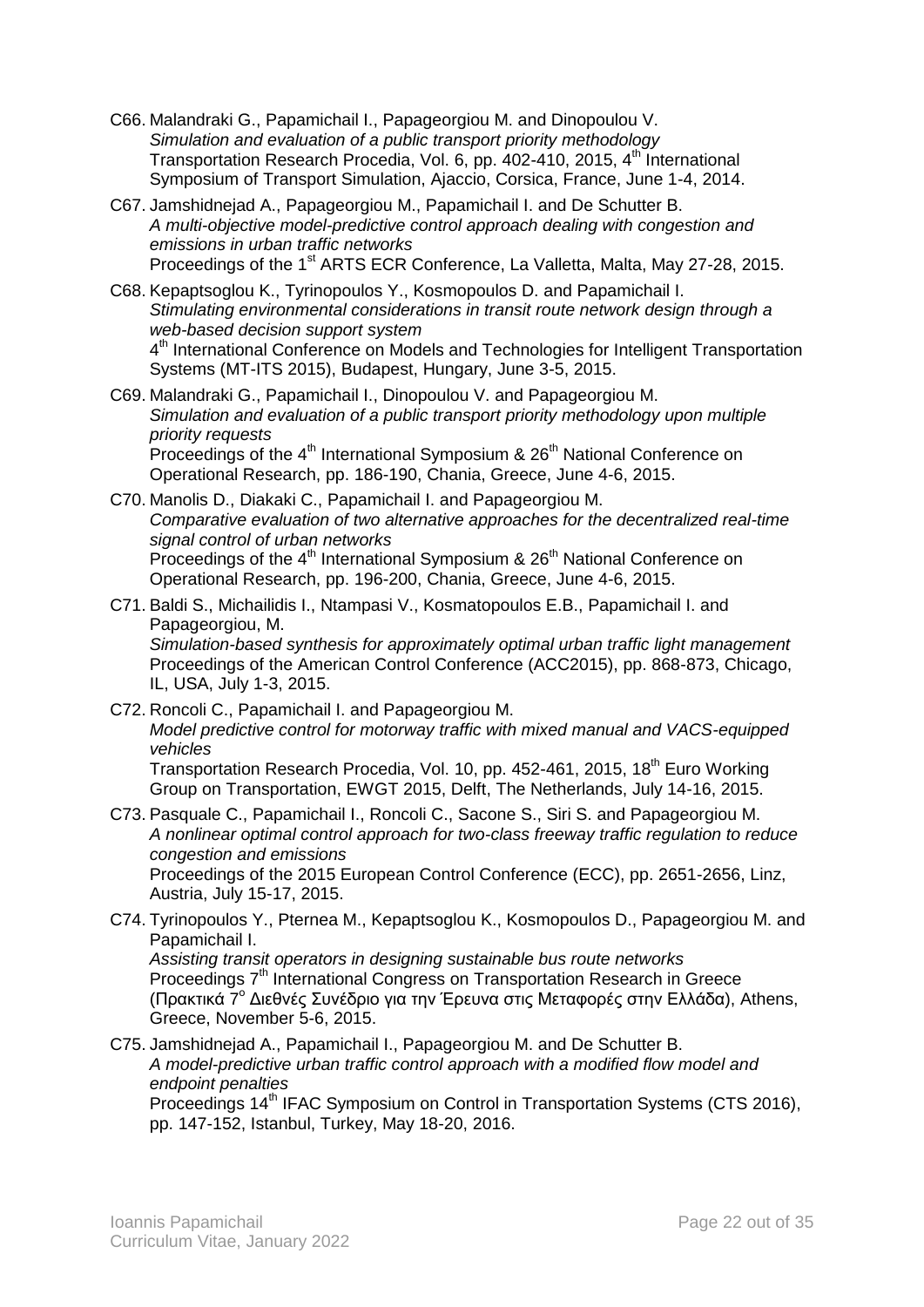- C76. Iordanidou G.-R., Papamichail I., Roncoli C. and Papageorgiou M. *Integrated motorway traffic flow control with delay balancing* Proceedings 14<sup>th</sup> IFAC Symposium on Control in Transportation Systems (CTS 2016), pp. 315-322, Istanbul, Turkey, May 18-20, 2016.
- C77. Jamshidnejad A., Papamichail I., Hellendoorn H., Papageorgiou M. and De Schutter, B. *Gradient-based model-predictive control for green urban mobility in traffic networks.* Proceedings of 2016 IEEE 19<sup>th</sup> International Conference on Intelligent Transportation Systems, pp. 1077-1082, Rio de Janeiro, Brazil, November 1-4, 2016.
- C78. Fountoulakis M., Bekiaris-Liberis N., Roncoli C., Papamichail I. and Papageorgiou M. *Highway traffic state estimation with mixed connected and conventional vehicles: Microscopic simulation-based testing.* Proceedings of 2016 IEEE 19<sup>th</sup> IEEE International Conference on Intelligent Transportation Systems, pp. 1761-1766, Rio de Janeiro, Brazil, November 1-4, 2016.
- C79. Manolis M., Pappa T., Diakaki C., Papamichail I. and Papageorgiou M. *Simulation study of centralized vs decentralized approaches to the signal control of large-scale urban networks.*

96<sup>th</sup> Annual Meeting of the Transportation Research Board, Washington, DC, USA, January 8-12, 2017, paper No. 17-2323.

- C80. Manolis D., Michailidis I., Diakaki C., Papamichail I., Kosmatopoulos E. and Papageorgiou M. *Simulation study of an adaptive decentralized approach for the optimization of traffic control systems* 6th International Symposium and 28th National Conference on Operation Research, pp. 85-90, Thessaloniki, Greece, June 8-10, 2017.
- C81. Papamichail I., Iordanidou G.-R., Roncoli C. and Papageorgiou M. *Integrated motorway traffic flow control* 8<sup>th</sup> International Congress on Transportation Research in Greece, Thessaloniki, Greece, September 27-29, 2017.
- C82. Manolis D., Diakaki C., Papamichail I. and Papageorgiou M. *Simulation investigations of the coordinated traffic-responsive signal control strategy TUC with actuation at the local junction level* 8<sup>th</sup> International Congress on Transportation Research, Thessaloniki, Greece, September 27-29, 2017.
- C83. Papadopoulou S., Roncoli C., Bekiaris-Liberis N., Papamichail I. and Papageorgiou M. *Validation of a per-lane traffic state estimation scheme for highways with connected vehicles*

2017 IEEE 20th International Conference on Intelligent Transportation Systems (ITSC), pp. 1053-1059, Yokohama, Japan, October 16-19, 2017.

- C84. Perraki G., Roncoli C., Papamichail I. and Papageorgiou M. *Evaluation of an MPC strategy for motorway traffic comprising connected and automated vehicles* 2017 IEEE 20th International Conference on Intelligent Transportation Systems (ITSC), pp. 2315-2321, Yokohama, Japan, October 16-19, 2017.
- C85. Typaldos P., Papamichail I. and Papageorgiou M. *Minimization of fuel consumption for vehicle trajectories* 97<sup>th</sup> Annual Meeting of the Transportation Research Board, Washington, DC, USA, January 7-11, 2018, paper No. 18-3953.
- C86. Wang L., Guo J., Ye F., Perraki G., Liu Y., Papamichail I., Wang Y. and Papageorgiou, M.

*Traffic flow characteristics with Cooperative Adaptive Cruise Control: An intensive study using enhanced AIMSUN*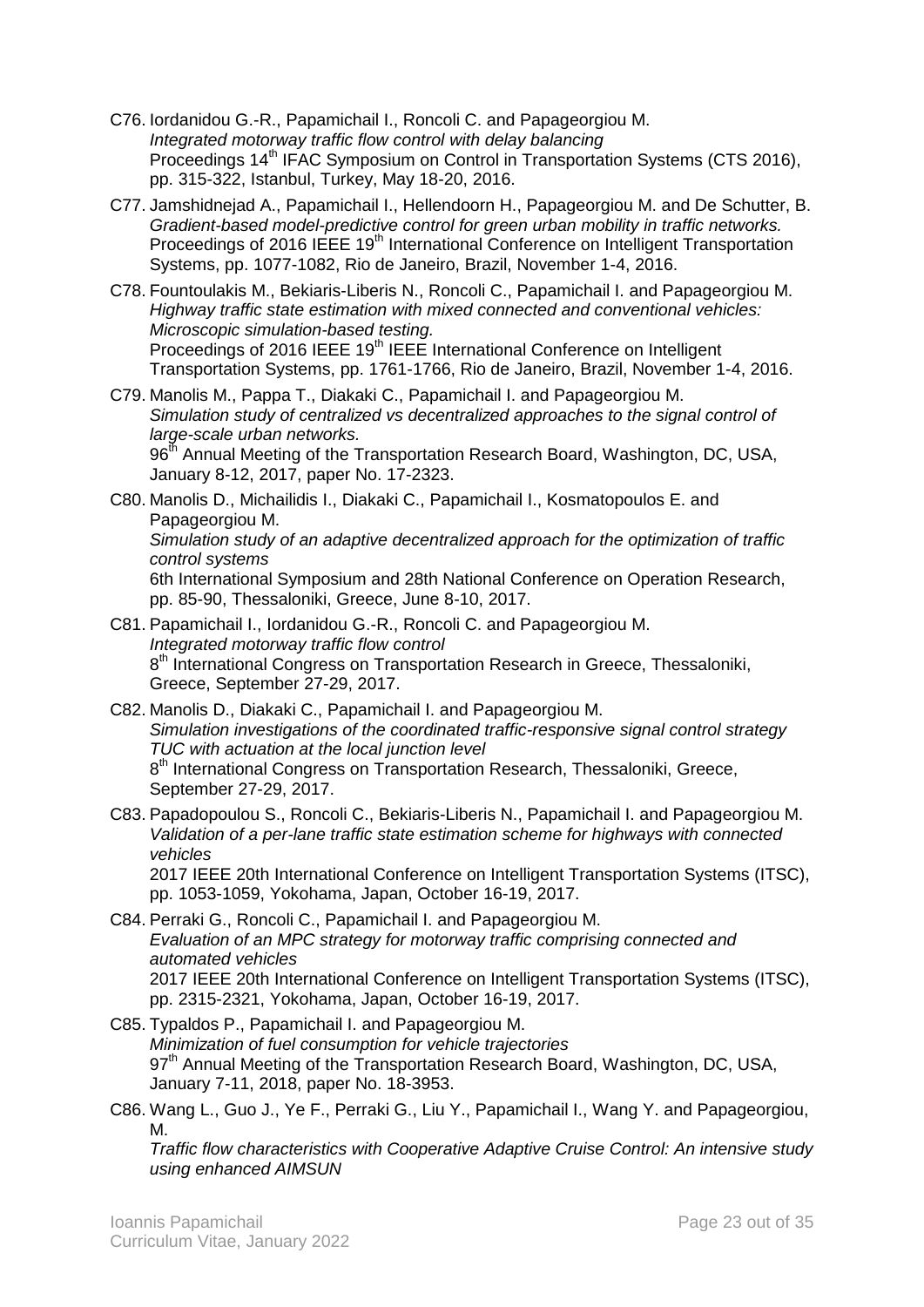97<sup>th</sup> Annual Meeting of the Transportation Research Board, Washington, DC, USA, January 7-11, 2018, paper No. 18-2191.

- C87. Papamichail I., Papageorgiou M. and Stamatakis I. *Feedback traffic control at highway work zones using variable speed limits* 15<sup>th</sup> IFAC Symposium on Control in Transportation Systems, Savona, Italy, June 6-8, 2018, pp. 329-336.
- C88. Frejo J.R.D., Papamichail I., Papageorgiou M. and De Schutter B. *A new macroscopic model for variable speed limits* 15<sup>th</sup> IFAC Symposium on Control in Transportation Systems, Savona, Italy, June 6-8, 2018, pp. 343-348.
- C89. Markantonakis V., Skoufoulas D.I., Papamichail I. and Papageorgiou M. *Integrated traffic control for freeways using variable speed limits and lane change control actions* 98<sup>th</sup> Annual Meeting of the Transportation Research Board, Washington, DC, USA, January 13-17, 2019, paper No. 19-3865.
- C90. Ye F., Wang L., Wang Y., Guo J., Papamichail I. and Papageorgiou M. *A reinforcement learning approach to smart lane changes of self-driving cars* Progress in Artificial Intelligence, P. Moura Oliveira, P. Novais, L.P. Reis, Editors, Springer, 2019, pp. 559-571,19<sup>th</sup> EPIA Conference on Artificial Intelligence (EPIA2019), Vila Real, Portugal, September 3-6, 2019.
- C91. Typaldos P., Mountakis K.S., Papageorgiou M. and Papamichail I. *Optimization-based path planning for automated vehicles* 9<sup>th</sup> International Congress on Transportation Research, Athens, Greece, October 24-25, 2019, paper No. 18.
- C92. Wang L., Ye F., Wang Y., Guo J., Papamichail I., Papageorgiou M., Hu S. and Zhang L.

*A Q-learning foresighted approach to ego-efficient lane changes of connected and automated vehicles on freeways* 2019 IEEE International Conference on Intelligent Transportation Systems, Auckland, New Zealand, October 27-30, 2019, pp. 1385-1392.

- C93. Piacentini G., Ferrara A., Papamichail I. and Papageorgiou M. *Highway traffic control with moving bottlenecks of connected and automated vehicles for travel time reduction* 58<sup>th</sup> Conference on Decision and Control (CDC 2019), Nice, France, December 11-13, 2019.
- C94. Alméras C., Buisson C., Olstam J., Papamichail I., Ponweiser W. and Wagner P. *Zero crashes, zero congestion, and zero emissions – Future research in traffic management* Transport Research Arena 2020, Helsinki, Finland, April 27-30, 2020. (Conference canceled)

C95. Cao J., Hu Y., Diamantis M., Zhang S., Wang Y., Guo J., Papamichail I., Papageorgiou M., Zhang L. and Hu J. *A max pressure approach to urban network signal control with queue estimation using connected vehicle data* 2020 IEEE Intelligent Transportation Systems Conference (ITSC), Rhodes, Greece, September 20-23, 2020, pp. 612-619. (Virtual conference)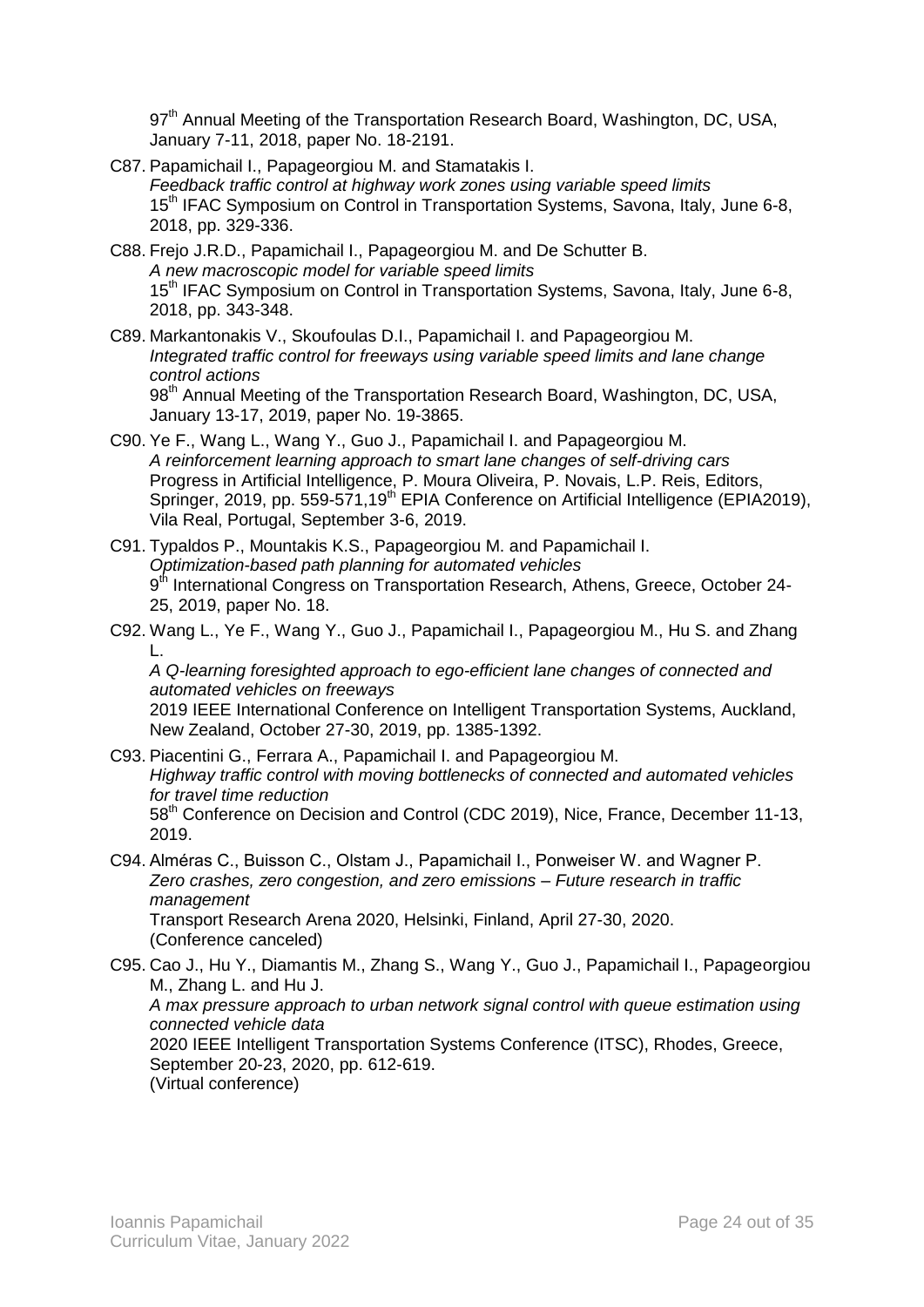C96. Zhang S., Diamantis M., Wang Y., Guo J., Papamichail I., Papageorgiou M., Zhang L. and Hu J.

*Joint queue estimation and max pressure control for signalized urban networks with connected vehicles*

2020 Forum on Integrated and Sustainable Transportation Systems (FISTS), Delft, The Netherlands, November 3-5, 2020, pp. 211-217. (Virtual conference)

C97. Markantonakis V., Doko A., Papamichail I., Papageorgiou M., Schrab K., Neubauer M. and Protzmann R.

*Traffic control algorithms for mixed vehicle traffic – A simulation-based investigation* Transportation Research Procedia, Vol. 52, pp. 356-363, 2021, 23<sup>rd</sup> EURO Working Group on Transportation Meeting, EWGT 2020, Paphos, Cyprus, Online, September 16-18, 2020.

- C98. Troullinos D., Chalkiadakis G., Papamichail I. and Papageorgiou M. *Collaborative multiagent decision making for lane-free autonomous driving* Proc. 20<sup>th</sup> International Conference on Autonomous Agents and Multiagent Systems (AAMAS 2021), U. Endriss, A. Nowé, F. Dignum, A. Lomuscio (eds.), Online, May 3-7, 2021, pp. 1335-1343.
- C99. Sharma S., Papamichail I., Nadi A., van Lint H., Tavasszy L. and Snelder, M. *A multi-class lane-changing advisory system for freeway merging sections*  16<sup>th</sup> IFAC Symposium on Control in Transportation Systems (CTS 2021), Lille, France, Online, June 8-10, 2021, IFAC-PapersOnLine 54 (2), pp. 93-98.
- C100. Malekzadeh M., Papamichail I. and Papageorgiou M. *Internal boundary control of lane-free automated vehicle traffic using a model-free adaptive controller* 16<sup>th</sup> IFAC Symposium on Control in Transportation Systems (CTS 2021), Lille, France, Online, June 8-10, 2021, IFAC-PapersOnLine 54 (2), pp. 99-106.
- C101. Typaldos P., Volakakis V., Papageorgiou M. and Papamichail I. *Vehicle-based trajectory specification in presence of traffic lights with stochastic switching times* 16<sup>th</sup> IFAC Symposium on Control in Transportation Systems (CTS 2021), Lille, France, Online, June 8-10, 2021, IFAC-PapersOnLine 54 (2), pp. 298-305.
- C102. Malekzadeh M., Papamichail I., Papageorgiou M. and Bogenberger K. *Optimal control of internal road boundary for lane-free automated vehicle traffic* 7<sup>th</sup> International IEEE Conference on Models and Technologies for Intelligent Transportation Systems (MT-ITS 2021), Heraklion, Greece, June 16-18, 2021.
- C103. Malekzadeh M., Papamichail I. and Papageorgiou M. *Internal boundary control of lane-free automated vehicle traffic using a linear quadratic integral regulator* 2021 European Control Conference (ECC), Rotterdam, The Netherlands, June 29 - July 2, 2021, pp. 35-41.

C104. Typaldos P., Volakakis M., Papageorgiou M. and Papamichail I. *A discrete differential dynamic programming approach for GLOSA systems with stochastic switching times* 10<sup>th</sup> International Congress on Transportation Research (ICTR 2021), Rhodes, Greece, Online, September 1-3, 2021, paper No 19.

C105. Ma Y., Wang L., Wang Y., Guo J., Zhang L., Hu S., Papamichail I. and Papageorgiou M.

*Developing smart lane-changing strategies for CAVs on freeways based on MOBIL and reinforcement learning*

24<sup>th</sup> IEEE International Conference on Intelligent Transportation (ITSC 2021), Indianapolis, IN, USA, September 19-22, 2021, pp 2027-2033.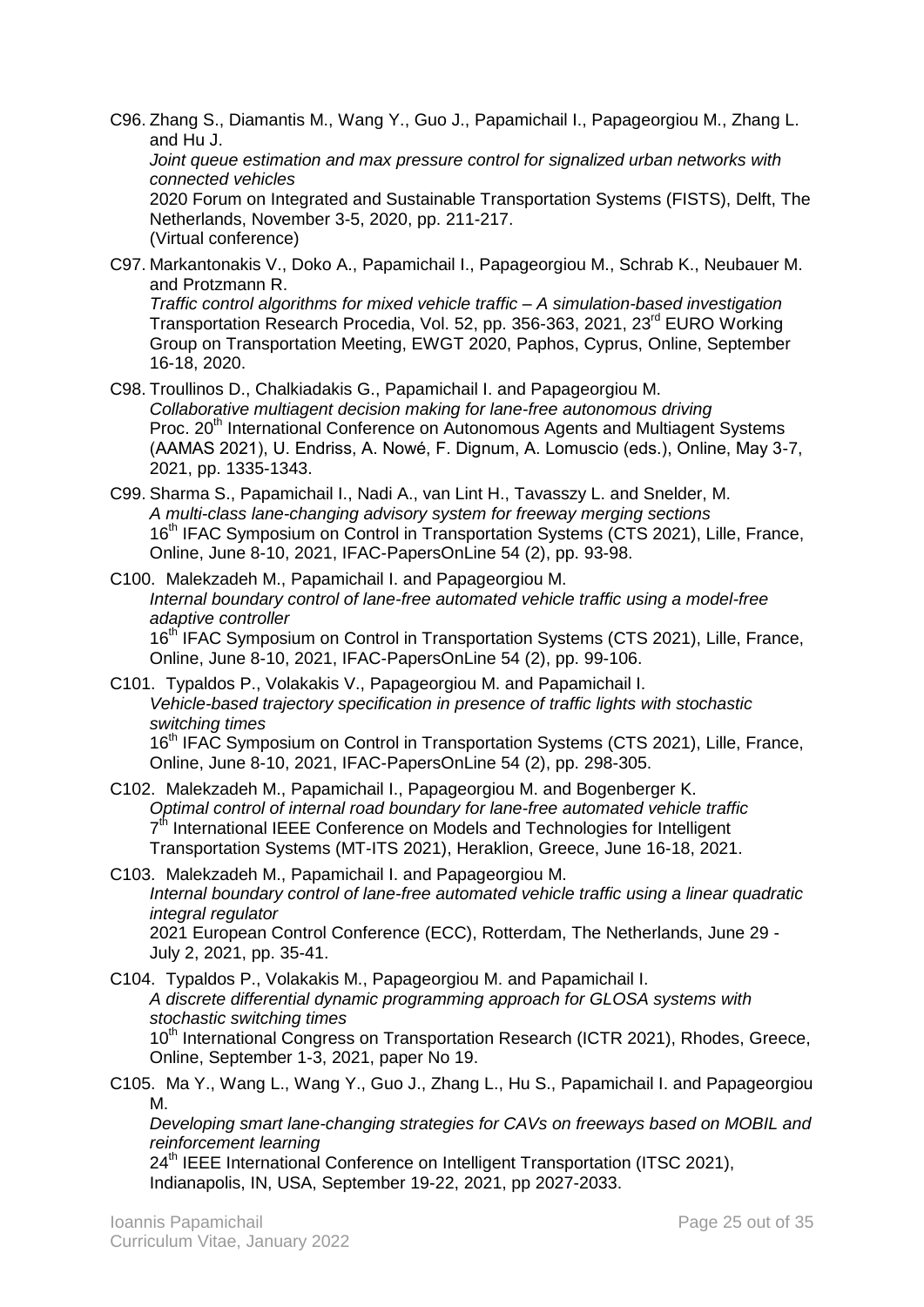- C106. Troullinos D., Chalkiadakis G., Manolis D., Papamichail I. and Papageorgiou M. *Lane-free microscopic simulation for connected and automated vehicles* 24<sup>th</sup> IEEE International Conference on Intelligent Transportation (ITSC 2021), Indianapolis, IN, USA, September 19-22, 2021, pp. 3292-3299.
- C107. Yanumula V.K., Typaldos P., Troullinos D., Malekzadeh, M., Papamichail I. and Papageorgiou M. *Optimal path planning for connected and automated vehicles in lane-free traffic* 24<sup>th</sup> IEEE International Conference on Intelligent Transportation (ITSC 2021), Indianapolis, IN, USA, September 19-22, 2021, pp. 3545-3552.

### **Scientific Presentations (presented by \*)**

- P1. Papamichail I.\*, Boukouvalas C., Magoulas K. and Tassios D. *Supercritical fluid extraction applications (Εφαρμογές της υπερκρίσιμης εκχύλισης)* 2<sup>nd</sup> Symposium of the Institute of Physical Chemistry: Research and Technology in Chemistry, NCSR "DEMOKRITOS", Athens, Greece, December 3-5, 1997.
- P2. Folas G., Papamichail I., Louli V.\*, Boukouvalas C. and Magoulas K. *Supercritical CO<sup>2</sup> extraction of celery and parsley seed oil*  $17<sup>th</sup>$  European Seminar on Applied Thermodynamics, Vilamoura, Portugal, May 13-16, 1999.
- P3. Papamichail I. *Global optimisation of DAE systems* Annual Consortium Meeting, Centre for Process Systems Engineering, London, UK, September 2000.
- P4. Papamichail I. *Global optimisation of ODE systems* Annual Consortium Meeting, Centre for Process Systems Engineering, London, UK, September 2001.
- P5. Papamichail I.\* and Adjiman C.S. *A global optimization algorithm for systems described by ODEs* AIChE Annual Meeting, Reno, November 4-9, 2001.
- P6. Papamichail I.\* and Adjiman C.S. *A global optimization algorithm for optimal control and parameter estimation problems* SIAM Conference on Optimization, Toronto, Canada, May 20-22, 2002.
- P7. Papamichail I.\* and Adjiman C.S. *A new convex relaxation for systems described by ordinary differential equations* AIChE Annual Meeting, Indianapolis, November 3-8, 2002.
- P8. Adjiman C.S.\* and Papamichail I. *A deterministic global optimization algorithm for problems with nonlinear dynamics* 4<sup>th</sup> International Conference on Frontiers in Global Optimization, Santorini, June 8-12, 2003.
- P9. Adjiman C.S.\* and Papamichail I. *Deterministic global optimization algorithm and nonlinear dynamics* Global Optimization Theory Institute, Argonne National Laboratory, Argonne, IL, USA, September 8-10, 2003.
- P10. Papageorgiou M.\*, Papamichail I., Margonis I. and Kotsialos A. *Optimal coordinated ramp metering for freeway networks* 21<sup>st</sup> European Conference on Operational Research (EURO XXI), Reykjavik, Iceland, July 2-5, 2006.
- P11. Papageorgiou M.\*, Papamichail I., Messmer A. and Carlson R.C. *Optimal mainstream traffic flow control of large-scale motorway networks* 11<sup>th</sup> International IEEE Conference on ITS, Beijing, China, October 12-15, 2008.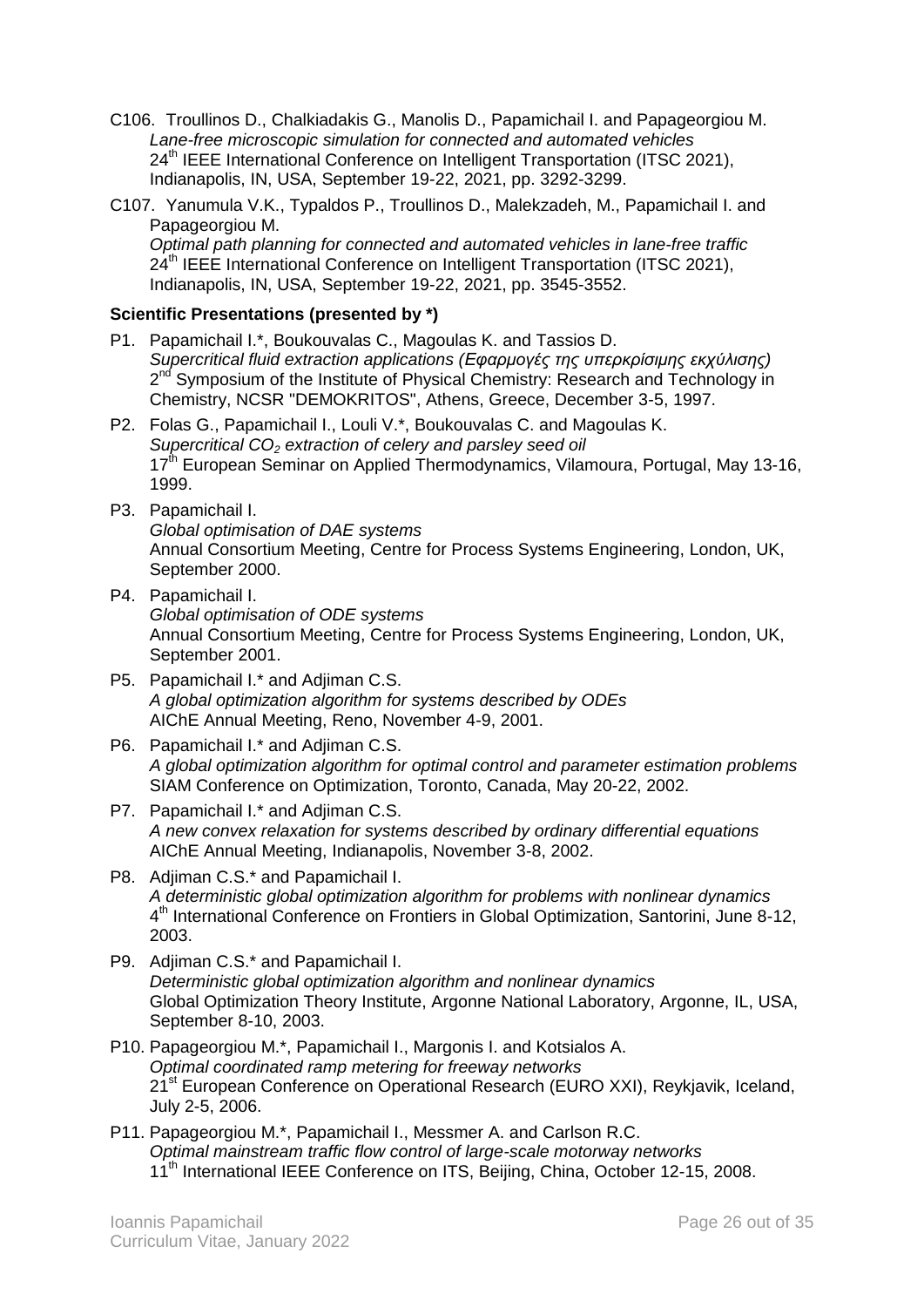- P12. Carlson R.C., Papamichail I., Papageorgiou M.\* and Messmer A. *Optimal mainstream traffic flow control of large scale motorway networks* 2<sup>nd</sup> NEARCTIS Workshop, University College London, London, UK, November 13, 2009.
- P13. Carlson R.C.\*, Papamichail I., Papageorgiou M. *Local feedback-based mainstream traffic flow control on motorways using variable speed limits* 3<sup>rd</sup> NEARCTIS Workshop, EPFL, Lausanne, Switzerland, June 11, 2010.
- P14. Papamichail I.\* and Papageorgiou M. *Coordinated ramp metering strategy HERO: Field implementation at the Monash freeway in Melbourne, Australia* Invited talk, TOPL Group Meeting, University of California at Berkeley, CA, USA, October 8, 2010.
- P15. Papamichail I.\* and Papageorgiou M. *Coordinated ramp metering strategy HERO: Field implementation at the Monash freeway in Melbourne, Australia* Invited talk, SENSYS Networks Inc., Berkeley, CA, USA, November 23, 2010.
- P16. Ekbatani M.K.\*, Kouvelas A., Papamichail I., Papageorgiou M. *Congestion control in urban networks under saturated conditions via feedback gating* 4<sup>th</sup> NEARCTIS Workshop, IFSTTAR, Lyon, France, June 10, 2011.
- P17. Carlson R.C.\*, Papamichail I., Papageorgiou M. *Mainstream traffic flow control on motorways using variable speed limits* Workshop "Dynamic Traffic Management in Belgium: can we take more out of variable speed limits?", 2<sup>nd</sup> International Conference on Models and Technologies for ITS, Leuven, Belgium, June 24, 2011.
- P18. Papamichail I. *Traffic control using microscopic simulation tools* Invited lecture, 4<sup>th</sup> MULTITUDE Summer School 2013, Maria Tsakos Foundation, Chios, Greece, September 5, 2013.
- P19. Kouvelas A., Manolis D., Kosmatopoulos E.B., Papamichail I.\* and Papageorgiou M. *A fully-autonomic methodology for embedding self-tuning competence in online traffic control systems*

1<sup>st</sup> International Systems Competition on Autonomic Features and Technologies for Road Traffic Flow Modelling and Control System, The Hague, The Netherlands, October 9, 2013.

- P20. Roncoli C.\*, Papageorgiou M. and Papamichail I. *Optimisation of multi-lane motorways in presence of vehicle automation and communication systems* 20<sup>th</sup> Conference of the International Federation of Operational Research Societies (IFORS), Barcelona, Spain, July 13-18, 2014.
- P21. Kouvelas A., Manolis D., Kosmatopoulos E.B., Papamichail I.\* and Papageorgiou M. *An autonomic methodology for embedding self-tuning competence in online traffic control systems – Field results for the urban network of Chania, Greece* COST ARTS Workshop WGs 2 and 3, Sofia, Bulgaria, September 11, 2014.
- P22. Papageorgiou M.\*, Diakaki C., Iordanidou G.R., Karafyllis I., Nikolos I., Ntousakis I.A., Papamichail. I. and Roncoli C. *Traffic management in presence of Vehicle Automation and Communication Systems: the project TRAMAN21*

94<sup>th</sup> Annual Meeting of the Transportation Research Board, Washington, DC, USA, January 11-15, 2015.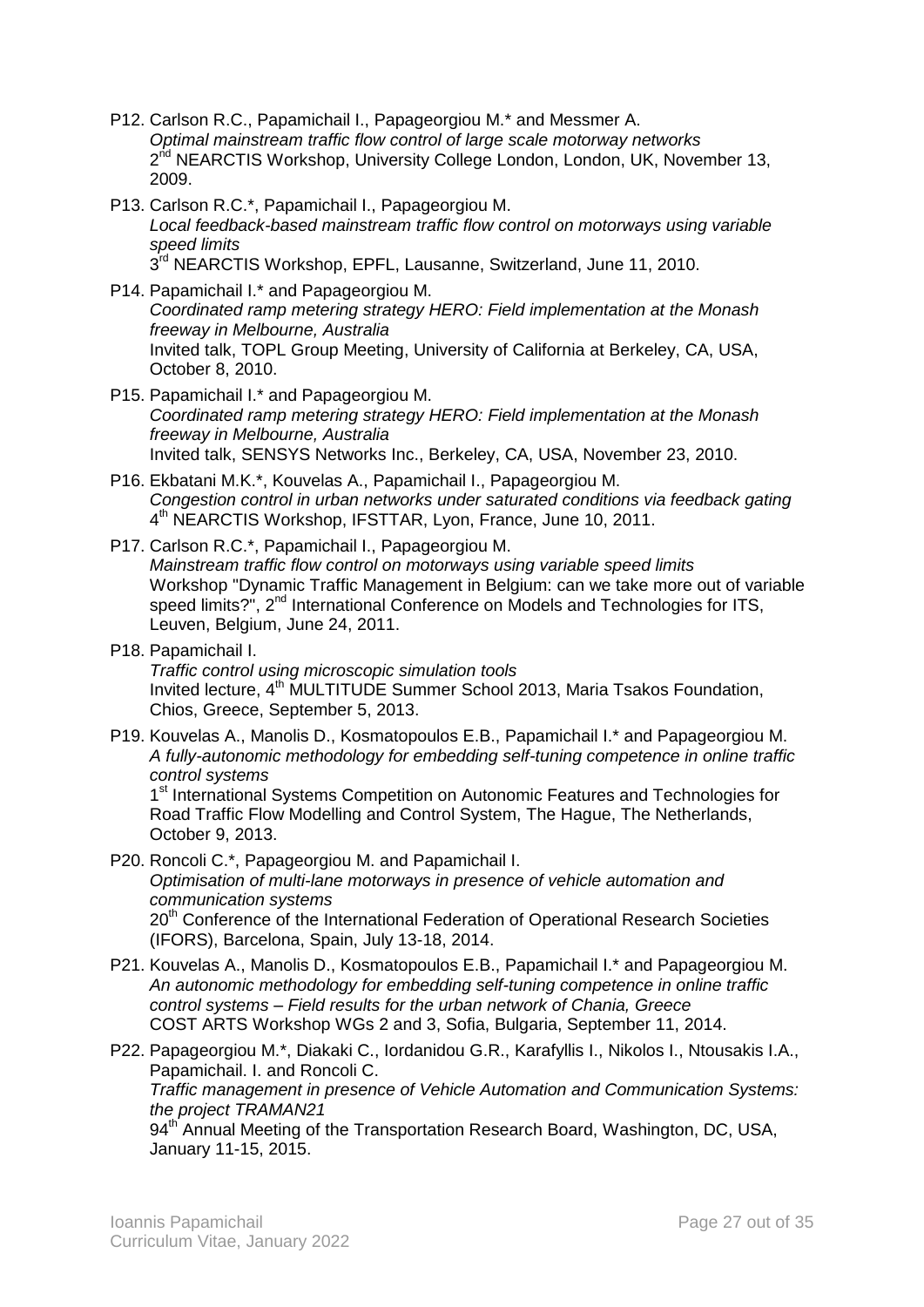P23. Papamichail I.

*Integrated feedback-based ramp metering and mainstream traffic flow control for multiple bottlenecks on motorways*

Invited presentation, IPAM Workshop III: Traffic Control, Institute of Pure and Applied Mathematics (IPAM), University of California at Los Angeles, Los Angeles, CA, USA, October 29, 2015.

P24. Papamichail I.

*Feedback-based integrated motorway traffic flow control* Invited plenary talk, International Conference on Advanced Computing for Innovation – ACOMIN2015, Sofia, Bulgaria, November 10, 2015.

- P25. Iordanidou G.-R., Papamichail I.\*, Roncoli C. and Papageorgiou M. *Feedback-based integrated motorway traffic flow control* 1<sup>st</sup> Symposium on Management of Future motorway and urban Traffic Systems (MFTS 2016), Chania, Greece, June 2-3, 2016.
- P26. Manolis D., Michailidis I., Diakaki C.\*, Papamichail I., Kosmatopoulos E. and Papageorgiou M.

*Simulation study of an adaptive decentralised approach for the signal control of largescale urban traffic networks*

5<sup>th</sup> Symposium of the European Association for Research in Transportation (hEART), Delft, The Netherlands, September 13-16, 2016.

- P27. Manolis D., Papamichail I. and Papageorgiou M.\* *Automated tuning of ITS algorithms: Results from real-life application* 2<sup>nd</sup> ITS Hellas Conference on Intelligent Transport Systems and Developments in Greece, Athens, Greece, December 19-20, 2016.
- P28. Typaldos P., Mountakis K.S.\*, Papageorgiou M. and Papamichail I. *MPC-based optimal path planning for automated vehicles in realistic simulation* 2<sup>nd</sup> Symposium on Management of Future motorway and urban Traffic Systems (MFTS 2018), Ispra, Italy, June 11-12, 2018.
- P29. Typaldos P.\*, Papamichail I. and Papageorgiou M. *Minimization of fuel consumption for vehicle trajectories* 2<sup>nd</sup> Symposium on Management of Future motorway and urban Traffic Systems (MFTS 2018), Ispra, Italy, June 11-12, 2018.
- P30. Markantonakis V.\*, Skoufoulas D., Papamichail I. and Papageorgiou M. *Integrated motorway traffic control using variable speed limits and lane change control* 2<sup>nd</sup> Symposium on Management of Future motorway and urban Traffic Systems (MFTS 2018), Ispra, Italy, June 11-12, 2018.
- P31. Stylianopoulou E., Kontorinaki M., Papageorgiou M. and Papamichail I.\* *A linear quadratic integral regulator for local ramp metering in the case of distant downstream bottlenecks* 7<sup>th</sup> Symposium of the European Association for Research in Transportation (hEART 2018), Athens, Greece, September 5-7, 2018.
- P32. Papamichail I.

*Road Infrastructure ready for mixed vehicle traffic flows* Invited presentation, Webinar on Scientific Exchange in Traffic Management organized by ECTRI Thematic Group on Traffic Management, January 22, 2019.

P33. Papageorgiou M.\*, Kalogianni I., Makantasis M., Mountakis K.-S., Nikolos I., Ntousakis I., Papamichail I. and Typaldos P.

*Optimal control approaches to vehicle trajectory planning*

6<sup>th</sup> International Conference on Models and Technologies for Intelligent Transportation Systems, Kraków, Poland, June 5-7, 2019.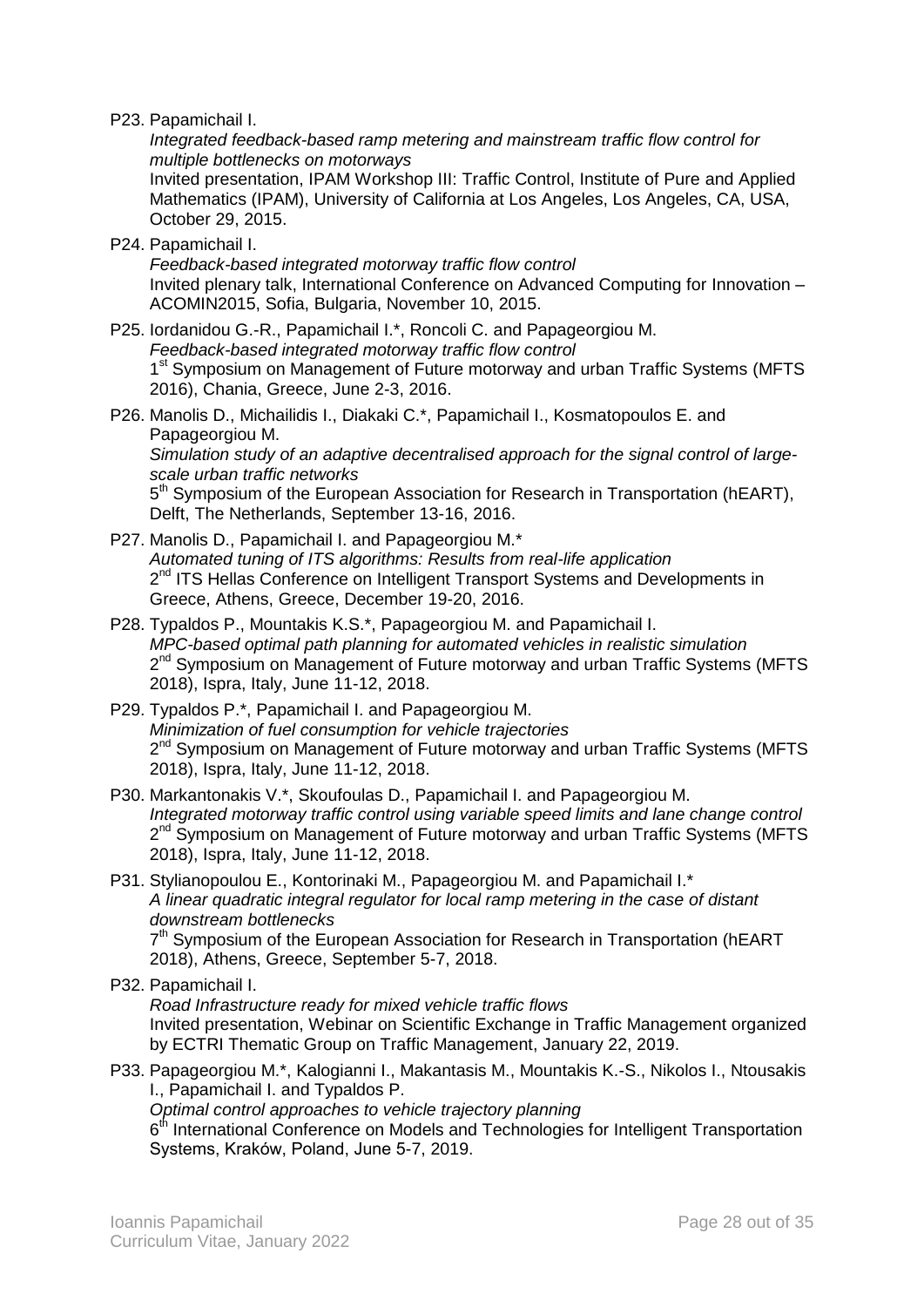- P34. Typaldos P.\*, Kalogianni I., Mountakis K., Papamichail I. and Papageorgiou, M. *Vehicle trajectory specification in presence of traffic lights with known or uncertain switching times* 99<sup>th</sup> Annual Meeting of the Transportation Research Board, Washington, DC, USA, January 12-16, 2020.
- P35. Zhang S., Diamantis M., Wang Y.\*, Cao J., Hu Y., Guo J., Papamichail I., Papageorgiou M., Zhang L. and Hu S. *Joint queue estimation and max-pressure control for signalized urban networks with connected vehicles* 99<sup>th</sup> Annual Meeting of the Transportation Research Board, Washington, DC, USA, January 12-16, 2020.
- P36. Wang Y.\*, Guo J., Zhao M., Hu Y., Papamichail I., Papageorgiou M., Bertini R. *What if many smart cars conduct ego-efficient lane changes in traffic flow: An answer provided by reinforcement learning* 99<sup>th</sup> Annual Meeting of the Transportation Research Board, Washington, DC, USA, January 12-16, 2020.
- P37. Typaldos P.\*, Papageorgiou M. and Papamichail I. *Path-planning for automated vehicles in a cooperative framework* 3<sup>rd</sup> Symposium on Management of Future Motorway and Urban Traffic Systems (MFTS 2020), Luxemburg, July 6-7, 2020. (Virtual conference)
- P38. Doko A., Markantonakis V., Papamichail I.\*, Papageorgiou M., Schrab K., Neubauer M. and Protzmann R.

*A dynamic lane assignment strategy for mixed vehicle traffic – A simulation-based investigation*

3<sup>rd</sup> Symposium on Management of Future Motorway and Urban Traffic Systems (MFTS 2020), Luxemburg, July 6-7, 2020. (Virtual conference)

P39. Markantonakis V.\*, Doko A., Papamichail I., Papageorgiou M., Schrab K., Neubauer M. and Protzmann R.

*Traffic control algorithms for mixed vehicle traffic – A simulation-based investigation* 3<sup>rd</sup> Symposium on Management of Future Motorway and Urban Traffic Systems (MFTS 2020), Luxemburg, July 6-7, 2020. (Virtual conference)

P40. Wang Y.\*, Papamichail I. and Papageorgiou M.

*Ego-efficient lane changes of smart vehicles with impacts on traffic flow* 3<sup>rd</sup> Symposium on Management of Future Motorway and Urban Traffic Systems (MFTS 2020), Luxemburg, July 6-7, 2020. (Virtual conference)

P41. Papamichail I.

*Panel Discussion on Autonomous vs. human drivers: What will be the right mix?* Invited participation, 3<sup>rd</sup> Symposium on Management of Future Motorway and Urban Traffic Systems (MFTS 2020), Luxemburg, July 6-7, 2020. (Virtual conference)

P42. Papamichail I.\*, Markantonakis V., Doko A., Papageorgiou M., Schrab K., Neubauer M. and Protzmann R.

*Traffic control algorithms for mixed vehicle traffic* Invited presentation, Tutorial Session on "Innovative topics and future challenges in traffic control", 1<sup>st</sup> Virtual IFAC World Congress (IFAC-V 2020), July 13-17, 2020.

P43. Malekzadeh M.\*, Papageorgiou M., Papamichail I. and Bogenberger K. *Optimal control of internal road boundary for lane-free automated vehicle traffic* Invited presentation, Workshop on "Network impacts of emerging mobility trends", 2020 IEEE Intelligent Transportation Systems Conference (ITSC), Rhodes, Greece, September 20-23, 2020. (Virtual conference)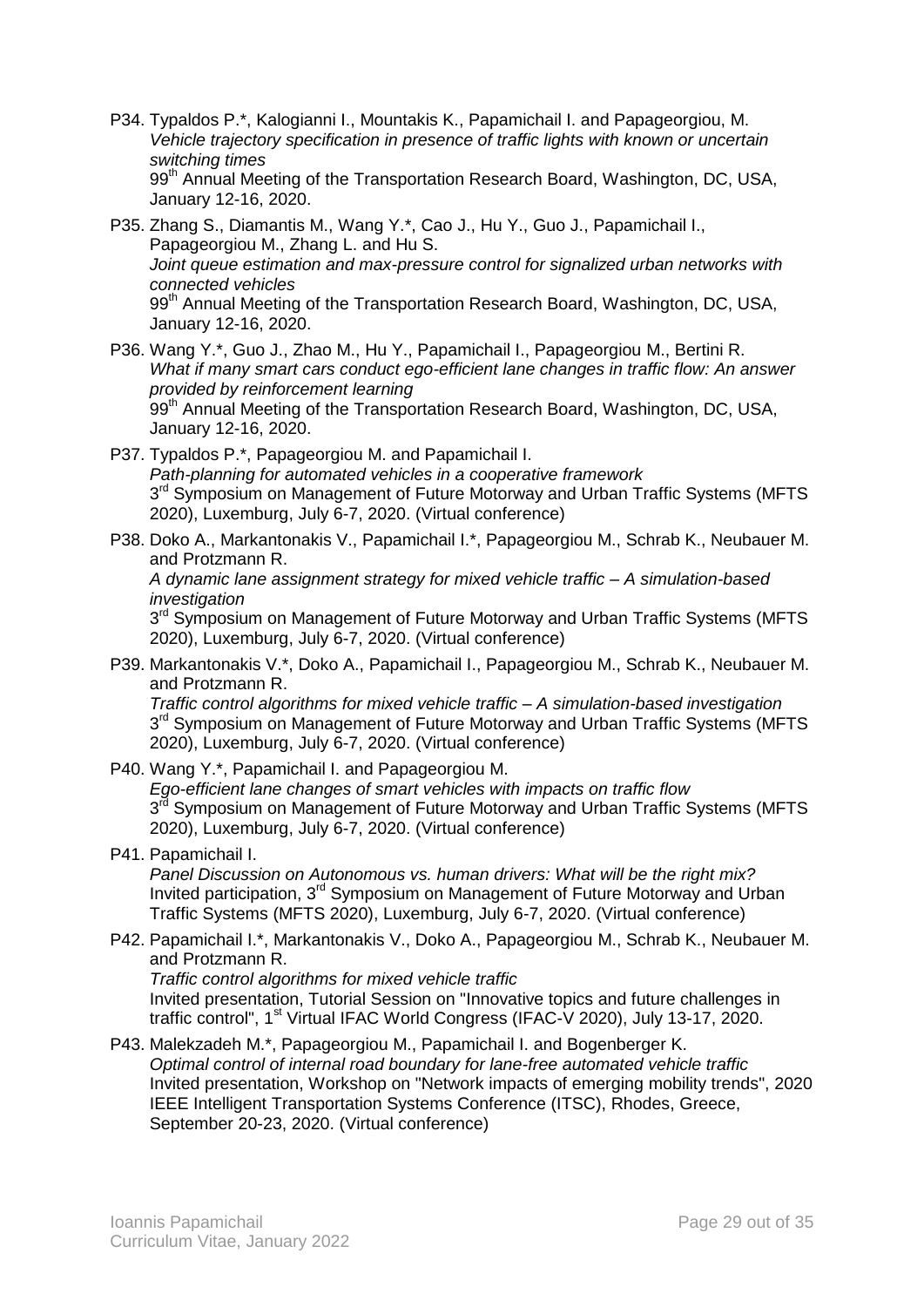P44. Typaldos P.\*, Kalogianni I, Mountakis K.S., Papageorgiou M. and Papamichail I. *Online road vehicle trajectory specification in presence of traffic lights with stochastic switching times*

Invited presentation, Workshop on "Traffic management for future mobility - CAVs in a mixed traffic environment", 2020 IEEE Intelligent Transportation Systems Conference (ITSC), Rhodes, Greece, September 20-23, 2020. (Virtual conference)

P45. Typaldos P.\*, Papageorgiou M. and Papamichail I. *Optimization-based path-planning for connected and non-connected automated vehicles* Invited presentation, Workshop on "Modeling and control tools for sustainable and connected mobility in smart cities",  $29<sup>th</sup>$  Mediterranean Conference on Control and Automation (MED2021), Bari, Italy, June 22-25, 2021. (Virtual conference)

- P46. Nikolic G., Graham S., Deletsu J.-M., Pringle R.\*, Jacob C., Bekkers M., Papamichail I., Papageorgiou M., Volet P. and Bélisle F. *"Smart expressway management" Improving operation through ramp metering* 2021 TAC Conference & Exhibition, September 20 - October 1, 2021. (Online conference)
- P47. Papamichail I.

*Real-time control measures for over-spilling freeway off-ramps.*  7<sup>th</sup> ITS Hellas Conference: Transportation & Logistics 4.0, Athens, Greece, December 8-9, 2021.

- P48. Troullinos, D., Chalkiadakis G., Manolis D., Papamichail I.\* and Papageorgiou, M.\* *A lane-free microscopic simulation tool for connected and automated vehicles* 101<sup>st</sup> Annual Meeting of the Transportation Research Board, Washington, DC, USA, January 9-13, 2022.
- P49. Martínez I.\*, Markantonakis V., Papamichail I.\*, Papageorgiou, M.\* and Jin W.-L. *Stationary states and capacity drop at lane-drop bottlenecks with the Intelligent Driver Model*

101<sup>st</sup> Annual Meeting of the Transportation Research Board, Washington, DC, USA, January 9-13, 2022.

### **Research and Development Reports**

- R1. Papageorgiou M., Papamichail I. and partners of the Information Society Project EURAMP (IST-2004-507645) *Network-wide ramp metering* Deliverable 3.3, Report for the IST Office, Brussels, Belgium, August 2006.
- R2. Papageorgiou M., Papamichail I. and partners of the Information Society Project EURAMP (IST-2004-507645) *Network-wide ramp metering prototype* Deliverable 3.4, Report for the IST Office, Brussels, Belgium, October 2006.
- R3. Papageorgiou M., Kosmatopoulos E., Protopappas M. and Papamichail I. *Effects of variable speed limits (VSL) on motorway traffic – Results obtained from M42 data* Internal Report 2006-25, Dynamic Systems and Simulation Laboratory, Technical
- R4. Papageorgiou M. and Papamichail I. *Handbook of ramp metering* Deliverable 7.5, Report of the Information Society Project EURAMP (IST-2004- 507645), IST Office, Brussels, Belgium, April 2007.

University of Crete, Chania, Greece, October 2006.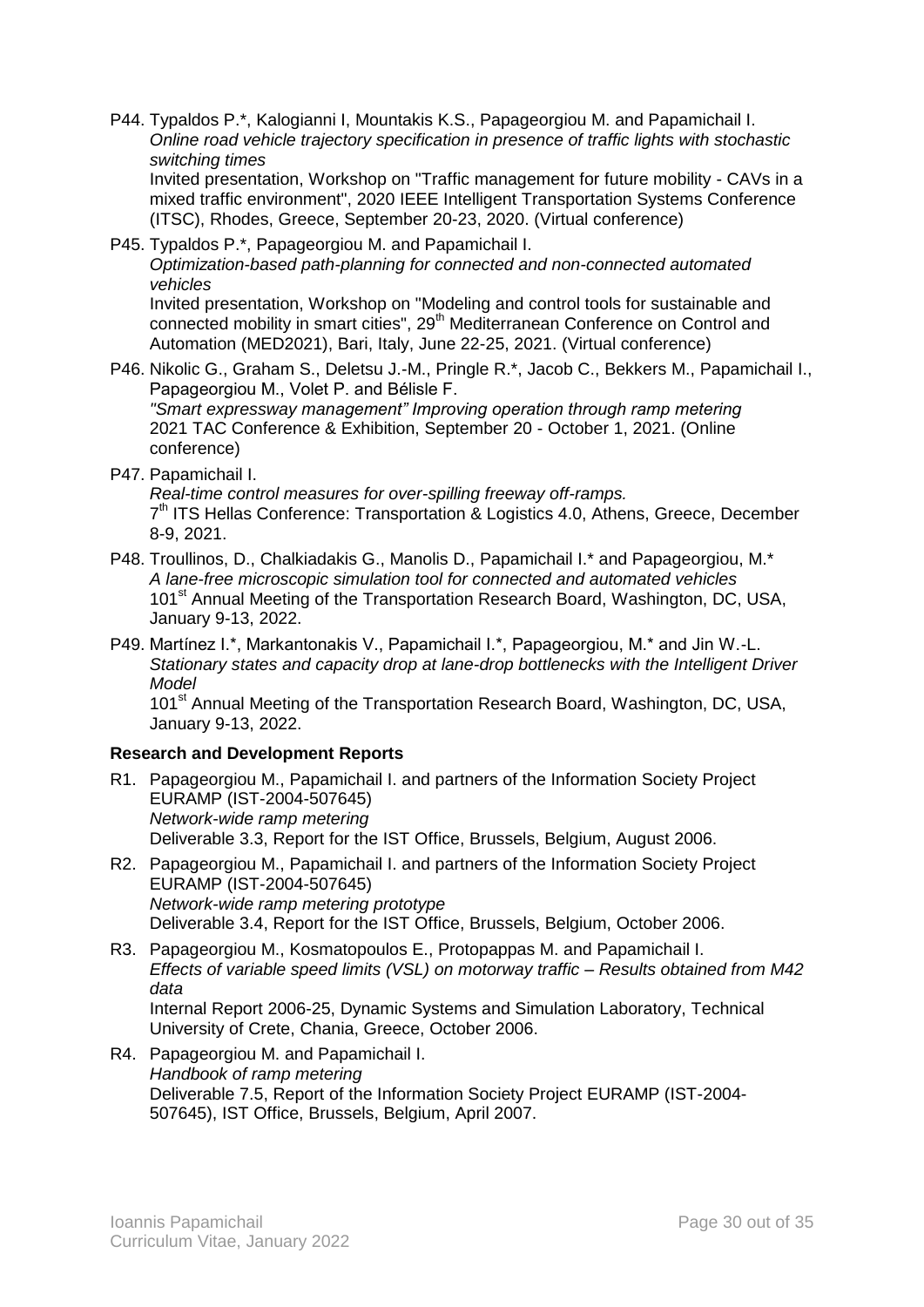- R5. Papageorgiou M., Papamichail I. and partners of the Information Society Project EURAMP (IST-2004-507645) *Technology implementation plan (Updated dissemination and use plan)* Deliverable 7.4, Report for the IST Office, Brussels, Belgium, July 2007.
- R6. Papamichail I., Papageorgiou M. and Kosmatopoulos E. *Modelling, configuration and simulation testing for the VicRoads ramp metering pilot project – Final report* Prepared for VicRoads, Melbourne, Australia, September 2007.
- R7. Tampere C.M.J., Lentzakis A.F., Papageorgiou M. and Papamichail I. *Off-line application of the motorway traffic surveillance tool RENAISSANCE to a motorway network around Antwerp* Report for Ministerie van het Vlaams Gewest, Department Mobiliteit en Openbare Werken, Vlaams Verkeerscentrum, Belgium, February 2009.
- R8. Papamichail I. and Papageorgiou M. *Balancing of queues or waiting times on dual-branch on-ramps* Report for VicRoads, Melbourne, Australia, June 2009.
- R9. Wang Y., Papageorgiou M., Gaffney J., Papamichail I., Rose G. and Young W. *Local ramp metering in the presence of random-location bottlenecks downstream of a metered ramp* Report for VicRoads, Melbourne, Australia, July 2009.
- R10. Papageorgiou M., Papamichail I. and partners of the DG INFSO Project NEARCTIS (ICT-2008-224272) *Review of available case studies and related scientific knowledge* Deliverable 7, Report for the ICT Office, Brussels, Belgium, September 2009.
- R11. Papageorgiou M. and Papamichail I. *High-level proof-of-concept for the application of the HERO coordinated ramp metering scheme to a field test at A10* Report for Rijkswaterstaat, The Netherlands, September 2009.
- R12. Papamichail I., Papageorgiou M. and partners of the DG INFSO Project NEARCTIS (ICT-2008-224272) *Identification of successes, gaps and potential for improvements in traffic management applications* Deliverable 8, Report for the ICT Office, Brussels, Belgium, July 2010.
- R13. Kouvelas A., Papamichail I., Papageorgiou M. and partners of the DG INFSO Project AGILE (ICT-2009-257806) *ConvCD distributed optimization software tool for providing arbitrary-close-to-optimal and scalable LSCS design* Deliverable 2.2, Report for the ICT Office, Brussels, Belgium, September 2011.
- R14. Kouvelas A., Papamichail I., Papageorgiou M. and partners of the DG INFSO Project AGILE (ICT-2009-257806) *Description of the AGILE integrated system* Deliverable 3.2, Report for the ICT Office, Brussels, Belgium, September 2011.
- R15. Papamichail I., Papageorgiou M. and partners of the DG INFSO Project NEARCTIS (ICT-2008-224272) *Specifications and evaluation approaches for possible case studies* Deliverable 15, Report for the ICT Office, Brussels, Belgium, May 2012.
- R16. Diakaki C., Dinopoulou V., Papamichail I. and Papageorgiou M. *Public transport priority in real time: A state of the art and practice review* Deliverable 1, Technical Report prepared for the Project "Real time public transport priority", ARCHIMEDES III, Athens, February 2013.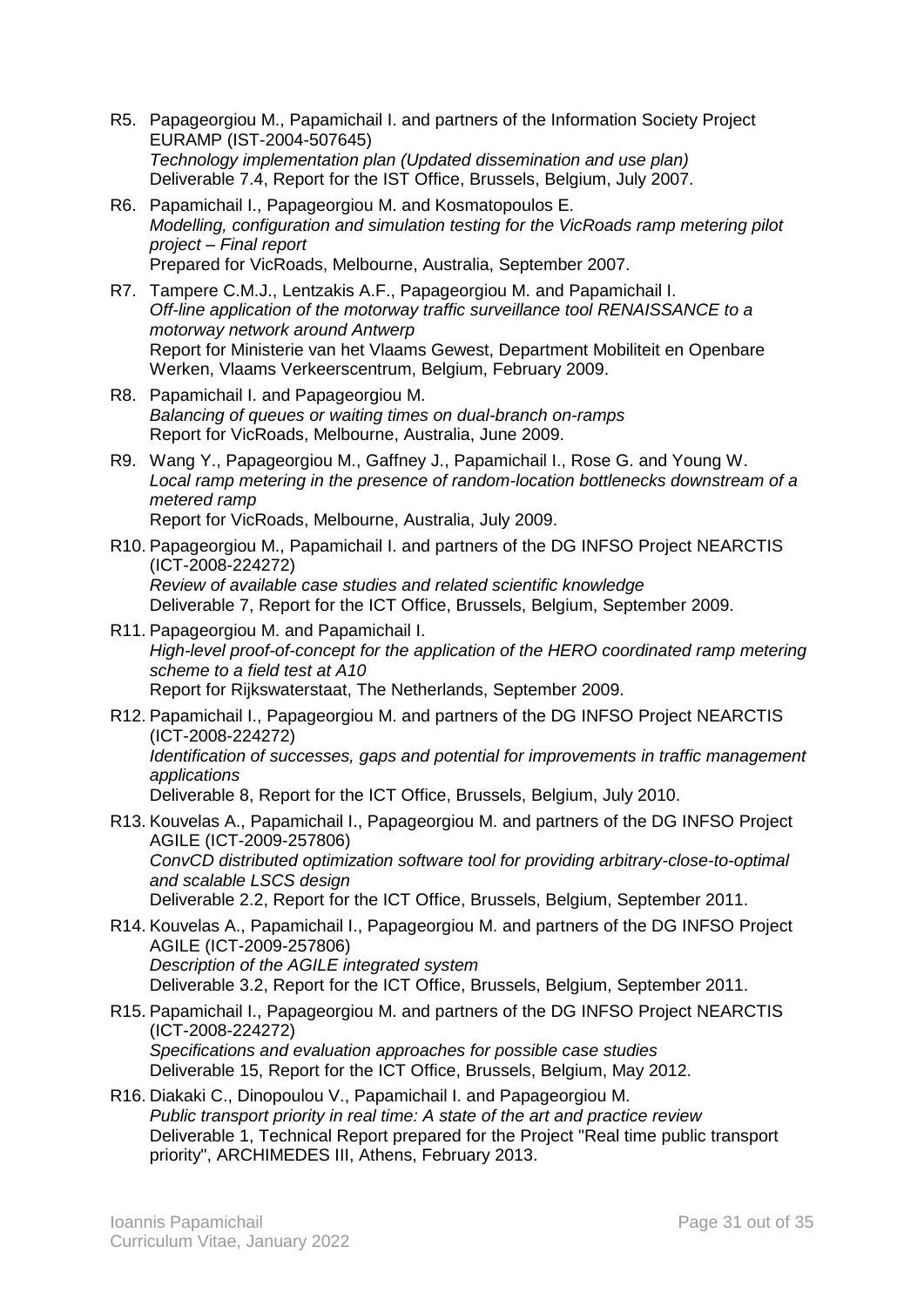- R17. Papamichail I., Iordanidou G.-R., Spiliopoulou A. and Papageorgiou M. *Modelling, configuration and simulation testing for the Main Roads managed freeways pilot project – Final Report* Prepared for Main Roads Western Australia, Perth, Australia, March 2013.
- R18. Chrysoulakis J., Papageorgiou M., Papamichail I., Tyrinopoulos Y., Kontorinaki M. and Ponta E. *Overview and selection of nonlinear programming methods (in Greek)* Deliverable 2.1. Technical Report for the Project SMOOTH, ARCHIMEDES III, Athens, June 2013.
- R19. Dinopoulou V., Diakaki C., Papamichail I. and Papageorgiou, M. *PTP methodology/software development* Deliverable 2.1, Technical Report prepared for the Project "Real time public transport priority", ARCHIMEDES III, Athens, September 2013.
- R20. Malandraki G., Papamichail I., Papageorgiou M. and Dinopoulou V. *Public transport priority in real time: Simulation and evaluation of a PTP methodology* Deliverable 3, Technical Report prepared for the Project "Real time public transport priority", ARCHIMEDES III, Athens, November 2013.
- R21. Karlaftis M.G., Papageorgiou M., Vlahogianni E.I. and Papamichail, I. *Analysis and recommendations for traffic data collection and forecasting in Bulgaria* World Bank Report, February 2014.
- R22. Papageorgiou M., Karlaftis M.G., Vlahogianni E.I. and Papamichail, I. *Traffic management in Bulgaria: Analysis and recommendations* World Bank Report, February 2014.
- R23. Diakaki C., Papageorgiou M., Papamichail I., Nikolos I., Iordanidou G.-R. and Porfyri K. *Overview and analysis of vehicle automation and communication systems from a motorway traffic management perspective* Deliverable 1, Technical Report for the ERC Advanced Grant TRAMAN21, Chania, Greece, May 2014.
- R24. Spiliopoulou A., Papamichail I., Papageorgiou M. and Chrysoulakis, J. *CALISTO user's manual* Deliverable 4.1, Technical Report for the Project SMOOTH, ARCHIMEDES III, Athens, July 2014.
- R25. Dinopoulou V., Papamichail I., Papageorgiou M. and Malandraki, G. *Multiple PTP requests methodology/software* Deliverable 4.1, Technical Report prepared for the Project "Real time public transport priority", ARCHIMEDES III, Athens, August 2014.
- R26. Michailidis, Ι., Korkas, C. Ravanis, C., Kosmatopoulos, E., Schild, T., Sangi, R., Aliubavicius, U., Obermaier, J., Fourati, W., Krause, M., Diakaki, C., Manolis, D., Papamichail, I., Papageorgiou, M. *Local4Global System - Final Version (Methodology Revised using Simulations)* Deliverable D4.2.2, Report for Project LOCAL4GLOBAL (FP7-ICT-611538) for the Information and Communication Technologies Office, Brussels, Belgium, October 2014.
- R27. Spiliopoulou A., Papamichail I., Papageorgiou M., Tyrinopoulos Y. and Chrysoulakis J. *Accuracy and reliability investigations* Deliverable 5.1, Technical Report for the Project SMOOTH, ARCHIMEDES III, Athens, November 2014.
- R28. Papamichail I., Iordanidou G.-R. and Papageorgiou M. *Development of a variable speed limit algorithm for the maximisation of freeway capacity – Intermediate report on algorithm developments and preliminary testing* Prepared for VicRoads, Melbourne, Australia, November 2014.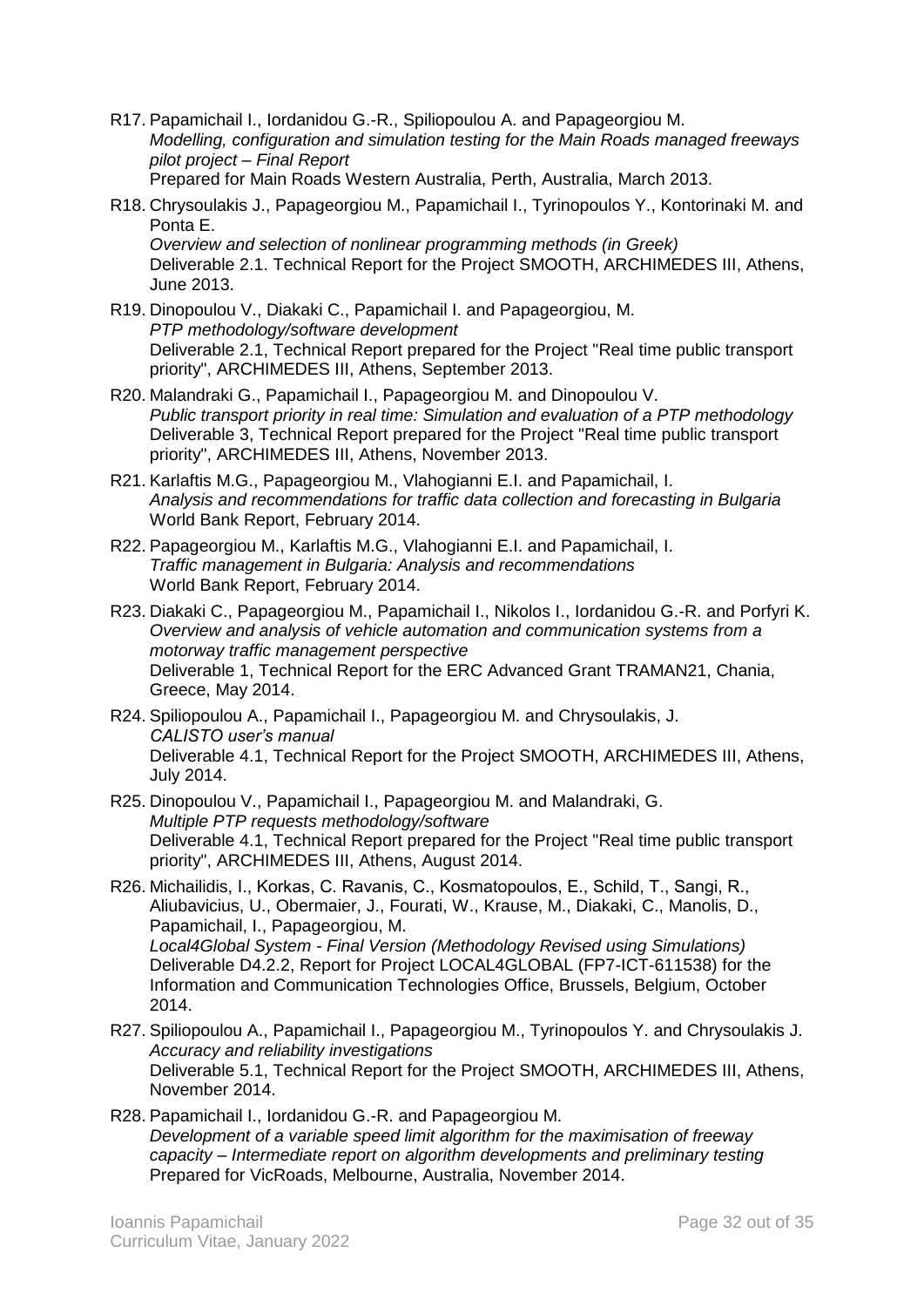- R29. Malandraki G., Papamichail I., Papageorgiou M. and Dinopoulou, V. *Simulation and Evaluation of a PTP methodology upon multiple priority requests* Deliverable 5, Technical Report prepared for the Project "Real time public transport priority", ARCHIMEDES III, Athens, December 2014.
- R30. Spiliopoulou A., Papamichail I., Papageorgiou M., Tyrinopoulos Y. and Chrysoulakis J. *Comparative evaluation* Deliverable 6.1. Technical Report for the Project SMOOTH, ARCHIMEDES III, Athens, December 2014.
- R31. Diakaki C., Dinopoulou V., Papamichail I. and Papageorgiou M. *Report on the Dissemination, Evaluation and Exploitation of the Public Transport Priority in Real Time Project Results (in Greek).* Deliverable 6, Technical Report prepared for the Project "Real time public transport priority", ARCHIMEDES III, Athens, May 2015.
- R32. Papamichail I. and Papageorgiou M. *Modelling, Configuration and Simulation Testing for the I-15 Managed Freeways Study - Technical Memorandum for Project No S-R299(199)* Prepared for Parson Brinckerhoff, Murray, UT, USA, July 2015.
- R33. Papamichail I. and Papageorgiou M. *Development of a variable speed limit algorithm for the maximisation of freeway capacity - Phase 1 – Final report on achieved field test results and recommendations* Prepared for VicRoads, Melbourne, Australia, October 2016.
- R34. Diakaki C., Manolis D., Papamichail I., Papageorgiou M., Pappa T., Fourati W. Οbermaier J., Aliubavicius U., Vega Pérez J., Michailidis I., Ravanis C., Kosmatopoulos E. and García A.

*Applying local signal control in Munich: Control logic and software implementation* Technical Report prepared under the Information and Communication Technologies Project LOCAL4GLOBAL (FP7-ICT-611538), Brussels, Belgium, December 2016.

- R35. Alonso I., Gilabert E., Diakaki C., Papamichail I., Papageorgiou M., Manolis D., Kosmatopoulos E., Ravanis C., Michailidis I., Ettinger R., Schild T., Sangi R., Beuchat P., Krause M., Fourati W. and Liu A. *Local4Global business models and update on exploitation plans (Final Version)* Deliverable 7.5.2, Report of Project LOCAL4GLOBAL (FP7-ICT-611538) for the Information and Communication Technologies Office, Brussels, Belgium, December 2016.
- R36. Schild T., Sangi R., Fütterer J., Streblow R., Müller D., Fourati W., Liu A., Vega J., Krause M., Winzer O., Bengler K., Diakaki C., Manolis D., Papamichail I., Papageorgiou M., Michailidis I. and Kosmatopoulos E. *Results on site evaluations* Deliverable 6.2, Report of Project LOCAL4GLOBAL (FP7-ICT-611538) for the Information and Communication Technologies Office, Brussels, Belgium, January 2017.
- R37. Liu A., Fourati W., Krause M., Winzer O., Bengler K., García Á., Diakaki C., Manolis D., Papamichail I. and Papageorgiou M. *Local4Global implementation for traffic use case* Deliverable 5.5, Report of Project LOCAL4GLOBAL (FP7-ICT-611538) for the Information and Communication Technologies Office, Brussels, Belgium, January 2017.
- R38. Papamichail I. and Papageorgiou M. *Exit ramp queue estimation tool - Algorithmic developments and simulation investigations* Report for VicRoads, Melbourne, Australia, December 2017.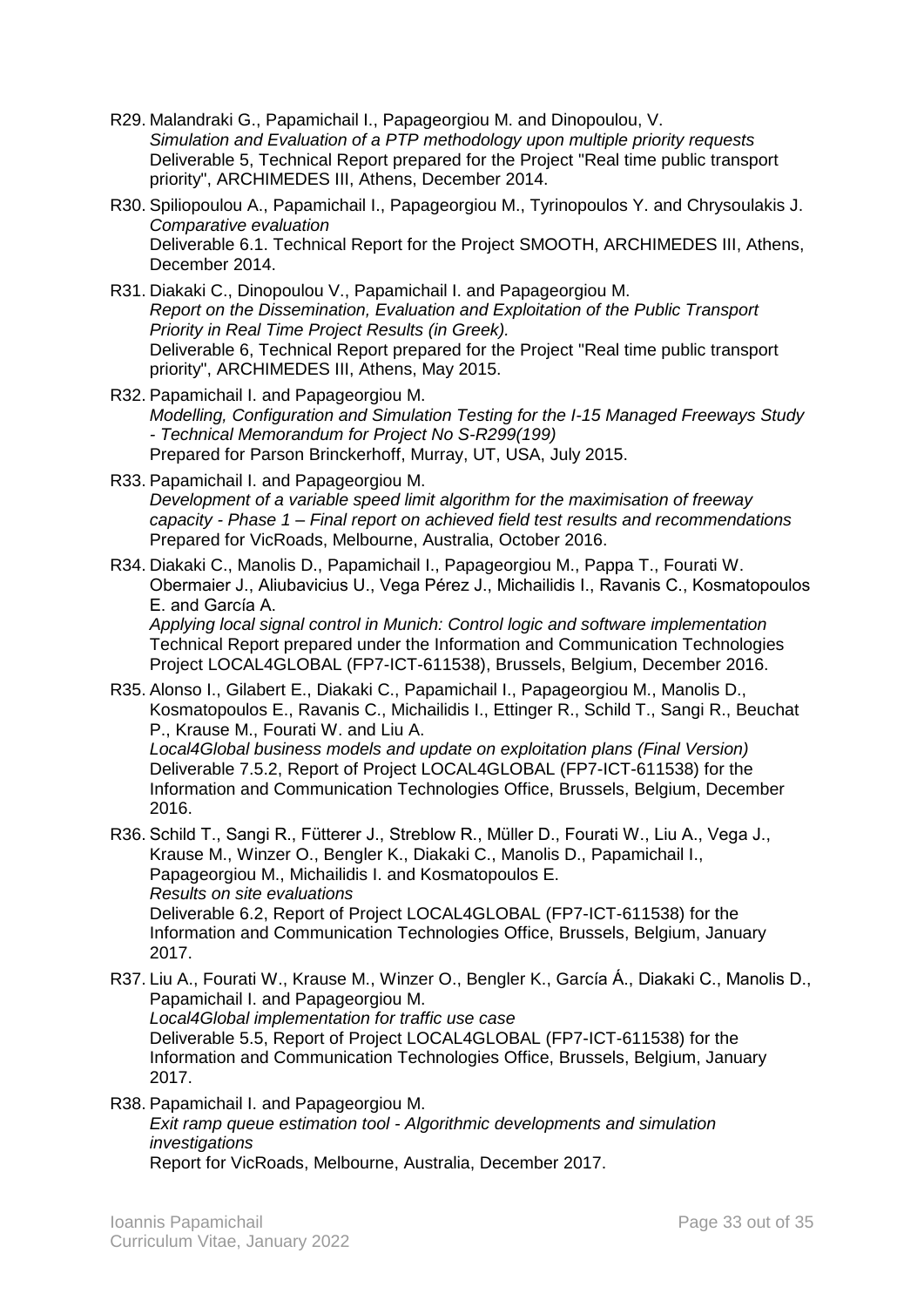- R39. Papageorgiou M., Papamichail I. and partners of the EC Research Project *Requirements catalogue from the status-quo analysis* Deliverable 2.1, Report of Project INFRAMIX (H2020-723016), Brussels, Belgium, February 2018.
- R40. Papamichail I. and partners of the EC Research Project *Architecture and interface specification of the co-simulation environment* Deliverable 2.2, Report of Project INFRAMIX (H2020-723016), Brussels, Belgium, March 2018.
- R41. Heinrich Th., Maier F.W., Papageorgiou M., Papamichail I., Schober Ch. and Stamatakis I. *Entwicklung einer Fahrstreifenreduktionsbeeinflussungsanlage für Baustellen auf BAB* Berichte der Bundesanstalt für Straßenwesen, Verkehrstechnik Heft V 302, Bergisch Gladbach, Germany, April 2018.
- R42. Papageorgiou M., Papamichail I. and partners of the EC Research Project *Data management plan* Deliverable 1.3, Report of Project INFRAMIX (H2020-723016), Brussels, Belgium, May 2018.
- R43. Markantonakis V., Mountakis K.S., Papageorgiou M. and Papamichail I. *Traffic state estimation and traffic control algorithms for mixed vehicle traffic* Deliverable 2.5, Report of Project INFRAMIX (H2020-723016), Brussels, Belgium, December 2018.
- R44. Papageorgiou M., Papamichail I. and partners of the EC Research Project *INFRAMIX plan for systems interaction, integration and testing* Deliverable 4.1, Report of Project INFRAMIX (H2020-723016), Brussels, Belgium, December 2018.
- R45. Papamichail I. and partners of the EC Research Project *Plan for evaluation and users' engagement* Deliverable 5.1, Report of Project INFRAMIX (H2020-723016), Brussels, Belgium, December 2018.
- R46. Papamichail I. and Papageorgiou M. *Development of a motorway traffic control strategy integrating ramp metering and variable speed limits - First draft on algorithmic developments and simulation investigations* Report for VicRoads, Melbourne, Australia, April 2019.
- R47. Markantonakis V., Papageorgiou M., Papamichail I. and partners of the EC Research **Project**

*Implementation of traffic management strategies* Deliverable 3.4, Report of Project INFRAMIX (H2020-723016), Brussels, Belgium, November 2019.

R48. Markantonakis V., Papageorgiou M., Papamichail I. and partners of the EC Research Project *Evaluation results, impact analysis and new safety performance criteria*

Deliverable 5.3, Report of Project INFRAMIX (H2020-723016), Brussels, Belgium, May 2020.

R49. Papamichail I. and partners of the EC Research Project *Exploitation plan* Deliverable 6.11, Report of Project INFRAMIX (H2020-723016), Brussels, Belgium, May 2020.